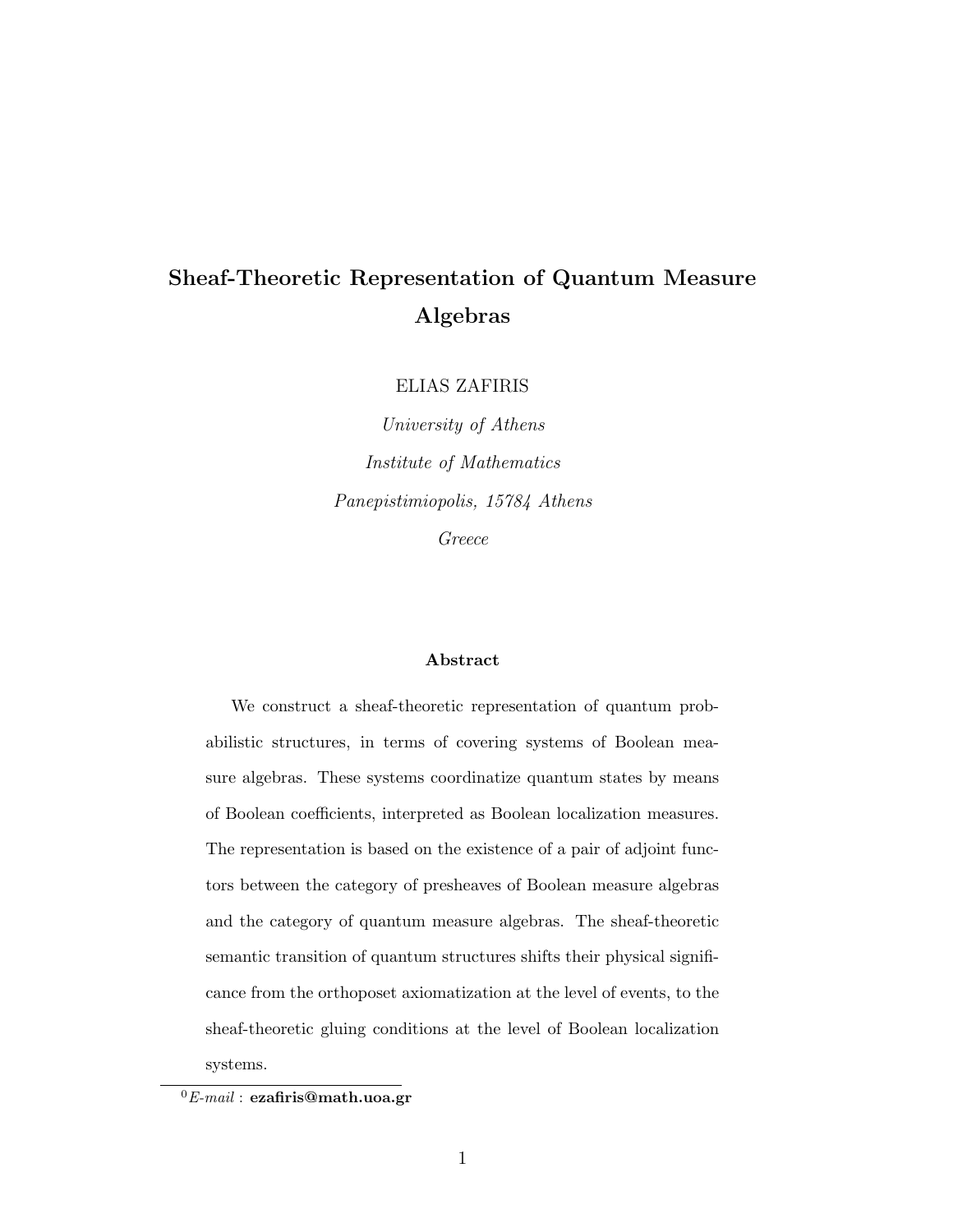MSC : 18F05; 18F20; 18D30; 14F05; 53B50; 81P10.

Keywords : Quantum Measure Algebras; Quantum Probability; Sheaves; Adjunction; Boolean Coverings; Quantum States; Topos Theory; Boolean Localization.

### 1 Introduction

The groundbreaking 1936 paper by von Neumann and G. Birkhoff entitled "The Logic of Quantum Mechanics" has introduced for the first time the notion of logic of a physical theory. For classical theories the appropriate logic is a Boolean algebra; but for quantum theories a non-Boolean logical structure is necessary, which can be an orthocomplemented lattice, or a partial Boolean algebra, or some other structure of a related form. The logic of a physical theory reflects the structure of the propositions describing the behavior of a physical system in the domain of the corresponding theory.

Naturally, the typical mathematical structure associated with logic is an ordered structure. The original quantum logical formulation of quantum theory [1, 2] depends in an essential way on the identification of propositions with projection operators on a complex Hilbert space. A non-classical, non-Boolean logical structure is effectively induced which has its origins in quantum theory. More accurately, the Hilbert space quantum logic has been initially axiomatized as a complete, atomic, orthomodular lattice. Equivalently, it could be cast isomorphic to the partial Boolean algebra of closed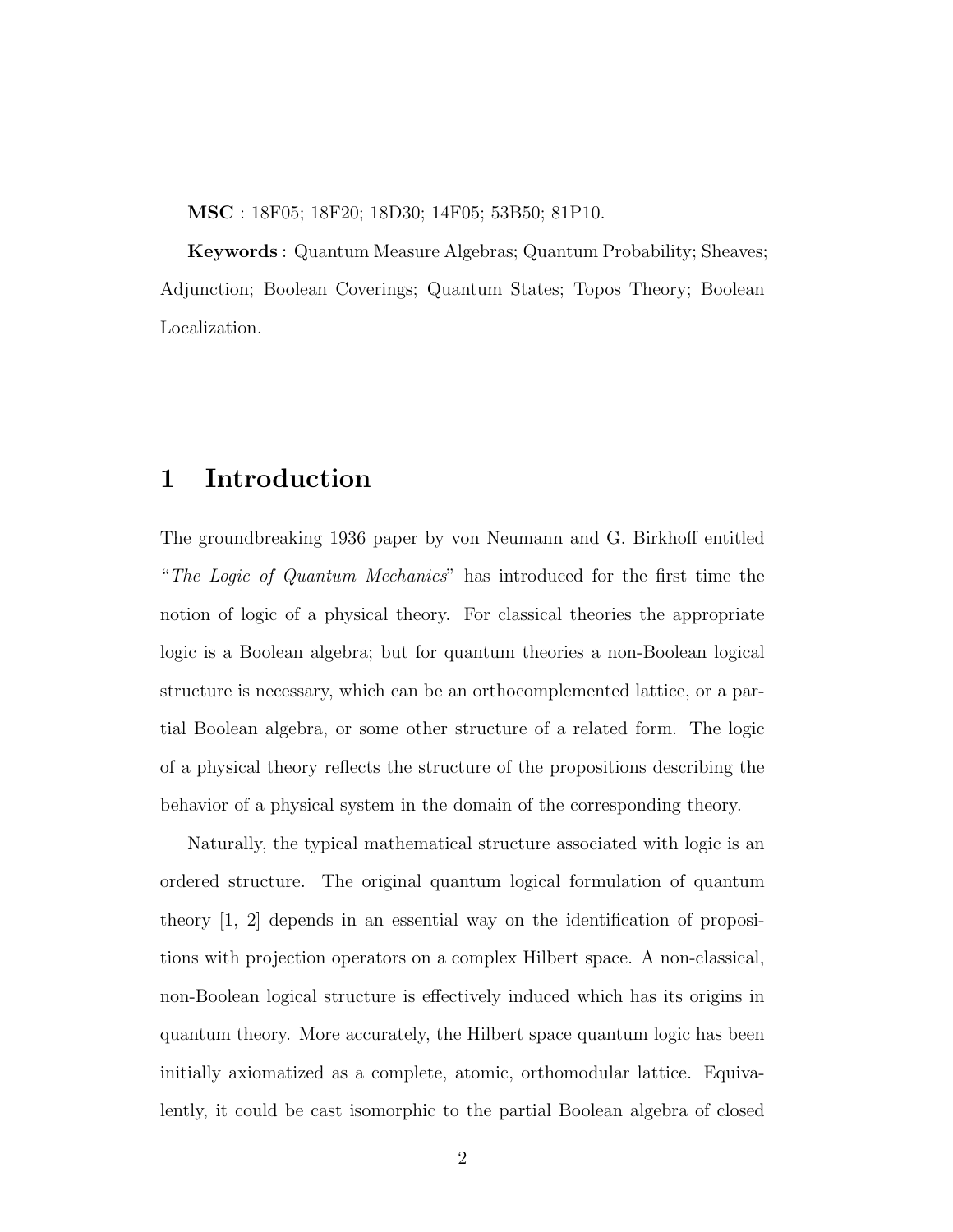subspaces of the Hilbert space associated with the quantum system, or alternatively the partial Boolean algebra of projection operators of the system. On the contrary, the propositional logic of classical mechanics is Boolean logic, meaning that the class of models over which validity and associated semantic notions are defined for the propositions of classical mechanics is the class of Boolean logic structures.

The notion of logic of a physical theory essentially reflects the structure of events being observed in the context of that theory. Associated with such an events structure, there always exists a corresponding probabilistic structure, defined by means of convex sets of measures on that logic. In this sense, the probabilistic structure of a classical system is described by convex sets of probability measures on the Boolean algebra of events of the system, whereas the probabilistic structure of a quantum system is described by convex sets of probability measures on the quantum logic structure of that system. More accurately, in the case of quantum systems, if the quantum events logic is denoted by L, each quantum probability measure, called quantum state, is defined by a mapping;

$$
p: L \to [0, 1]
$$

such that the following conditions are satisfied:  $p(1) = 1$  and  $p(x \vee y) =$  $p(x) + p(y)$ , if  $x \perp y$ , where,  $x, y \in L$ . In the Hilbert space formulation of quantum theory, L denotes the Hilbert space quantum logic, whereas a quantum state is defined by the Hilbert space inner product;

$$
\langle \varphi, \mathrm{P}x\varphi \rangle
$$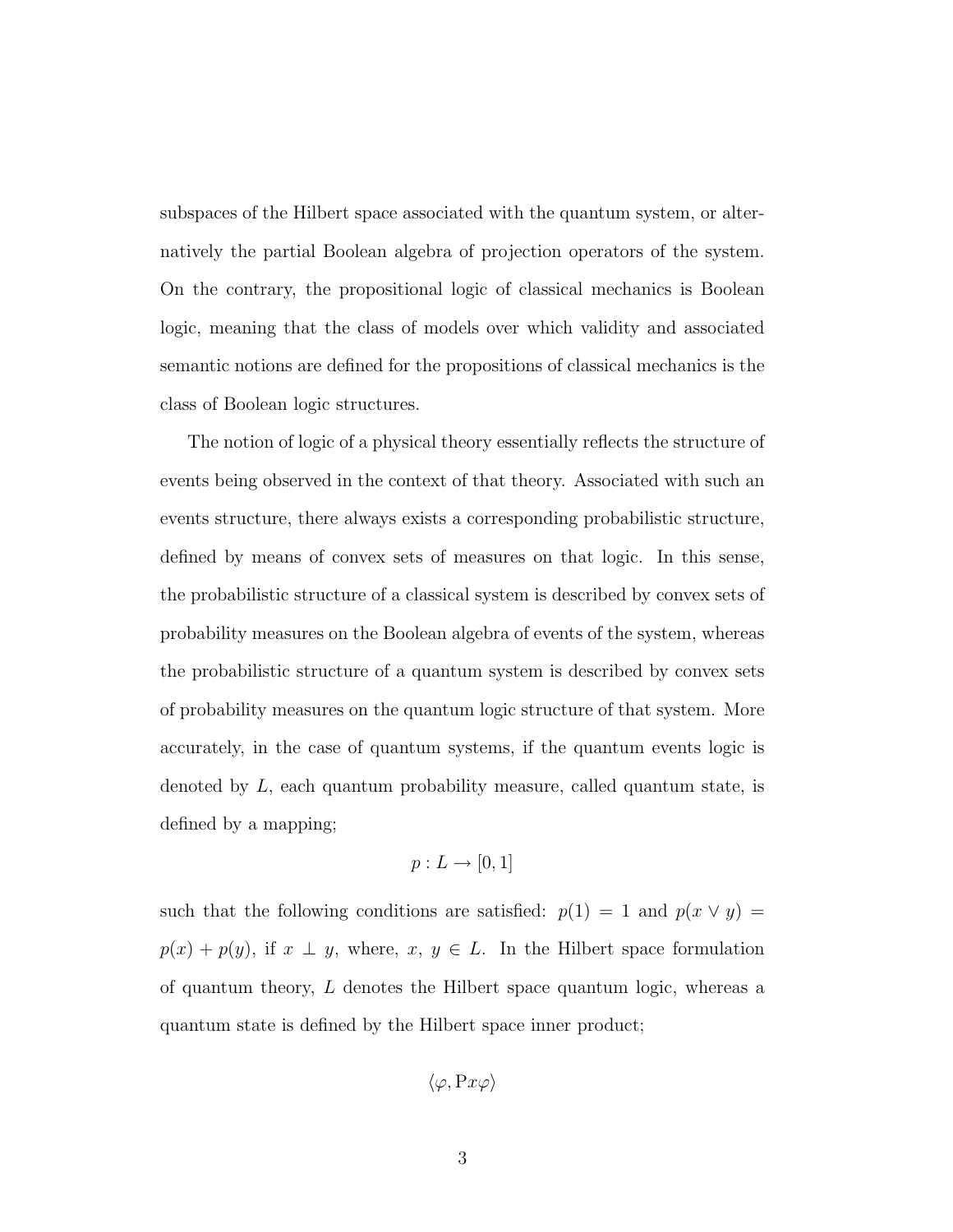where;  $x \in L$ ,  $\varphi$  is a normalized vector in the Hilbert space, and Px is the orthogonal projection operator corresponding to  $x \in L$ . We remind that there exists a bijective correspondence between elements of  $L$ , that is closed subspaces of the Hilbert space, and orthogonal projection operators.

In this work we will develop the idea that in quantum theory, Boolean localization measures can be understood as providing a coordinatization of a quantum probabilistic structure by establishing a principle of contextuality. More concretely, we shall argue that the covering coordinatization process induced by Boolean localization systems, being formed from families of collated compatible local Boolean measures, leads naturally to a contextual description of quantum events, and their associated quantum probabilities of a corresponding global quantum structure, with respect to local Boolean reference frames of measurement.

An intuitive flavor of this insight is provided by Kochen-Specker theorem [3], according to which the complete comprehension of a quantum mechanical system is impossible, in case that, a single system of Boolean devices is only used globally. On the other side, in every concrete measurement context, the set of events that have been actualized in this context forms a Boolean algebra. This fact motivates the assertion that a Boolean algebra in the lattice of quantum events, serves as a local reference frame, conceived in a precise category-theoretical sense, relative to which a measurement result is being coordinatized. The conceptual meaning of the proposed scheme implies that a quantum logical or quantum probabilistic structure is being construed by means of covering Boolean reference frames, regulated by our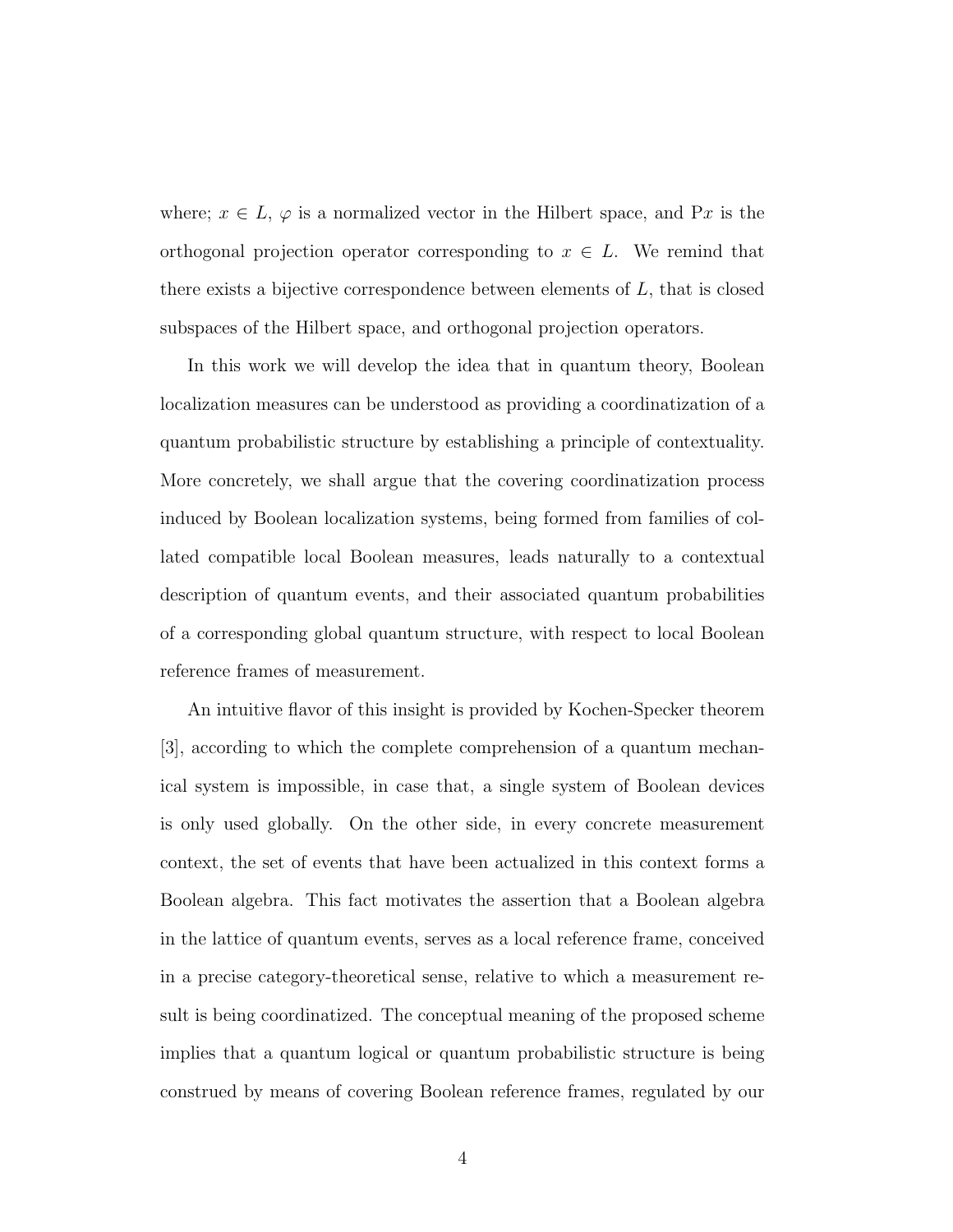measurement localization procedures, which interlock to form a global coherent picture in a non-trivial way. Hence Boolean descriptive contexts are not abandoned once and for all, but instead are used locally, accomplishing the task of providing partial congruent relations with globally non-Boolean objects, the internal structure and functioning of which, is being hopefully recovered by the interconnecting machinery governing the local objects. In this work we propose a mathematical scheme for the implementation of the above assertion, in relation to quantum measure algebras, based on categorical and sheaf-theoretic methods [4-8]. Contextual category theoretical approaches to quantum structures have been also considered, from a different viewpoint in  $[9,10]$ , and discussed in  $[11,12]$ . A remarkable conceptual affinity to the viewpoint of the present paper, although not based on categorical methods, can be found in references [13,14]. For a general mathematical and philosophical discussion of sheaves, variable sets, and related structures, the interested reader should consult reference [15]. Recently, there has also appeared in the literature a complete treatement of the dynamcal aspects of physical theories, and in particular gauge theories, along topological sheaf-theoretic lines [16, 17], as an application of the framework of Mallios's Abstract Differential Geometry [18]. Finally, it is worth mentioning that a sheaf-theoretic approach to quantum structures has been initiated independently by de Groote in a series of preperints [19-22]. In a general setting, de Groote constructs a theory of presheaves on the quantum lattice of closed subspaces of a complex Hilbert space, by transposing literally and generalizing the corresponding constructions from the lattice of open sets of a topological space to the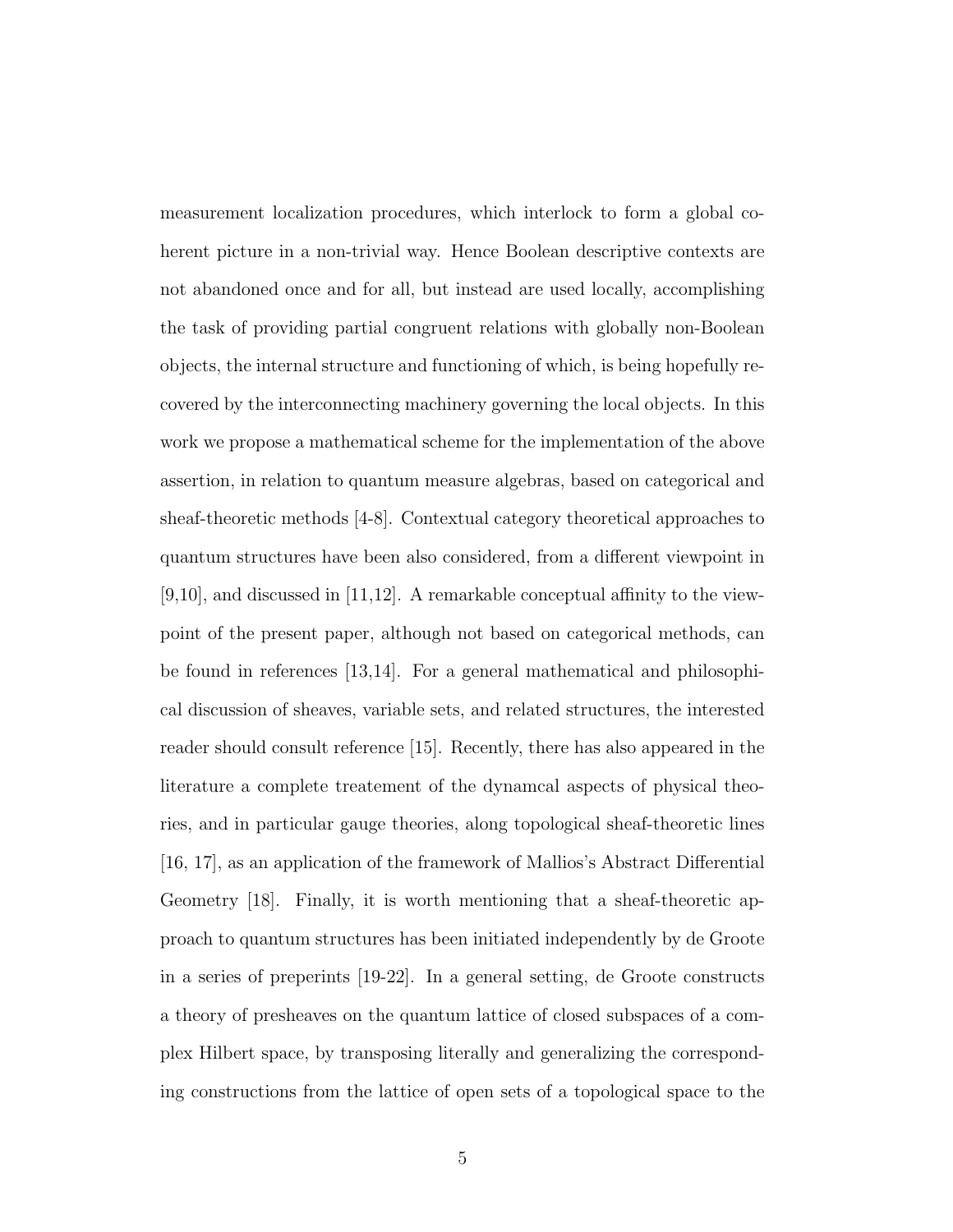quantum lattice. In comparison, our approach emphasizes the crucial role of Boolean localization systems in the global formation of quantum structures, and thus, shifts the focus of relevant constructions to sheaves over suitable Grothendieck topologies on a base category of Boolean subalgebras of global quantum algebras.

The development of the conceptual and technical machinery of localization systems for generating non-trivial global event and observable structures, as it has been recently demonstrated in [23, 24], effectuates a transition in the semantics of events and observables from a set-theoretic to a sheaf-theoretic one. This is a crucial semantic difference that characterizes the present approach in comparison to the vast literature on quantum measurement and quantum logic. In the following section we will attempt to motivate physically the necessity of this transition on the basis of appropriate requirements that generalized procedures of physical measurement should respect, referring to the apprehension of physical information in terms of observables.

# 2 Physical Motivation and General Conceptual Framework

Procedures of physical measurement presuppose, at the fundamental level, the existence of a localization process for extracting information related with the local behaviour of a physical system, and thus, discerning observable events. In a general setting, a localization process is being usually implemented physically by the preparation of suitable local reference domains for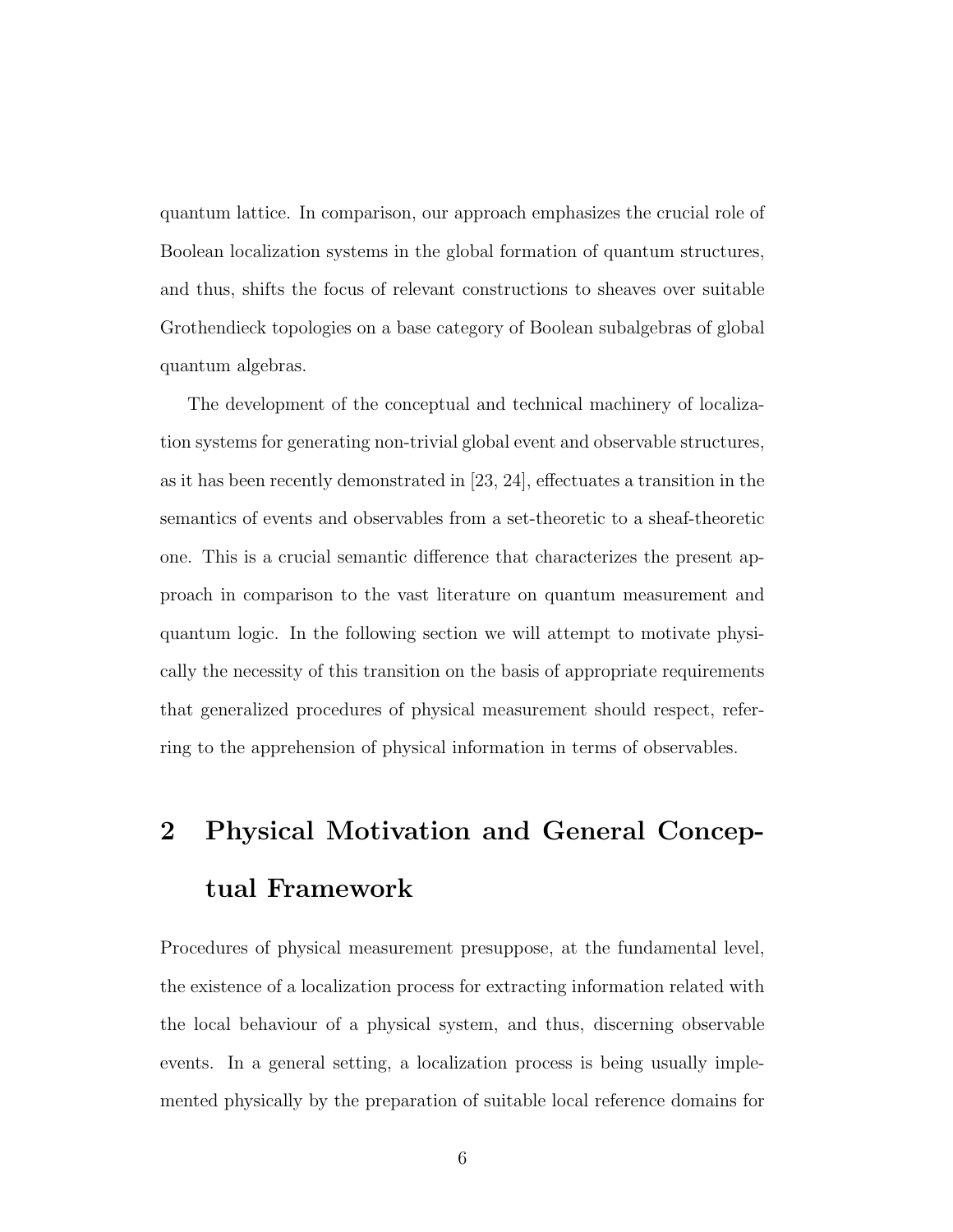measurement of observable attributes. Subsequently, these reference domains instantiate local physical contexts for observation of events, that takes place by means of events-registering measurement devices, operating locally within these contexts. In a broad perspective, it is important to notice that registering an event, that has been observed in the context of a prepared reference domain, is not always equivalent to conferring a numerical identity to it, expressed in terms of some real value corresponding to a physical attribute. On the contrary, the latter is only a limited case of the localization process, when, in particular, it is assumed that all local reference contexts can be contracted to points, meaning that points are considered as unique measures of localization in the physical "continuum".

This is exactly the crucial assumption underlying the employment of the set-theoretic structure of the real line as a model of the physical "continuum". The semantics of the physical "continuum" in the standard interpretation of physical theories is associated with the codomain of valuation of physical attributes. Usually the notion of "continuum" is tied with the attribute of position, serving as the range of values characterizing this particular attribution. In this sense, the model adopted to represent these values is the real line, specified as a set- theoretic structure of points that are independent and possess the property of infinite distinguishability with absolute precision. The adoption of the set theoretical real line model is usually justified on the basis of arguments, stipulating that quantities admissible as measured results must be real numbers, since the resort to real numbers has the advantage of securing our empirical access to the external world. Essentially,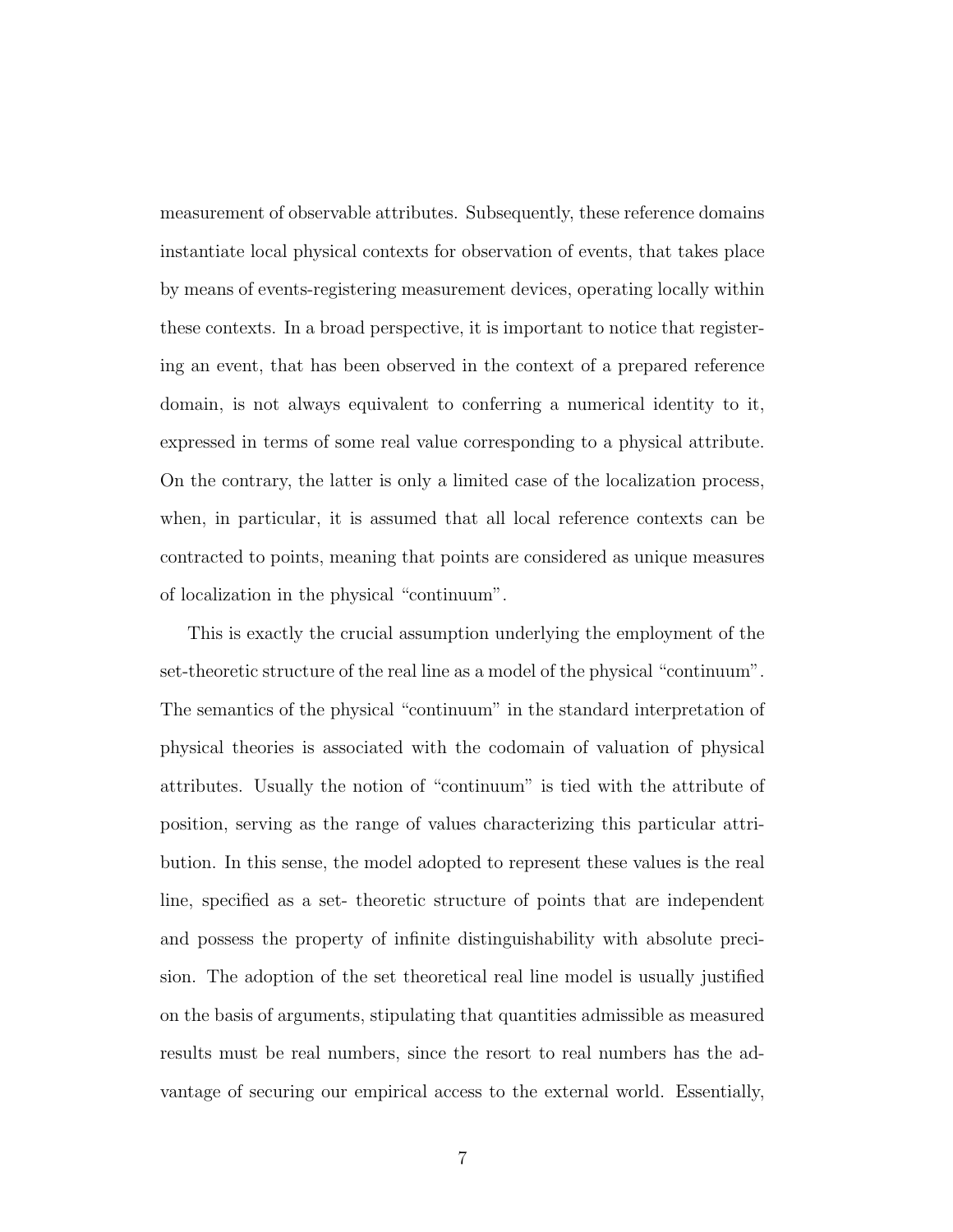the basic semantic assumption underlying the employment of the set theoretic structure of the real line for the modeling of the localization structure of the physical "continuum" is that real number representability constitutes our global form of observation.

The success of this localizing philosophy for classical theories is due to the association of the notion of physical "continuum" with the attribute of position and the theoretical fact that all classical observables can be determined precisely and simultaneously at the unique measure of localization of that attribute, viz., at a spatial point, parametrized by the field of real numbers. Nevertheless, the major foundational difference between classical and quantum physical systems from the perspective of the modeling scheme by observables is a consequence of a single principle that can be termed principle of simultaneous observability. According to this, in the classical description of physical systems all their observables are theoretically compatible, or else, they can be simultaneously specified in a single local measurement context. On the other side, the quantum description of physical systems is based on the assertion of incompatibility of all theoretical observables in a single local measurement context, and as a consequence quantum-theoretically the simultaneous specification of all observables is not possible. The conceptual roots of the violation of the principle of simultaneous observability in the quantum regime is tied with Heisenberg's uncertainty principle and Bohr's principle of complementarity of physical descriptions.

In this train of thought, a fruitful fundamental strategy implied by quantum theory would ideally fulfill the following objectives: Firstly, it should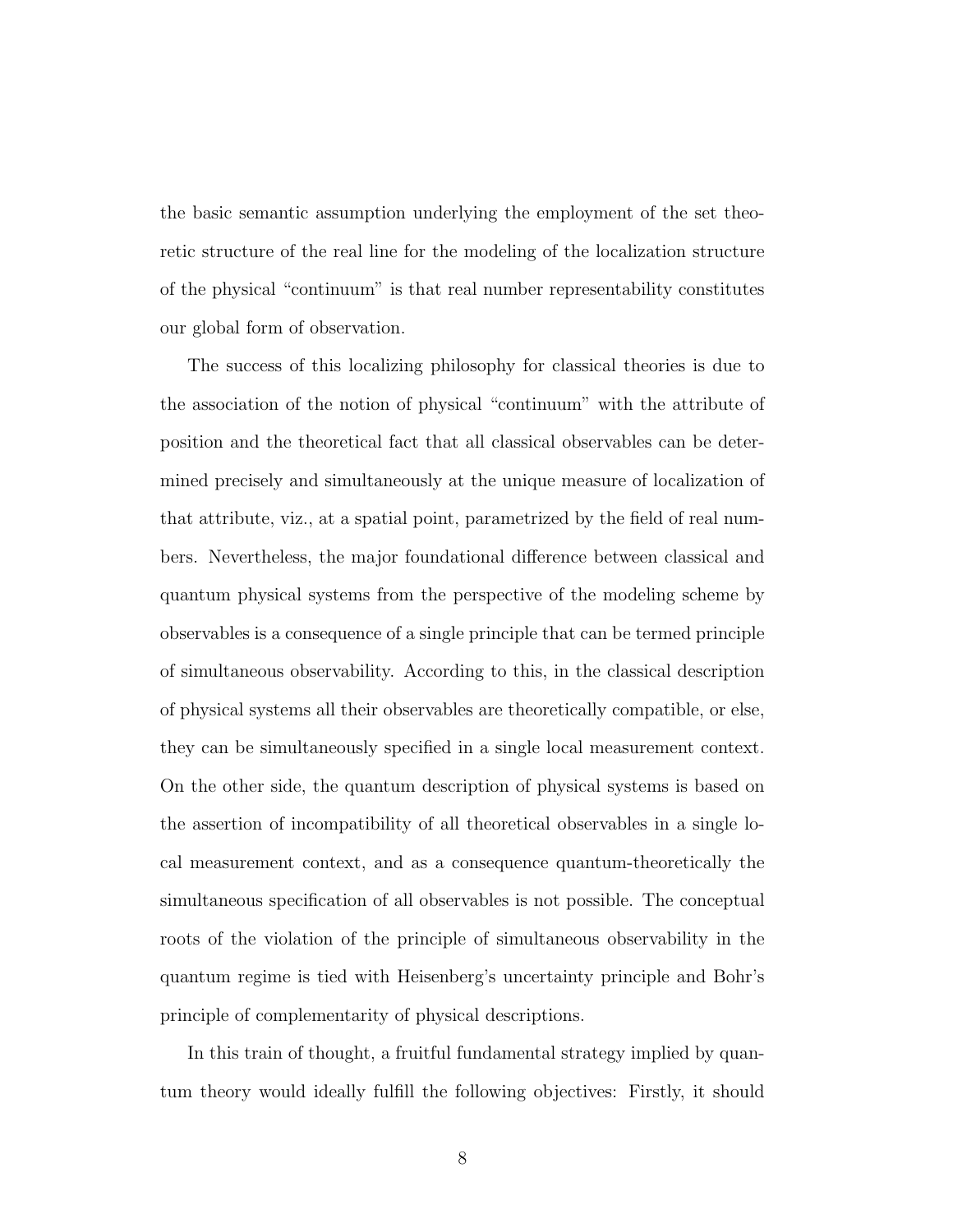disassociate the physical meaning of the notion of localization from its restricted spatial connotation reference context. Secondly, it should allow the functional dependence of observables on generalized localization measures induced by the preparation of suitably structured domains of measurement, not necessarily based on the existence of an underlying set-theoretic structure of points on the real line. Regarding the implementation of this strategy, it should be essential to interpret any local observable as a relational information algebraic number-like object with respect to the corresponding local context of measurement. At a further stage, it should be necessary to establish appropriate compatibility conditions for gluing the information content of local observables globally. Mathematically, the implementation of this strategy is being precisely captured by the concept of a sheaf-theoretic fibered structure, explained in the sequel. The primary physical motivation of this paper concerns the possibility of constructing explicitly an appropriate localization process suited to quantum physical observation, along the objectives of the strategy stated above, and study in particular its consequences refering to the interpretation of quantum probabilistic structures. For this purpose, the focus is shifted from point-set to topological localization models of partially ordered global quantum event structures.

Before embarking on a qualitative discussion of the relevance of the concept of sheaf for this endeavor, it is initially instructive to clarify that the functioning of a localization process amounts to filtering the information content of a global structure of partially ordered physical events, through a concretely specified structure of observation domains determined by a homolo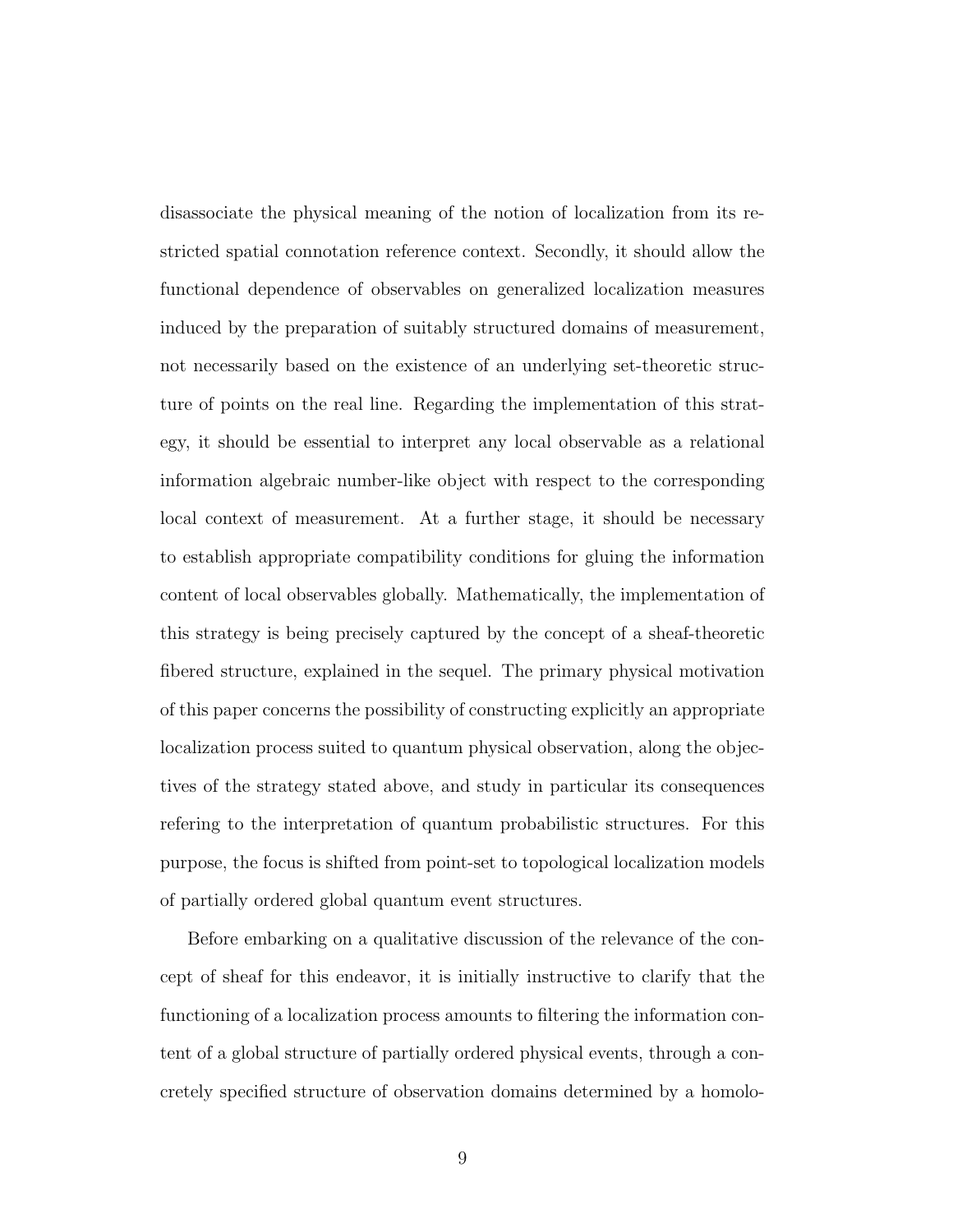gous operational physical procedure. The latter is defined by the requirement that the reference contexts of measurement, together with their structural transformations, should form a mathematical category. Thus, the localization process should be implemented in terms of an action of the category of reference contexts on a set-theoretic global structure of physical events. The latter, is then partitioned into sorts parameterized by the objects of the category of contexts. In this sense, the functioning of a localization process can be represented by means of a fibered construct, understood geometrically as a presheaf, or equivalently, as a variable set over the base category of contexts. The fibers of this construct may be thought, in analogy to the case of the action of a group on a set of points, as the "generalized orbits" of the action of the category of contexts. The notion of functional dependence incorporated in this action, forces the ordered structure of physical events to fiber over the base category of reference contexts. Most importantly, the presheaf fibered construct incorporates the physical requirement of uniformity of observed events. More concretely, for any two events observed over the same domain of measurement, the structure of all reference contexts that relate to the first cannot be distinguished in any possible way from the structure of contexts relating to the second. Consequently, all the events observed within any particular reference context, implementing a localization process, are uniformly equivalent to each other. Equivalently stated, the compatibility of the localization process with the physical requirement of uniformity, demands that the relation of (partial) order in a global set-theoretic universe of events is induced by lifting appropriately a structured family of arrows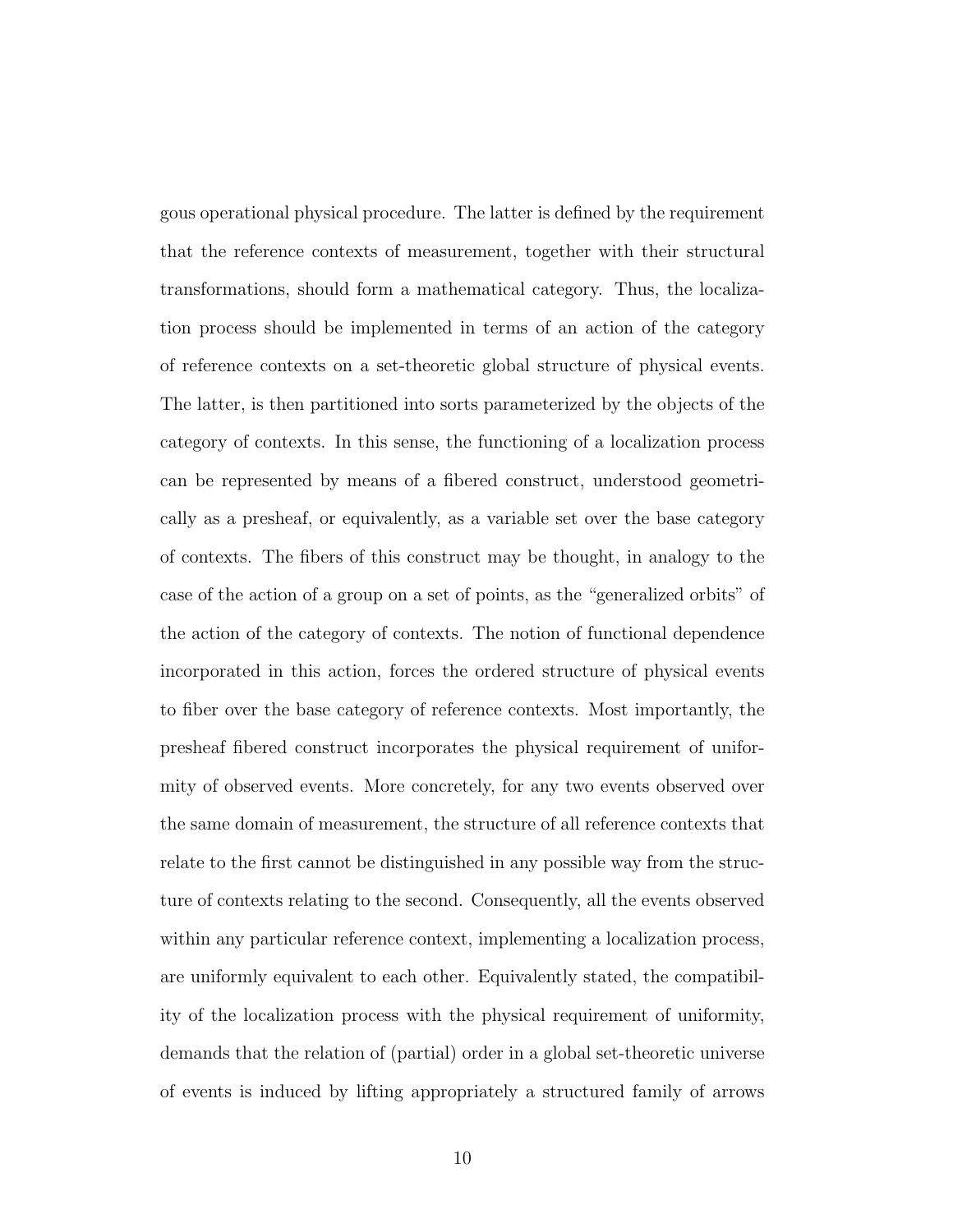from the base category of reference contexts to the fibers. It is precisely that condition of compatibility being formalized by the construction of the category of elements of the corresponding presheaf.

The disassociation of the physical meaning of a localization process from its restricted spatial connotation reference context requires, first of all, the abstraction of the constitutive properties of localization in appropriate categorical terms, and then, the effectuation of these properties for the definition of localization systems of global event structures. Regarding these objectives, the sought abstraction is being implemented by means of covering devices on the base category of reference contexts, called in categorical terminology covering sieves. The constitutive properties of localization being abstracted categorically in terms of sieves, being qualified as covering ones, satisfy the following basic requirements:

[i]. The covering sieves are covariant under pullback operations, viz., they are stable under change of a base reference context. Most importantly, the stability conditions are functorial. This requirement means, in particular, that the intersection of covering sieves is also a covering sieve, for each reference context in the base category.

[ii]. The covering sieves are transitive, such that, intuitively stated, covering sieves of figures of a context in covering sieves of this context, are also covering sieves of the context themselves.

From a physical perspective, the consideration of covering sieves as generalized measures of localization of events in a global partially ordered structure of events, gives rise to localization systems of the latter. More specifically,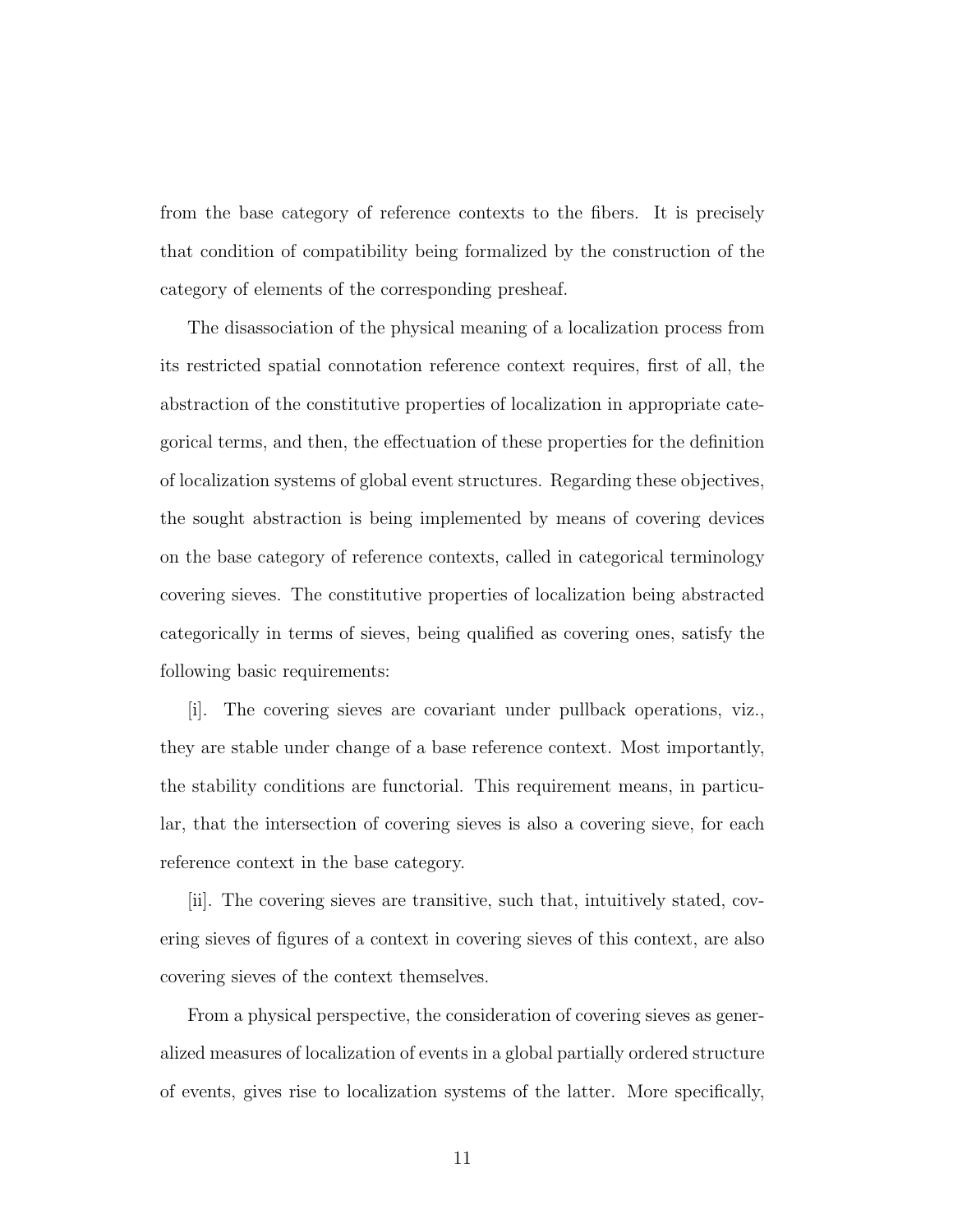the operation which assigns to each reference context of the base category a collection of covering sieves satisfying the closure conditions stated previously, gives rise to the notion of a Grothendieck topology on the category of contexts. The construction of a suitable Grothendieck topology on the base category of contexts is significant for the following reasons: Firstly, it elucidates precisely and unquestionably the conception of local in a categorical measurement environment, such that this conception becomes detached from its restricted spatial connotation, and thus, expressed exclusively in relational information terms. Secondly, it permits the collation of local observable information into global ones by utilization of the notion of sheaf for that Grothendieck topology. The definition of sheaf essentially expresses gluing conditions, providing the means for studying the global consequences of locally defined properties. The transition from locally defined observable information into global ones is being effectuated via a compatible family of elements over a localization system of a global event strucure. A sheaf assigns a set of elements to each reference context of a localization system, representing local observable data colected within that context. A choice of elements from these sets, one for each context, forms a compatible family if the choice respects the mappings induced by the restriction functions among contexts, and moreover, if the elements chosen agree whenever two contexts of the localization system overlap. If such a locally compatible choice induces a unique choice for a global event structure being localized, viz. a global choice, then the condition for being a sheaf is satisfied. We note that in general, there will be more locally defined or partial choices than globally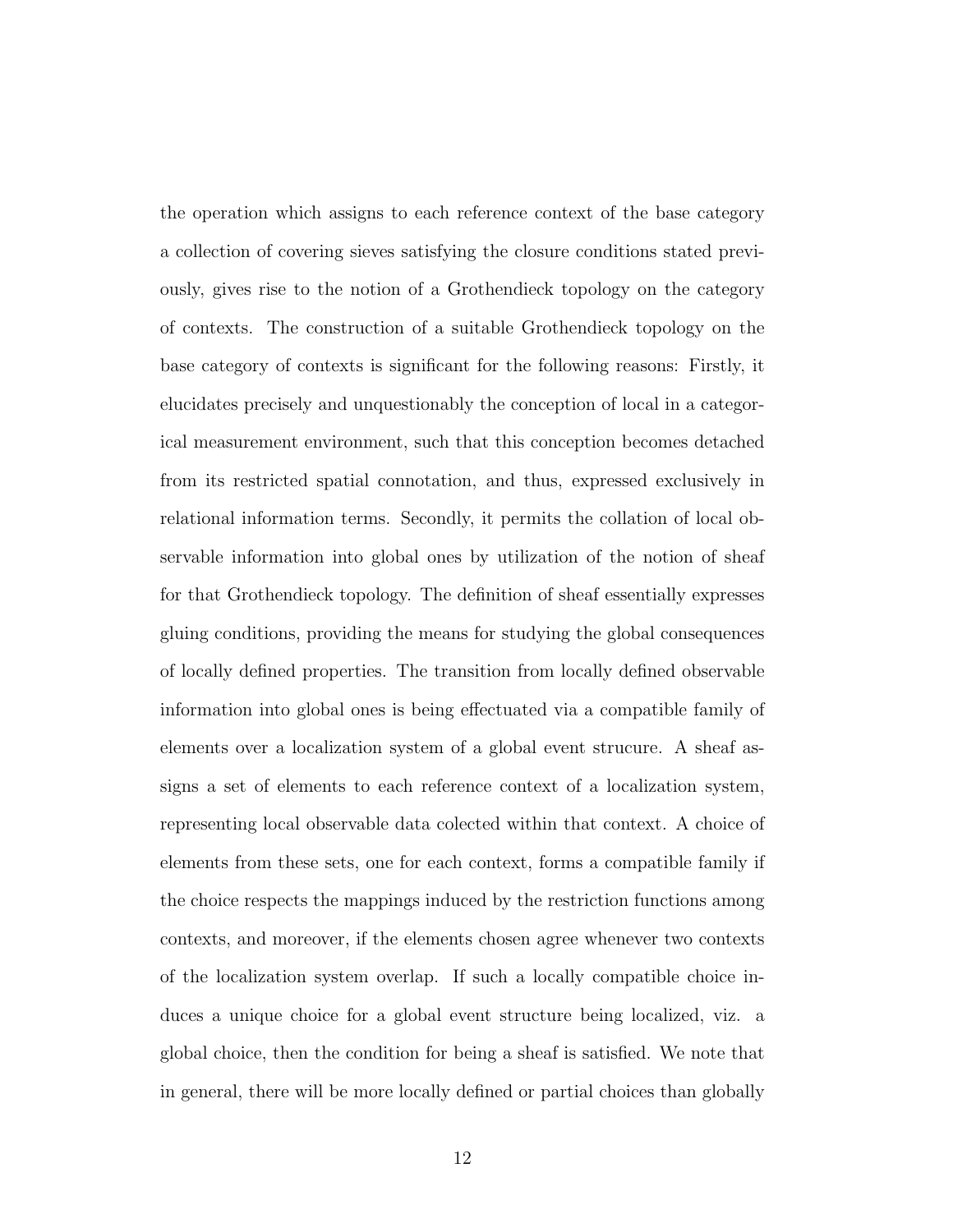defined ones, since not all partial choices need be extendible to global ones, but a compatible family of partial choices uniquely extends to a global one, or in other words, any presheaf uniquely defines a sheaf.

Having explained in detail the physical motivation, as well as, the key conceptual prerequisites and ideas underlying the modeling of localization processes for acquisition and efficient handling of observable information related with the behaviour of physical systems in a broad perspective, in the sequel, we focus our attention on the implementation of a concrete localization process of quantum probabilistic structures effectuated by Boolean localization systems of quantum measurement.

### 3 Categorical Probabilistic Structures

According to the category-theoretic approach to each kind of mathematical structure, there corresponds a category whose objects have that structure, and whose morphisms preserve it. Moreover to any natural construction on structures of one kind, yielding structures of another kind, there corresponds a functor from the category of the first kind to the category of the second.

A Classical event structure is a small category, denoted by  $\mathcal{B}$ , which is called the category of Boolean event algebras. Its objects are Boolean algebras of events, and its arrows are Boolean algebraic morphisms.

A Quantum event structure is a small category, denoted by  $\mathcal{L}$ , which is called the category of quantum event algebras.

Its objects, denoted by L, are quantum algebras of events, that is ortho-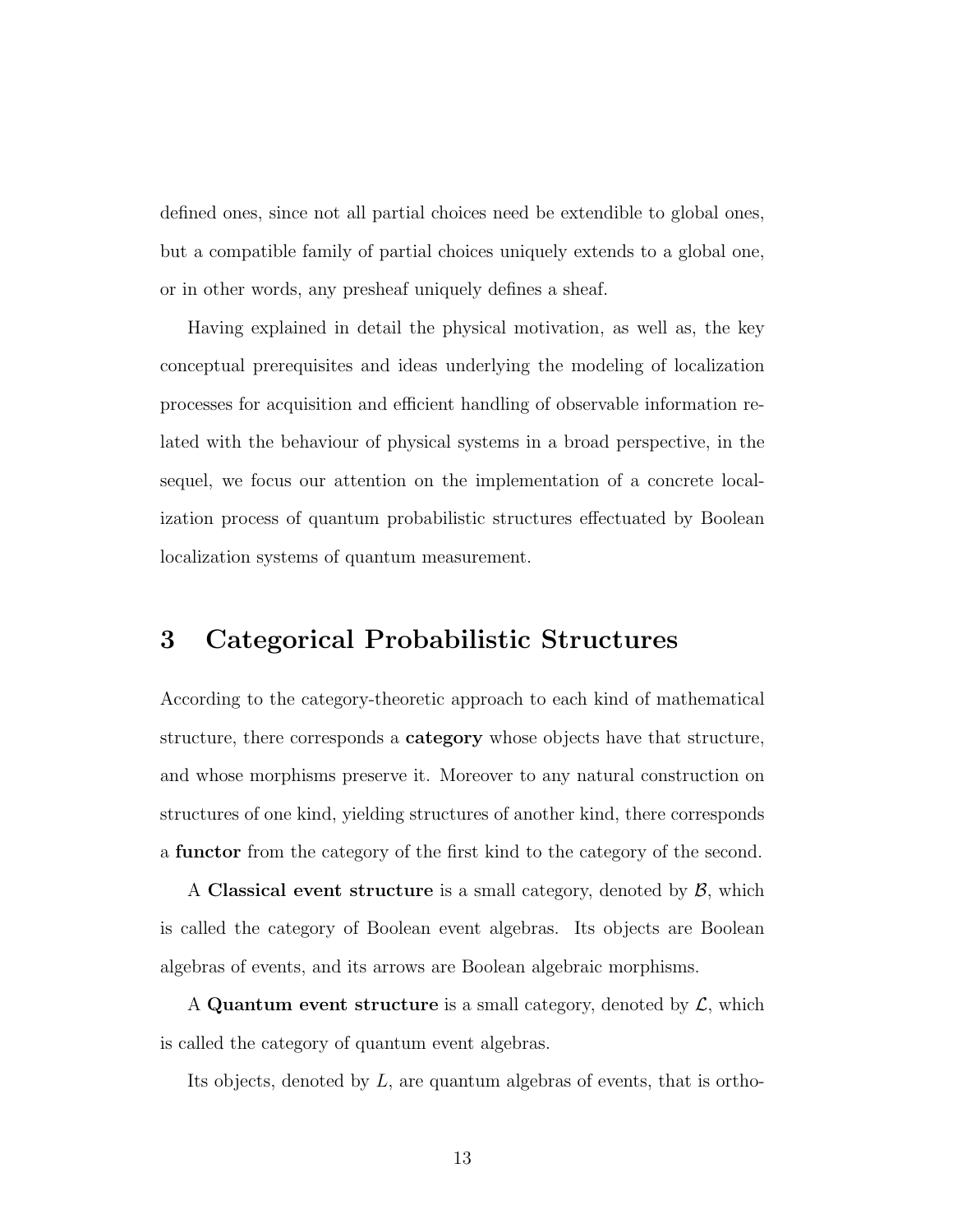modular  $\sigma$ -orthoposets. More concretely, each object L in  $\mathcal{L}$ , is considered as a partially ordered set of quantum events, endowed with a maximal element 1, and with an operation of orthocomplementation  $[-]$ <sup>\*</sup> :  $L$  →  $L$ , which satisfy, for all  $l \in L$ , the following conditions: [a]  $l \leq 1$ , [b]  $l^{**} = l$ , [c]  $l \vee l^* = 1$ , [d]  $l \leq \hat{l} \Rightarrow \hat{l}^* \leq l^*$ , [e]  $l \perp \hat{l} \Rightarrow l \vee \hat{l} \in L$ , [f] for  $l, \hat{l} \in L, l \leq \hat{l}$  implies that  $l$  and  $\hat{l}$  are compatible, where 0 := 1<sup>\*</sup>,  $l \perp \hat{l} := l \leq \hat{l}^*$ , and the operations of meet ∧ and join  $\vee$  are defined as usually. We also recall that  $l, l \in L$  are compatible if the sublattice generated by  $\{l, l^*, \ell, \ell^*\}$  is a Boolean algebra, namely if it is a Boolean sublattice. The  $\sigma$ -completeness condition, namely that the join of countable families of pairwise orthogonal events must exist, is also required in order to have a well defined theory of observables over L.

Its arrows are quantum algebraic morphisms, that is maps  $L \longrightarrow K$ , which satisfy, for all  $k \in K$  the following conditions: [a]  $H(1) = 1$ , [b]  $H(k^*) =$  $[H(k)]^*,$  [c]  $k \leq \hat{k} \Rightarrow H(k) \leq H(\hat{k}),$  [d]  $k \perp \hat{k} \Rightarrow H(k \vee \hat{k}) \leq H(k) \vee H(\hat{k}).$ 

Next we introduce the categories associated with probabilistic structures.

A Quantum convex measure structure is a small category, denoted by  $\Sigma$ , which is called the category of convex sets of quantum probability measures.

Its objects are the convex sets  $\Theta$  of quantum states or quantum probability measures on a quantum event algebra L. Each quantum probability measure, or quantum state, is defined by a mapping;

$$
p: L \to [0, 1]
$$

such that the following conditions are satisfied:  $p(1) = 1$  and  $p(x \vee y) =$  $p(x) + p(y)$ , if  $x \perp y$ , where,  $x, y \in L$ . On each set  $\Theta$ , there is defined the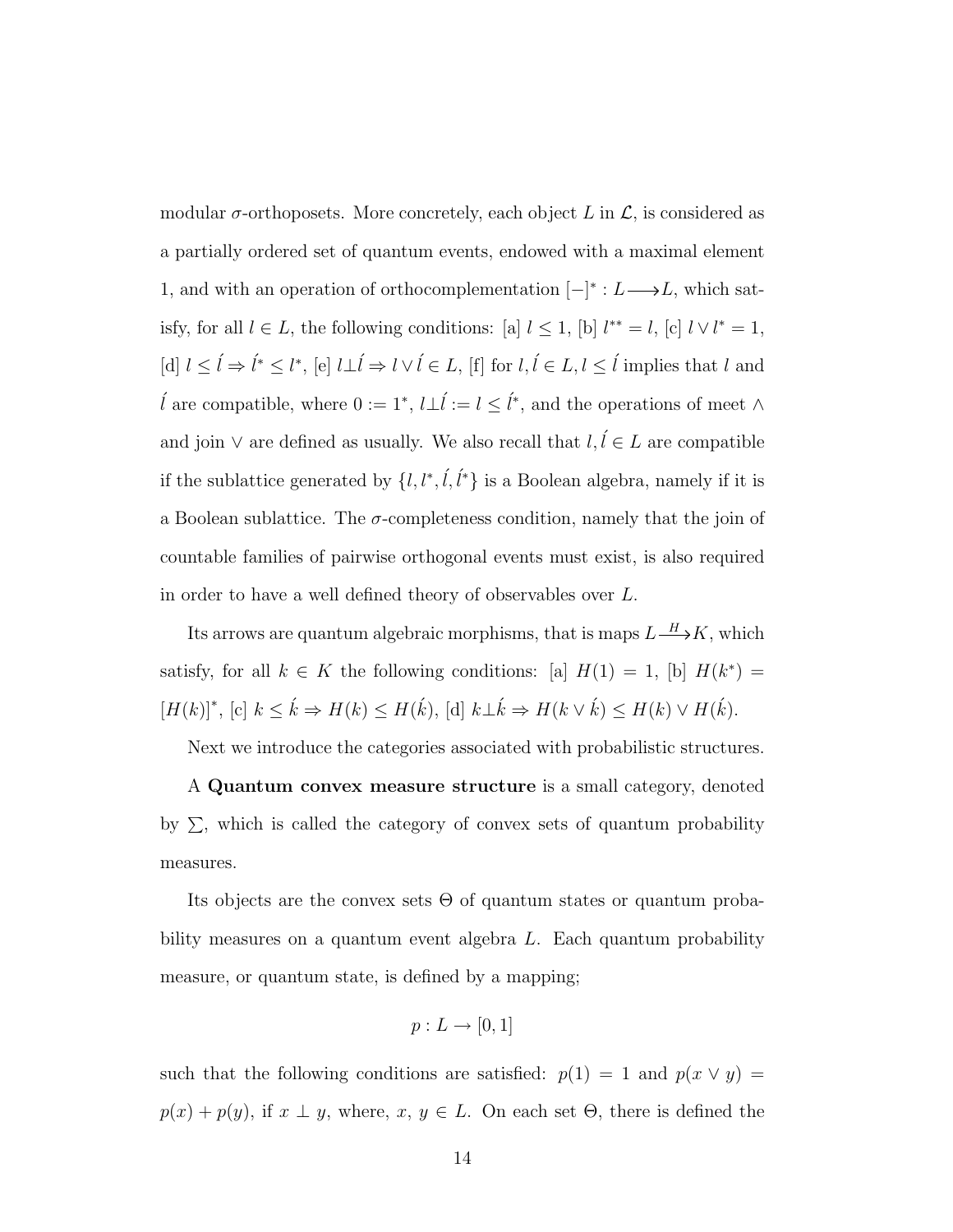operation of convex mixing by means of the mappings;

$$
\sigma^n:E^n\times\Theta^n\to\Theta
$$

for each natural number  $n$ , such that:

$$
\sigma^n(\underline{e}, \underline{p}) := \sum_i e_i p_i
$$

where  $\underline{e} = \langle e_1, \ldots, e_n \rangle$ , is a vector of real numbers, with  $e_i \geq 0$  and  $\sum_i e_i = 1$ , and also,  $\underline{p} = \langle p_1 \dots p_n \rangle$  is a vector of quantum states. The unique quantum state  $\sum_i e_i p_i$  is called the convex mixture of p. The convex mixture of p, evaluated at  $x \in L$ , is the superposition of probabilities  $\sum_i e_i p_i(x)$ . For a quantum state  $p_i$  and an event  $x \in L$ ,  $p_i(x)$  denotes the probability of occurrence of  $x$  in state  $p_i$ .

The arrows in the category  $\Sigma$  are morphisms of convex sets of probability measures, that is morphisms of sets  $\mathbb{I}^h : \Theta \to \Phi$  which commute with the operation of convex mixing, that is;

$$
[\sigma^n(\underline{e},\underline{p})]^h=\sigma^n(\underline{e},\underline{p}^h)
$$

We note that  $\Theta$  and  $\Phi$  are regarded as defined over the same quantum event algebra L, otherwise we have to take into account the quantum algebraic morphisms as well.

Using the information encoded in the categories of quantum event algebras  $\mathcal{L}$ , and quantum probabilistic structures  $\Sigma$ , it is possible to construct a new category, called the category of quantum probabilities, constructed as a category fibered in groupoids over the category of quantum event algebras  $\mathcal{L}$ , as follows: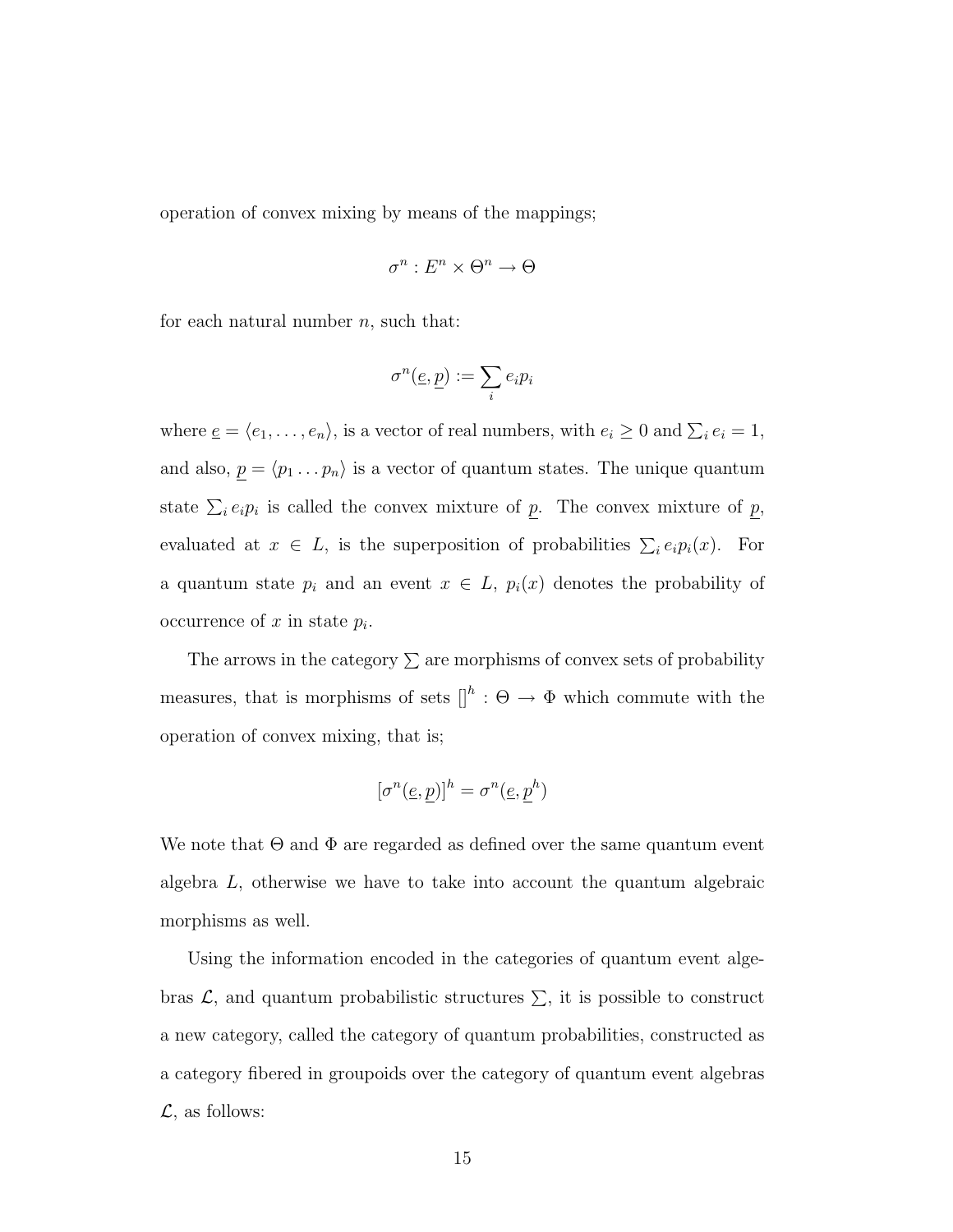A Quantum probabilistic structure is a small category, denoted by Q, which is called the category of quantum states or quantum probabilities.

Its objects are the quantum measure algebras  $\langle M, p \rangle := P M$ , where M is a quantum event algebra and  $p$  is a quantum probability measure on  $M$ , defined by the measurable mapping  $p : M \to [0, 1]$ . The arrows in  $\mathcal{Q}$ , denoted by  $^pM \longrightarrow ^qL$ , are commutative triangles, or equivalently, are those quantum logic morphisms  $M \longrightarrow L$  in  $\mathcal{L}$ , such that  $p = q \circ l$  in the diagram below, is again a quantum probability measure.



Correspondingly, a Boolean probabilistic structure is a small category, denoted by  $C$ , which is called the category of Boolean probability measures, or classical states.

Its objects are the Boolean measure algebras  $\langle A, P \rangle := {}^P A$ , where A is a Boolean event algebra and  $P$  is a Boolean probability measure on  $M$ , defined by the measurable mapping  $P : A \to [0,1]$ . The arrows in C, denoted by  $P_A \longrightarrow Q_B$ , are commutative triangles, or equivalently, are those Boolean logic morphisms  $A \longrightarrow B$  in B, such that  $P = Q \circ b$  in the diagram below, is again a classical state.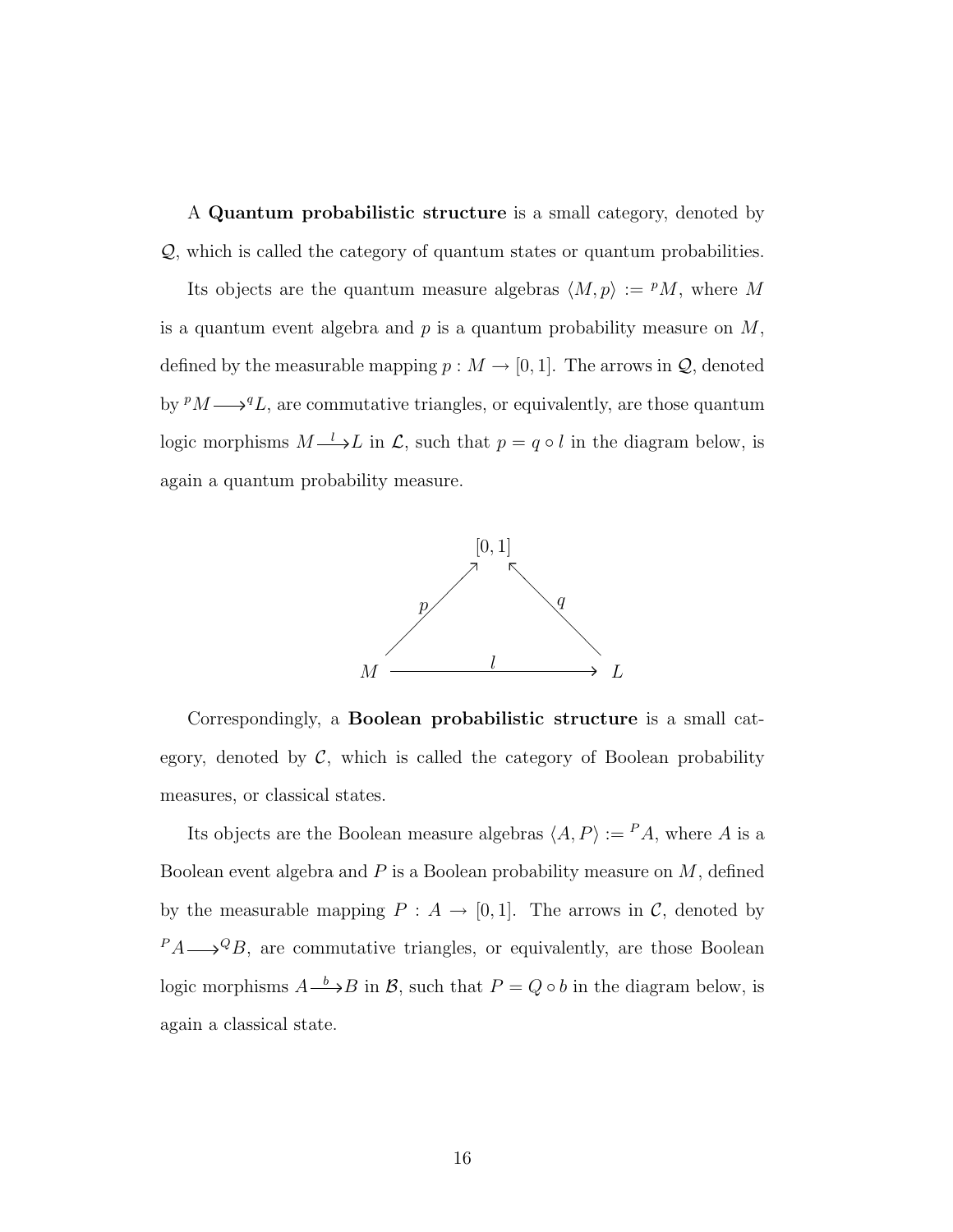

### 4 Presheaf and Coefficients Boolean Functors

### 4.1 Presheaves of Boolean Probability Measures

If  $\mathcal{C}^{op}$  is the opposite category of  $\mathcal{C}$ , then  $\mathbf{Sets}^{\mathcal{C}^{op}}$  denotes the functor category of presheaves on Boolean measure algebras. Its objects are all functors X :  $\mathcal{C}^{op} \longrightarrow$ **Sets**, and its morphisms are all natural transformations between such functors. Each object  $X$  in this category is a contravariant set-valued functor on  $\mathcal{C}$ , called a presheaf of Boolean probability measures on  $\mathcal{C}$ .

A functor  $X$  is a structure-preserving morphism of these categories, that is it preserves composition and identities. A functor in the category  $\textbf{Sets}^{\mathcal{C}^{op}}$ can be understood as a contravariant translation of the language of  $\mathcal C$  into that of Sets. Given another such translation (contravariant functor)  $\hat{\mathbf{X}}$  of C into Sets we need to compare them. This can be done by giving, for each object <sup>P</sup>A in C a transformation  $\tau_{PA}: \mathbf{X}(P_A) \longrightarrow \mathbf{\hat{X}}(P_A)$  which compares the two images of the object  $PA$ . Not any morphism will do, however, as it would be necessary the construction to be parametric in  $PA$ , rather than ad hoc. Since  $PA$  is an object in C while  $\mathbf{X}(PA)$  is in Sets we cannot link them by a morphism. Rather the goal is that the transformation should respect the morphisms of C, or in other words the interpretations of  $v: P A \longrightarrow Q B$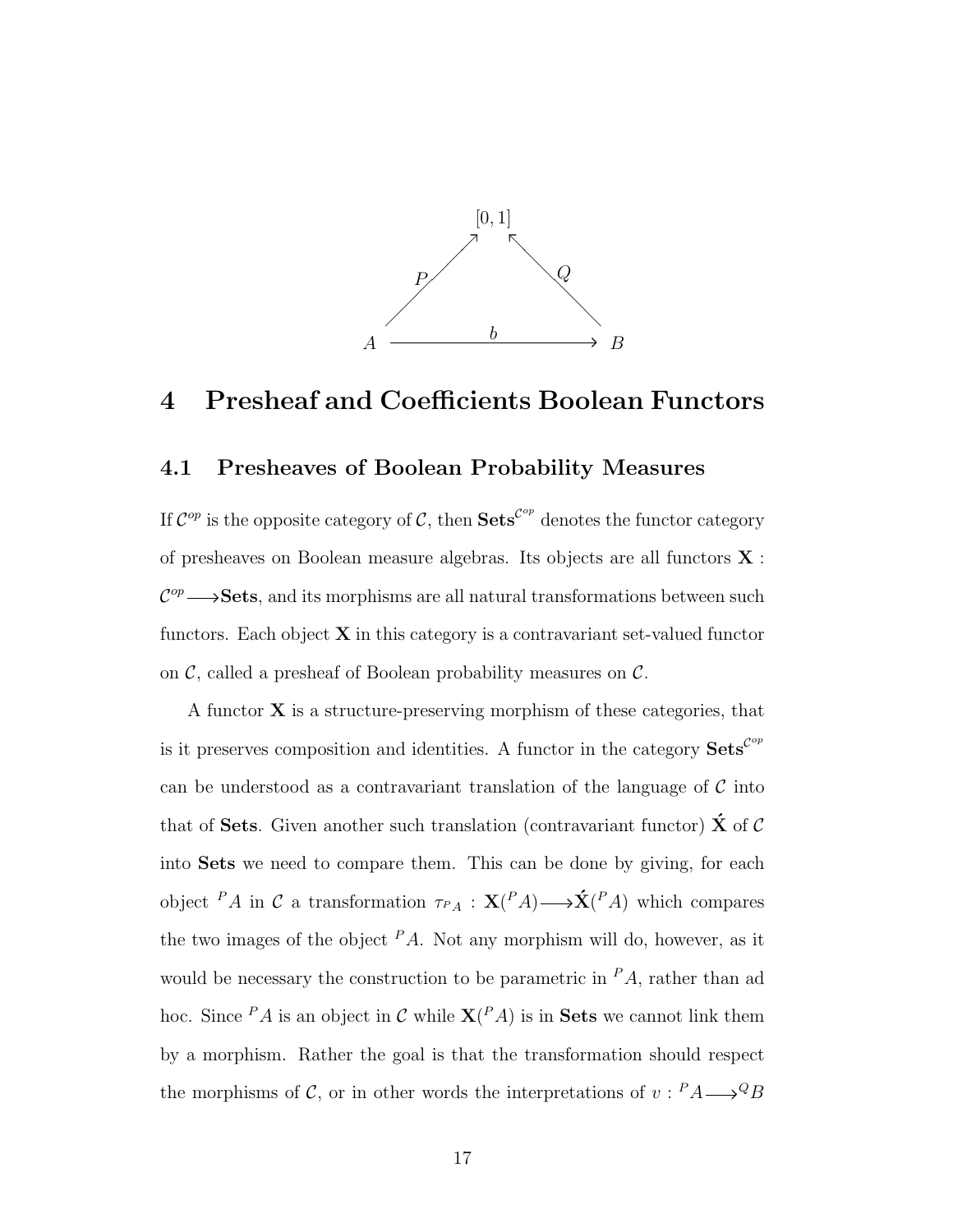by **X** and  $\acute{\mathbf{X}}$  should be compatible with the transformation under  $\tau$ . Then  $\tau$ is a natural transformation in the category of presheaves  $\textbf{Sets}^{\mathcal{C}^{op}}$ .

For each Boolean measure algebra  $PA$  of  $C$ ,  $\mathbf{X}(PA)$  is a set, and for each arrow  $f: {}^Q B {\longrightarrow}^P A$ ,  $\mathbf{X}(f) : \mathbf{X}(^P A) {\longrightarrow} \mathbf{X}(^Q B)$  is a set function. If X is a presheaf on C and  $x \in \mathbf{X}(0)$ , the value  $\mathbf{X}(f)(x)$  for an arrow  $f: {}^Q B \longrightarrow {}^P A$ in C is called the restriction of x along f and is denoted by  $\mathbf{X}(f)(x) = x \cdot f$ .

Each object <sup>P</sup>A of C gives rise to a contravariant Hom-functor  $y[^{P}A] :=$  $Hom_{\mathcal{C}}(-,^P A)$ . This functor defines a presheaf on C. Its action on an object  ${}^{Q}B$  of C is given by

$$
y[{}^P A]({}^Q B) := Hom_{\mathcal{C}}({}^Q B, {}^P A)
$$

whereas its action on a morphism  ${}^R C \longrightarrow {}^Q B$ , for  $v : {}^Q B \longrightarrow {}^P A$  is given by

$$
y[{}^P A](w) : Hom_{\mathcal{C}}({}^Q B, {}^P A) \longrightarrow Hom_{\mathcal{C}}({}^R C, {}^P A)
$$

$$
y[{}^P A](w)(v) = v \circ w
$$

Furthermore  $y$  can be made into a functor from  $\mathcal C$  to the contravariant functors on C

$$
y: \mathcal{C} {\longrightarrow} \mathbf{Sets}^{\mathcal{C}^{op}}
$$

such that  $PA \rightarrow Hom_{\mathcal{C}}(-, PA)$ . This is an embedding, called the Yoneda embedding [5] , and it is a full and faithful functor.

The functor category of presheaves on Boolean measure algebras  $\textbf{Sets}^{\mathcal{C}^{op}},$ provides an instantiation of a structure known as topos [6-8]. A topos exemplifies a well defined notion of a categorical universe of variable sets. It can be conceived as a local mathematical framework corresponding to a generalized model of set theory or as a generalized space. Moreover it provides a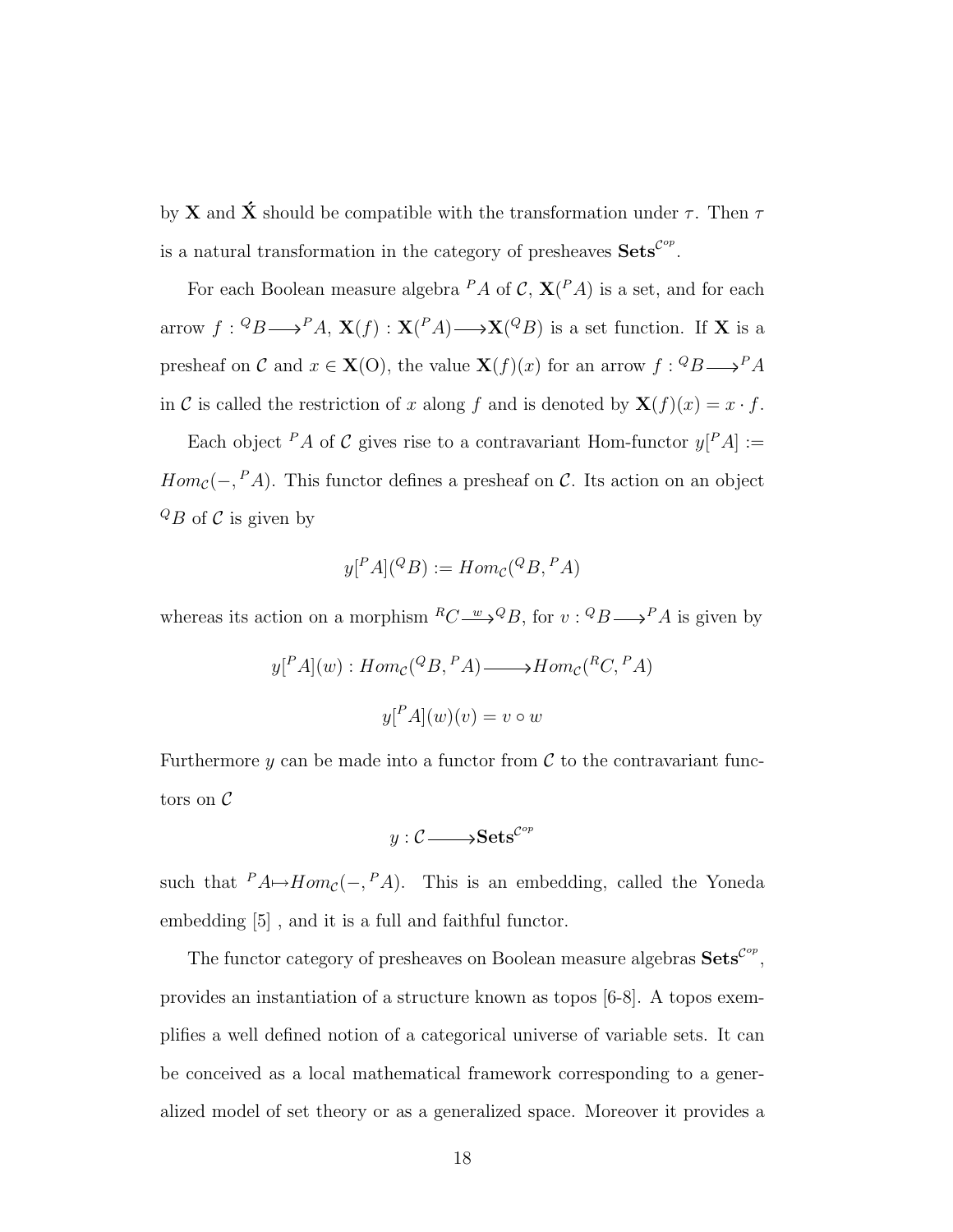natural example of a many-valued truth structure, which remarkably is not ad hoc, but reflects genuine constraints of the surrounding universe.

### 4.2 Boolean Measure Algebras Fibrations

Since  $\mathcal C$  is a small category, there is a set consisting of all the elements of all the sets  $X(^{P}A)$ , and similarly there is a set consisting of all the functions  $\mathbf{X}(f)$ . This observation regarding  $\mathbf{X}: \mathcal{C}^{op} \longrightarrow \mathbf{Sets}$  permits us to take the disjoint union of all the sets of the form  $X(^{P}A)$  for all objects  $^{P}A$  of C. The elements of this disjoint union can be represented as pairs  $(^{P}A, \chi)$  for all objects <sup>P</sup>A of C and elements  $\chi \in \mathbf{X}^{(P_A)}$ . Thus the disjoint union of sets is made by labelling the elements. Now we can construct a category whose set of objects is the disjoint union just mentioned. This structure is called the category of elements of the presheaf **X**, denoted by  $f(\mathbf{X}, \mathcal{C})$ . Its objects are all pairs  $({}^P A, \chi)$ , and its morphisms  $({}^R C, \chi) \longrightarrow ({}^P A, \chi)$  are those morphisms  $u : {}^R C \longrightarrow {}^P A$  of C for which  $\chi \cdot u = \dot{\chi}$ . Projection on the second coordinate of  $f(\mathbf{X}, \mathcal{C})$ , defines a functor  $f_{\mathbf{X}} : f(\mathbf{X}, \mathcal{C}) \longrightarrow \mathcal{C}$ .  $f(\mathbf{X}, \mathcal{C})$  together with the projection functor  $\int_{\mathbf{X}}$  is equivalent to the discrete fibration induced by  $X$ , and  $C$  is the base category of the fibration. We note that the fibration is discrete because the fibers are categories in which the only arrows are identity arrows. If  $P A$  is a Boolean measure algebra of C, the inverse image under  $\int_{\mathbf{X}}$  of <sup>P</sup>A is simply the set  $\mathbf{X}(P_A)$ , although its elements are written as pairs so as to form a disjoint union. The instantiation of the fibration induced by  $X$ , is an application of the general Grothendieck construction  $[8]$ .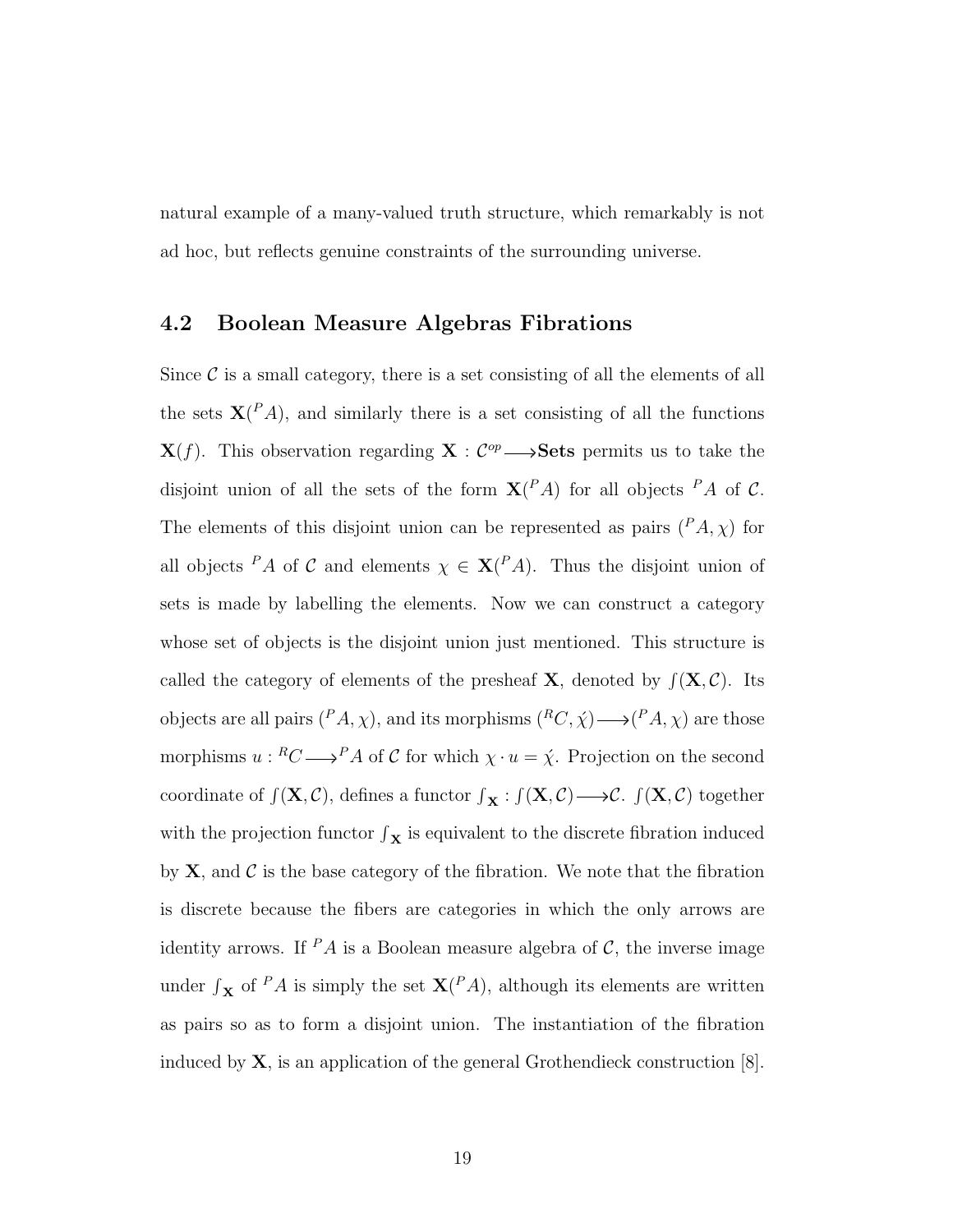

The split discrete fibration induced by  $X$ , where  $C$  is the base category of the fibration, provides a well-defined notion of a uniform homologous fibered structure in the following sense: Firstly, by the arrows specification defined in the category of elements of **X**, any element  $\chi$ , determined over the measure algebra  $PA$ , is homologously related with any other element  $\acute{\chi}$  over the measure algebra  ${}^R C$ , and so on, by variation over all the contexts of the base category. Secondly, all the elements  $\chi$  of **X**, of the same sort  $^P A$ , viz. determined over the same measure algebra  $PA$ , are uniformly equivalent to each other, since all the arrows in  $f(\mathbf{X}, \mathcal{C})$  are induced by lifting arrows from the base category  $\mathcal{C}.$ 

#### 4.3 Functor of Boolean measure coefficients

We define a modeling Boolean coefficients functor,  $\mathbf{M}: \mathcal{C} \longrightarrow \mathcal{Q}$ , which assigns to Boolean measure algebras in  $\mathcal{C}$ , that instantiates a model category, the underlying quantum measure algebras from Q, and to Boolean measurable morphisms the underlying quantum measurable morphisms. Hence M acts as a forgetful functor, forgetting the extra Boolean structure of  $\mathcal{C}$ .

Equivalently the Boolean coefficients functor can be characterized as,  $M : \mathcal{B} \longrightarrow \mathcal{L}$ , which assigns to Boolean event algebras in  $\mathcal{B}$  the underlying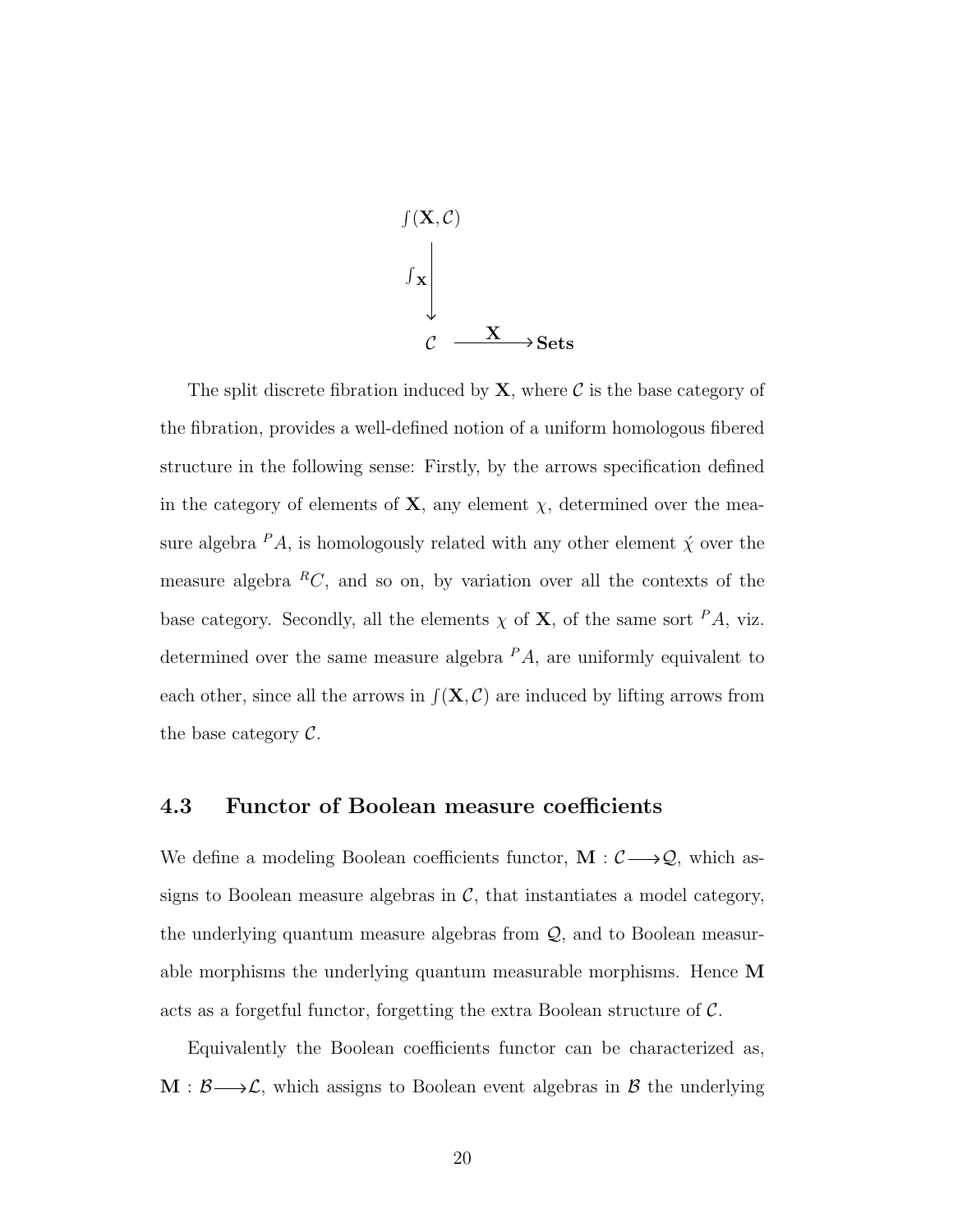quantum event algebras from  $\mathcal{L}$ , and to Boolean morphisms the underlying quantum algebraic morphisms, such that the following diagram commutes:



### 5 Adjoint Functorial Relation

We consider the category of quantum measure algebras  $\mathcal Q$  and the modelling functor  $M$ , and we define the functor  $R$  from  $Q$  to the topos of presheaves on Boolean measure algebras  $\textbf{Sets}^{\mathcal{C}^{op}}$ , given by;

$$
\mathbf{R}(^pL): {}^P A \rightarrow Hom_{\mathcal{Q}}(\mathbf{M}(^P A), {}^p L)
$$

A natural transformation  $\tau$  in the topos of presheaves on Boolean measure algebras  $\textbf{Sets}^{\mathcal{C}^{op}}$  between **X** and  $\mathbf{R}(^pL)$ ,  $\tau : \mathbf{X} \longrightarrow \mathbf{R}(^pL)$  is a family  $\tau_{P_A}$ indexed by Boolean measure algebras  $^P A$  of  $\mathcal C$  for which each  $\tau_{PA}$  is a map

$$
\tau_{P_A}: \mathbf{X}(\mathbf{A}) {\rightarrow} Hom_{\mathcal{Q}}(\mathbf{M}(\mathbf{A}), \mathbf{A})
$$

of sets, such that the diagram of sets below, commutes for each Boolean morphism  $u: {^R}C \to {^P}A$  of C.

$$
\mathbf{X}(\binom{P}{A}) \xrightarrow{\tau_{P}} \quad Hom_{\mathcal{Q}}(\mathbf{M}(\binom{P}{A}), ^{p}L)
$$
\n
$$
\mathbf{X}(u) \qquad \qquad \downarrow \mathbf{M}(u)
$$
\n
$$
\mathbf{X}(\binom{R}{C}) \xrightarrow{\tau_{R}} \quad Hom_{\mathcal{Q}}(\mathbf{M}(\binom{R}{C}), ^{p}L)
$$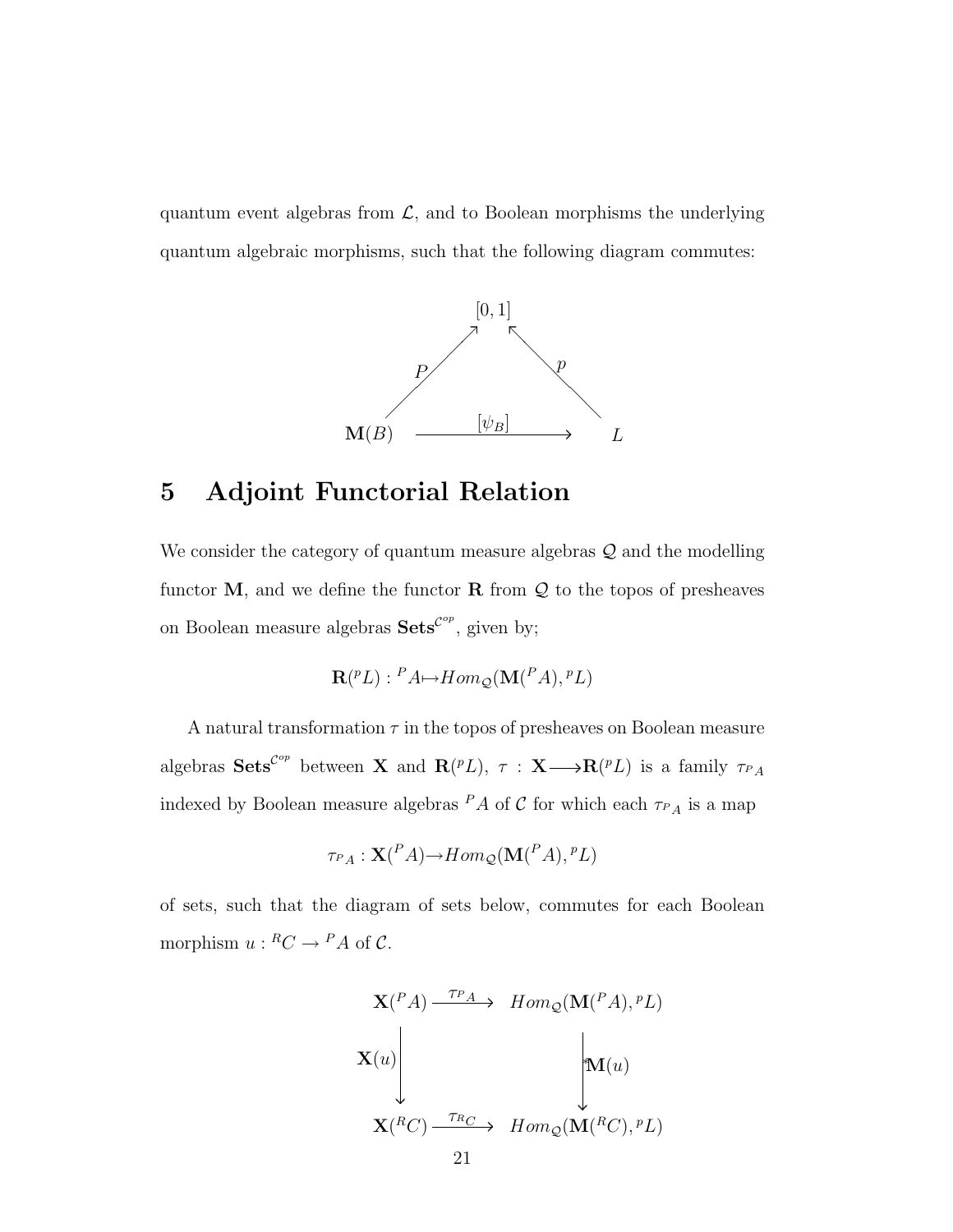If we make use of the category of elements of the Boolean measure algebras-variable set X, being an object in the topos of presheaves  $\textbf{Sets}^{\mathcal{C}^{op}},$ then the map  $\tau_{PA}$ , defined above, can be characterized as:

$$
\tau_{PA}: \binom{P}{A}, \chi \longrightarrow Hom_{\mathcal{Q}}(\mathbf{M} \circ \int_{\mathbf{X}} \binom{P}{A}, \chi), {}^{P}L)
$$

Equivalently such a  $\tau$  can be seen as a family of arrows of  $\mathcal Q$  which is being indexed by objects  $(^{P}A, \chi)$  of the category of elements of the presheaf of Boolean measure algebras X, namely

$$
\{\tau_{P\hat{A}}(\chi): \mathbf{M}(^P A) \to {^pL}\}_{{P\hat{A}},\chi}
$$

From the perspective of the category of elements of  $X$ , the condition of the commutativity of the above diagram is equivalent with the condition that for each Boolean morphism  $u: {^R}C \to {^P}A$  of C, the following diagram commutes.



From the diagram above, we conclude that the arrows  $\tau_{PA}(\chi)$  form a cocone from the functor  $\mathbf{M} \circ \int_{\mathbf{X}}$  to the quantum measure algebra <sup>*p*</sup>L. Making use of the definition of the colimit, we conclude that each such cocone emerges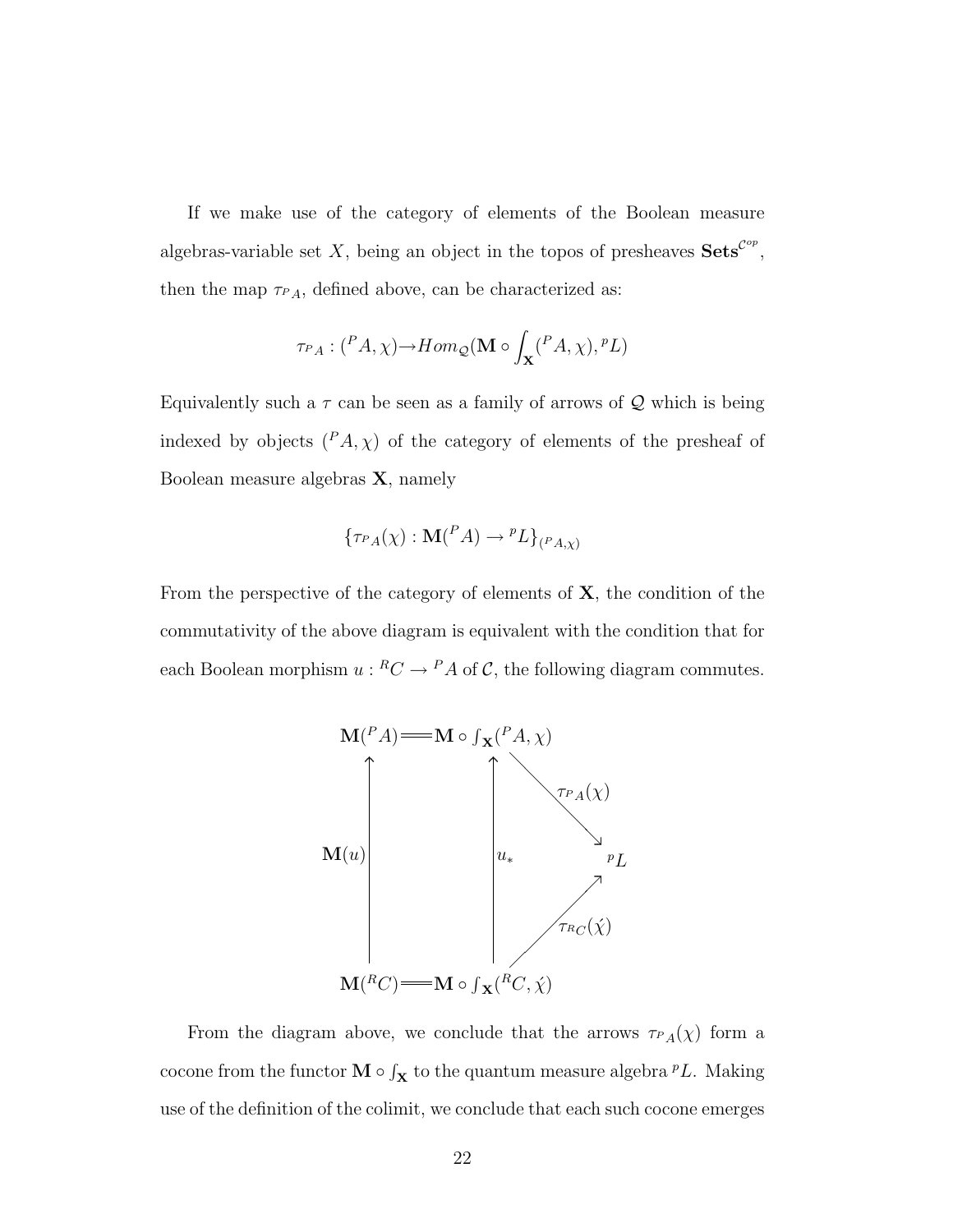by the composition of the colimiting cocone with a unique arrow from the colimit  $\mathbf{L}\mathbf{X}$  to the quantum measure algebra object  $^pL$ . In other words, there is a bijection which is natural in **X** and  $^pL$ 

$$
Nat(\mathbf{X}, \mathbf{R}(^p L)) \cong Hom_{\mathcal{Q}}(\mathbf{L}\mathbf{X}, {}^p L)
$$

From the above bijection we are driven to the conclusion that the functor **R** from Q to the topos of presheaves  $\textbf{Sets}^{\mathcal{C}^{op}}$ , given by;

$$
\mathbf{R}(^pL): {}^P A \rightarrow Hom_{\mathcal{Q}}(\mathbf{M}(^P A), {}^p L)
$$

has a left adjoint  $\mathbf{L}$ :  $\mathbf{Sets}^{\mathcal{C}^{op}} \to \mathcal{Q}$ , which is defined for each presheaf of Boolean measure algebras **X** in  $\textbf{Sets}^{\mathcal{C}^{op}}$  as the colimit

$$
\mathbf{L}(\mathbf{X}) = \text{Colim}\left\{ \int (\mathbf{X}, \mathcal{C}) \frac{\int \mathbf{x} \, \Delta \mathcal{C} \, \mathbf{M}}{\int \mathbf{x} \, \Delta \mathcal{C}} \right\}
$$

Consequently there is a **pair of adjoint functors L**  $\exists$  **R** as follows:

$$
L:Sets^{{\cal C}^{op}}\xrightarrow{\ \ \ \ \ \ \ \ } {\cal Q}:R
$$

Thus we have constructed an adjunction which consists of the functors L and R, called left and right adjoints with respect to each other respectively, as well as the natural bijection:

$$
Nat(X, \mathbf{R}^{(PL)}) \xrightarrow{\mathbf{r}} Hom_{\mathcal{Q}}(\mathbf{L}X, {}^{p}L)
$$
\n
$$
\downarrow \qquad \qquad \downarrow
$$
\n
$$
Nat(X, \mathbf{R}^{(PL)}) \xleftarrow{\mathbf{l}} Hom_{\mathcal{Q}}(\mathbf{L}X, {}^{p}L)
$$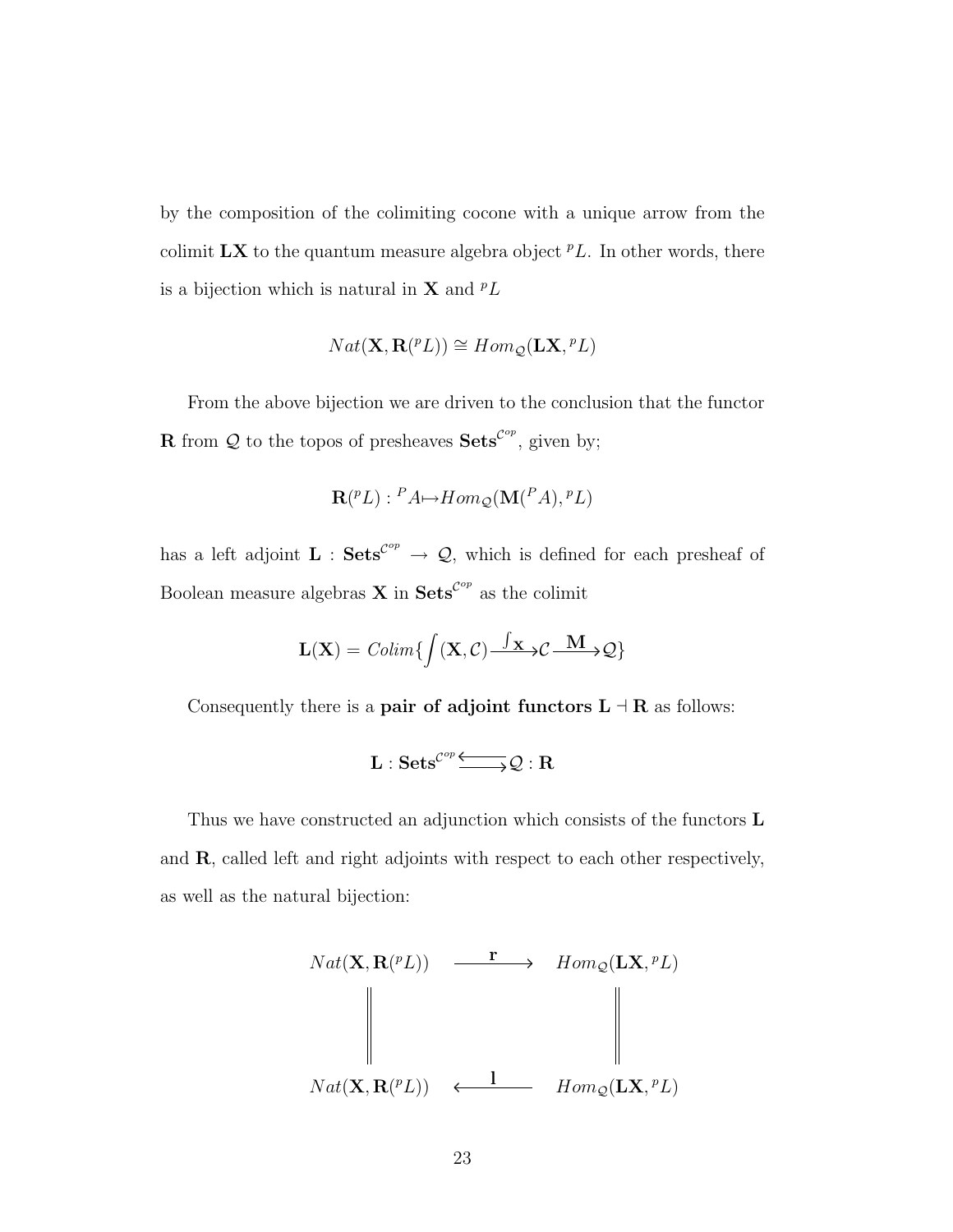$$
Nat(\mathbf{X}, \mathbf{R}(^p L)) \cong Hom_{\mathcal{Q}}(\mathbf{L}\mathbf{X}, {}^p L)
$$

In the adjunction described above, between the topos of presheaves of Boolean measure algebras and the category of quantum measure algebras, the map r is called the right adjoint operator and the map l the left adjoint operator.

If in the bijection defining the adjunction we use as  $X$  the representable presheaf of the topos of Boolean measure algebras  $y^{\dagger} A$ , it takes the form:

$$
Nat(\mathbf{y}[^P A], \mathbf{R}(^p L)) \cong Hom_{\mathcal{Q}}(\mathbf{L}\mathbf{y}[^P A], {^p L})
$$

We note that when  $X = y^P A$  is representable, then the corresponding category of elements  $\int (\mathbf{y}[PA], \mathcal{C})$  has a terminal object, namely the element 1 :  $P_A \longrightarrow P_A$  of  $\mathbf{y}[P_A](P_A)$ . Therefore the colimit of the composite M  $\circ \int_{\mathbf{y}[P_A]} P_A$ is going to be just the value of  $M \circ \int_{\mathbf{y}|P,A|}$  on the terminal object. Thus we have

$$
\mathbf{Ly}[^{P}A](^{P}A) \cong \mathbf{M} \circ \int_{\mathbf{y}[^{P}A]} (^{P}A, 1) = \mathbf{M}(^{P}A)
$$

Thus we can characterize  $\mathbf{M}(P,A)$  as the colimit of the representable presheaf on the category of Boolean measure algebras.

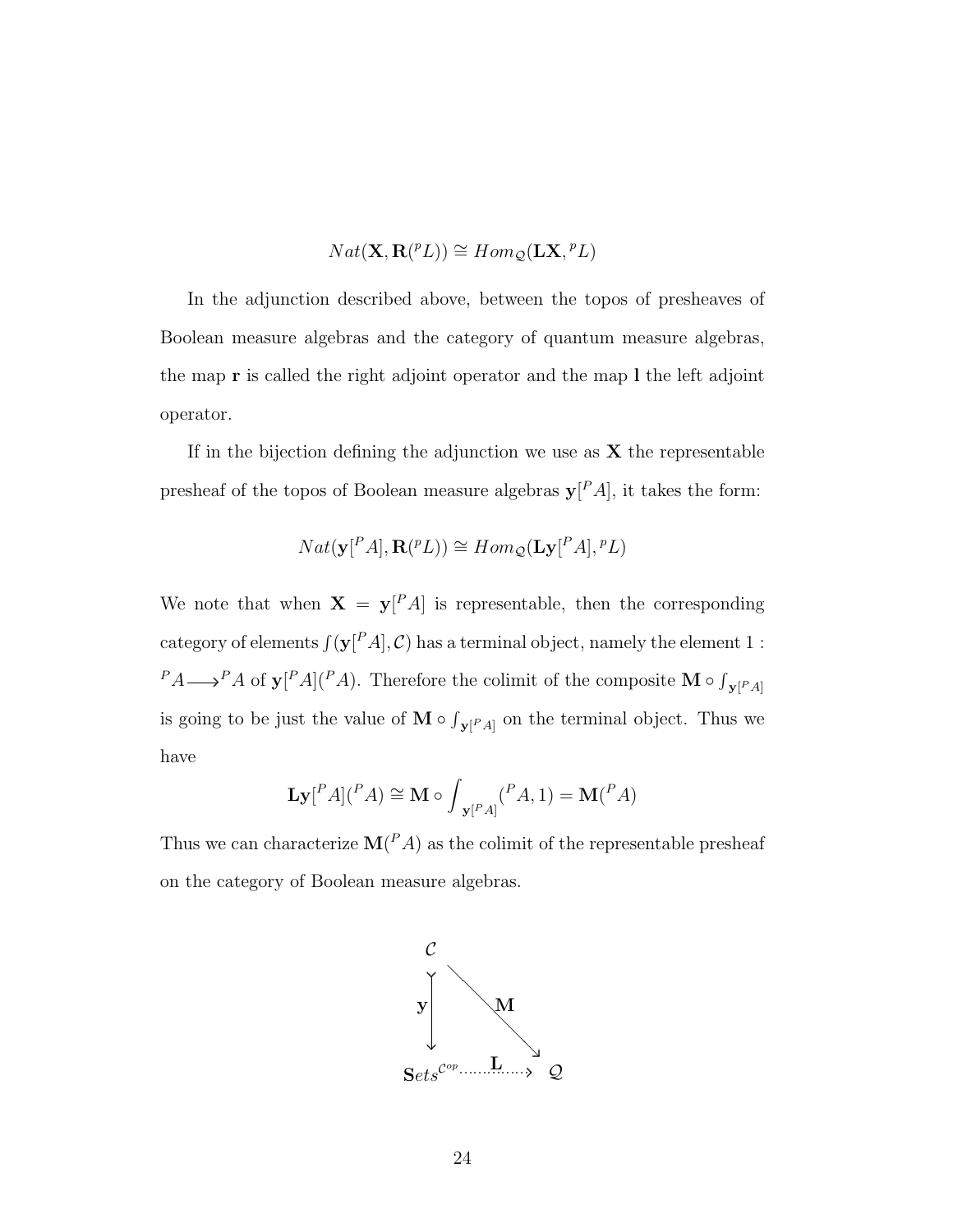## 6 Tensor Product Representation of the Colimit

The content of the adjunction between the topos of presheaves of Boolean measure algebras and the category of quantum measure algebras can be analyzed if we make use of the categorical construction of the colimit defined above, as a coequalizer of a coproduct. We consider the colimit of any functor  $\mathbf{F} : \mathcal{I} \longrightarrow \mathcal{Q}$  from some index category  $\mathcal{I}$  to  $\mathcal{Q}$ . Let  $\mu_i : \mathbf{F}(i) \rightarrow \mathrm{II}_i \mathbf{F}(i)$ ,  $i \in I$ , be the injections into the coproduct. A morphism from this coproduct,  $\xi : \mathcal{L}_i \mathbf{F}(i) \to {}^pL$ , is determined uniquely by the set of its components  $\xi_i = \xi \mu_i$ . These components  $\xi_i$  are going to form a cocone over **F** to the quantum measure algebra vertex  $^pL$  only when for all arrows  $v : i \longrightarrow j$  of the index category  $\mathcal I$  the following conditions are satisfied:

$$
(\xi \mu_j) \mathbf{F}(v) = \xi \mu_i
$$



So we consider all  $\mathbf{F}(domv)$  for all arrows v with its injections  $\nu_v$  and obtain their coproduct  $\mathbf{H}_{v:i\rightarrow j}\mathbf{F}(domv)$ . Next we construct two arrows  $\zeta$  and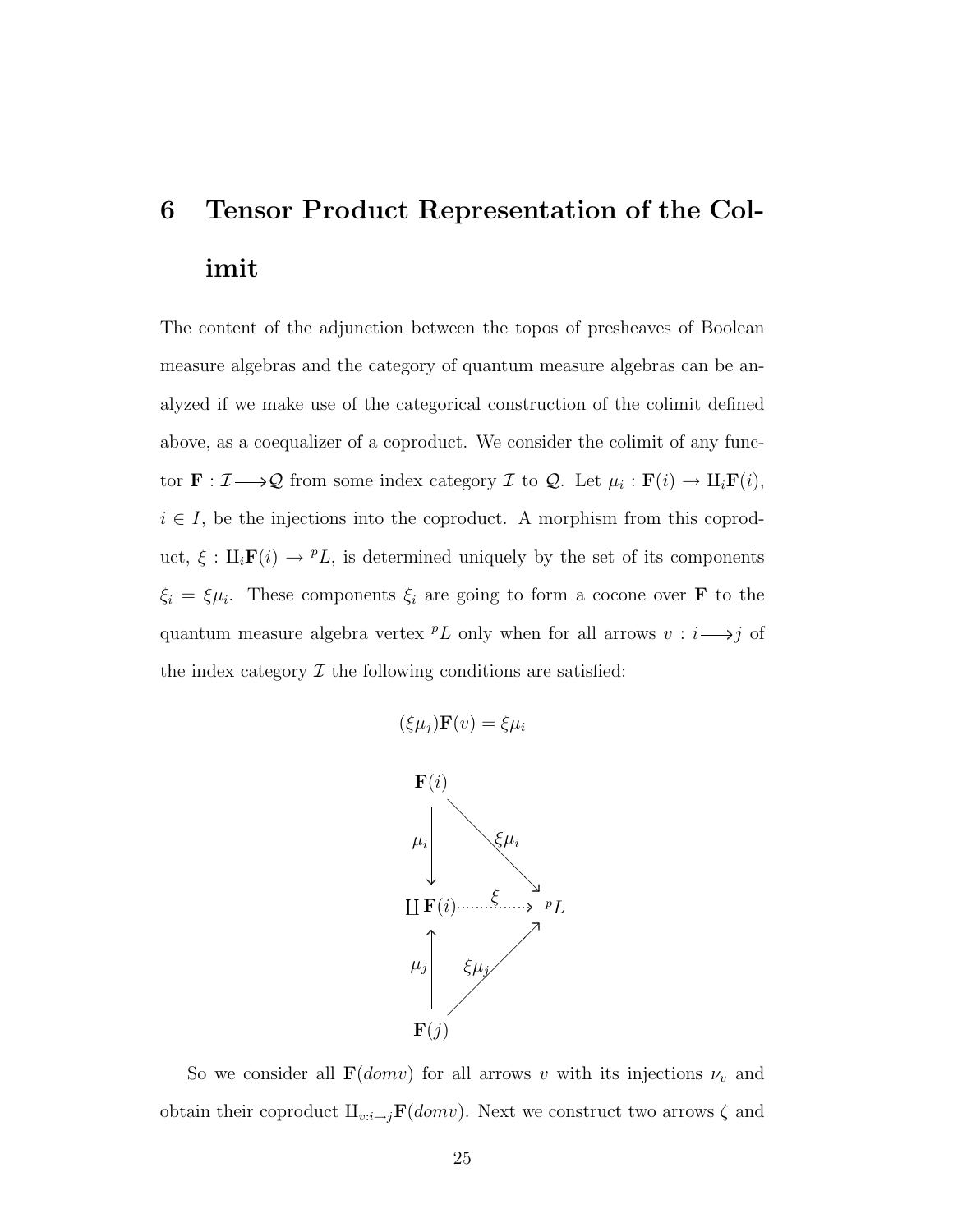$\eta$ , defined in terms of the injections  $\nu_v$  and  $\mu_i$ , for each  $v : i \longrightarrow j$  by the conditions

$$
\zeta \nu_v = \mu_i
$$

$$
\eta \nu_v = \mu_j \mathbf{F}(v)
$$

as well as their coequalizer  $\xi$ ;



The coequalizer condition  $\xi \zeta = \xi \eta$  tells us that the arrows  $\xi \mu_i$  form a cocone over **F** to the quantum measure algebra vertex  $^pL$ . We further note that since  $\xi$  is the coequalizer of the arrows  $\zeta$  and  $\eta$  this cocone is the colimiting cocone for the functor  $\mathbf{F}:I\rightarrow \mathcal{Q}$  from some index category  $\mathcal I$  to  $Q$ . Hence the colimit of the functor  $\bf{F}$  can be constructed as a coequalizer of coproduct according to the diagram below:

$$
\underline{\Pi}_{v:i \to j} \mathbf{F}(domv) \xrightarrow{\zeta} \underline{\Pi} \mathbf{F}(i) \xrightarrow{\xi} \neg \text{Colim} \mathbf{F}
$$

In the case considered the index category is the category of elements of the presheaf of Boolean measure algebras **X** and the functor  $\mathbf{M} \circ G_{\mathbf{X}}$ plays the role of the functor  $\mathbf{F} : \mathcal{I} \longrightarrow \mathcal{Q}$ . In the diagram above the second coproduct is over all the objects  $({}^P A, \chi)$  with  $\chi \in {\bf X}({}^P A)$  of the category of elements, while the first coproduct is over all the maps  $v:(^RC,\chi) \longrightarrow (^P A,\chi)$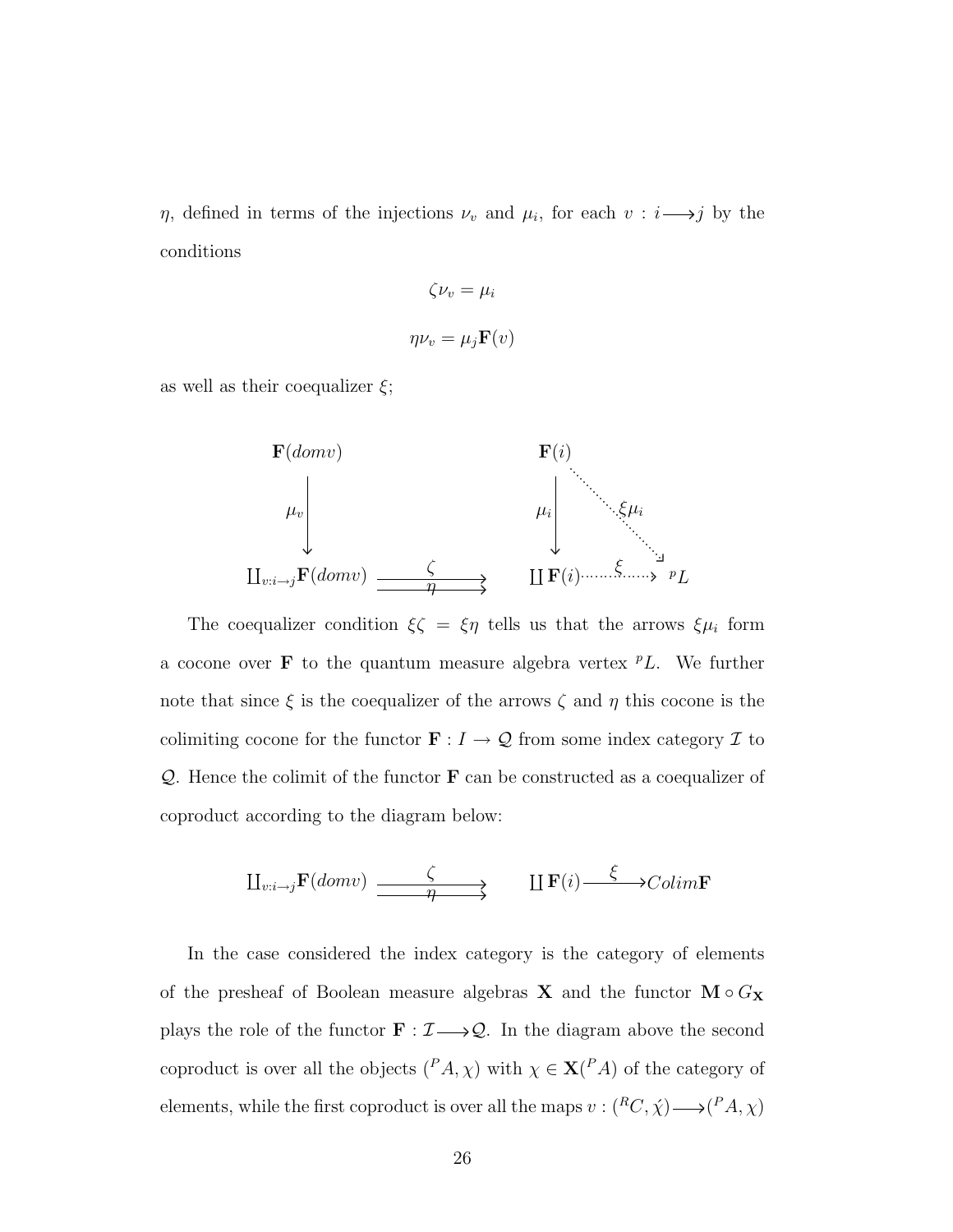of that category, so that  $v: {^R}C \longrightarrow {^P}A$  and the condition  $\chi v = \acute{\chi}$  is satisfied. We conclude that the colimit  $L_M(X)$  can be equivalently presented as the coequalizer below:

$$
\amalg_{v: {^{R}C}\to {^{P}A}} \mathbf{M}({^{R}C})\xrightarrow{\zeta} \amalg_{({^{P}A},\chi)} \mathbf{M}({^{P}A})\xrightarrow{\xi} \mathbf{X} \otimes_{\mathcal{C}} \mathbf{M}
$$

The coequalizer presentation of the colimit shows that the Hom-functor R has a left adjoint which can be characterized categorically as the tensor product  $-\otimes_{\mathcal{C}}\mathbf{M}$ .

In order to clarify the above observation, we forget for the moment that the discussion concerns the category of quantum measure algebras Q, and we consider instead the category **Sets**. Then the coproduct  $\amalg_p M(^P A)$  is a coproduct of sets, which is equivalent to the product  $X(^{P}A) \times M(^{P}A)$  for <sup>P</sup>A ∈ C. The coequalizer is thus the definition of the tensor product  $\mathbf{X} \otimes_{\mathcal{C}} \mathbf{M}$ of the set valued functors:

 $X : C^{op} \longrightarrow$ Sets, M :  $C \longrightarrow$ Sets

 $\mathop{\amalg}_{P_A,R_C} \mathbf{X}(P_A) \times Hom(R_C, P_A) \times \mathbf{M}(R_C) \rightarrow$  $\overline{Q}$   $\qquad \qquad \downarrow P_A \mathbf{X} (P_A) \times \mathbf{M} (P_A) \longrightarrow \mathbf{X} \otimes_{\mathcal{C}} \mathbf{M}$ 

> According to the diagram above for elements  $\chi \in \mathbf{X}^{(P_A)}, v : {^R}C \to {^P}A$ and  $\acute{y} \in M(^{R}C)$  the following equations hold:

$$
\zeta(\chi, v, \acute{y}) = (\chi v, \acute{y}), \qquad \eta(\chi, v, \acute{y}) = (\chi, v\acute{y})
$$

symmetric in **X** and **M**. Hence the elements of the set  $\mathbf{X} \otimes_{\mathcal{C}} \mathbf{M}$  are all of the form  $\xi(\chi, y)$ . This element can be written as

$$
\xi(\chi, y) = \chi \otimes y, \quad \chi \in \mathbf{X}({}^P A), y \in \mathbf{M}({}^P A)
$$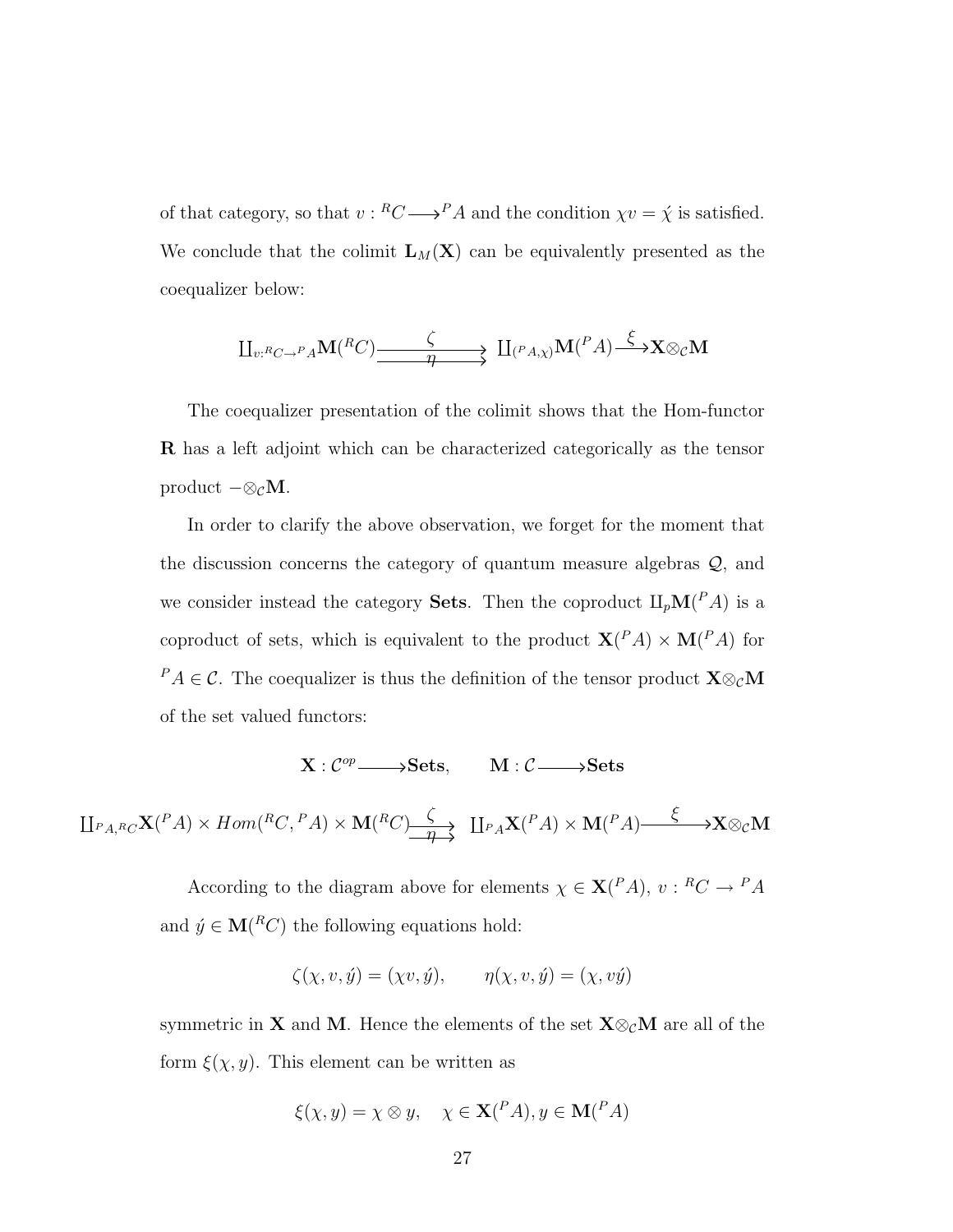Thus if we take into account the definitions of  $\zeta$  and  $\eta$  above, we obtain:

$$
\chi v\otimes \acute{y}=\chi\otimes v\acute{y}
$$

Furthermore if we define the arrows

$$
k_{P_A}: \mathbf{X} \otimes_{\mathcal{C}} \mathbf{M} \longrightarrow^{p} L, \qquad l_{P_A}: \mathbf{X}({}^P A) \longrightarrow Hom_{\mathcal{Q}}(\mathbf{M}({}^P A), {}^p L)
$$

they are related under the fundamental adjunction by

$$
k_{PA}(\chi, y) = l_{PA}(\chi)(y), \qquad {}^{P}A \in \mathcal{C}, \chi \in \mathbf{X}({}^{P}A), y \in \mathbf{M}({}^{P}A)
$$

Here we consider k as a function on  $\amalg_{PA} X(^{P}A) \times M(^{P}A)$  with components  $k_{PA}: \mathbf{X}(PA) \times \mathbf{M}(PA) \longrightarrow^{p} L$  satisfying

$$
k_{\mathit{R}_C}(\chi v, y) = k_{\mathit{P}_A}(\chi, vy)
$$

in agreement with the equivalence relation defined above.

Now we replace the category Sets by the category of quantum measure algebras Q under study. The element y in the set  $\mathbf{M}(P,A)$  is replaced by a generalized element  $y : M(^{R}C) \rightarrow M(^{P}A)$  from some modeling object  $\mathbf{M}(^RC)$  of Q. Then we consider k as a function  $\amalg_{(P_A,\chi)}\mathbf{M}(^PA)\longrightarrow P\amalg$  with components  $k_{(PA,\chi)} : \mathbf{M}(PA) \to {}^pL$  for each  $\chi \in \mathbf{X}(PA)$ , that for all arrows  $v: {^R}C {\longrightarrow} {^P}A$  satisfy

$$
k_{({}^{R}C,\chi v)} = k_{({}^{P}A,\chi)} \circ \mathbf{M}(v)
$$

Then the condition defining the bijection holding by virtue of the fundamental adjunction is given by

$$
k_{(PA,\chi)} \circ y = l_{PA}(\chi) \circ y : \mathbf{M}(^{R}C) \to {^{p}L}
$$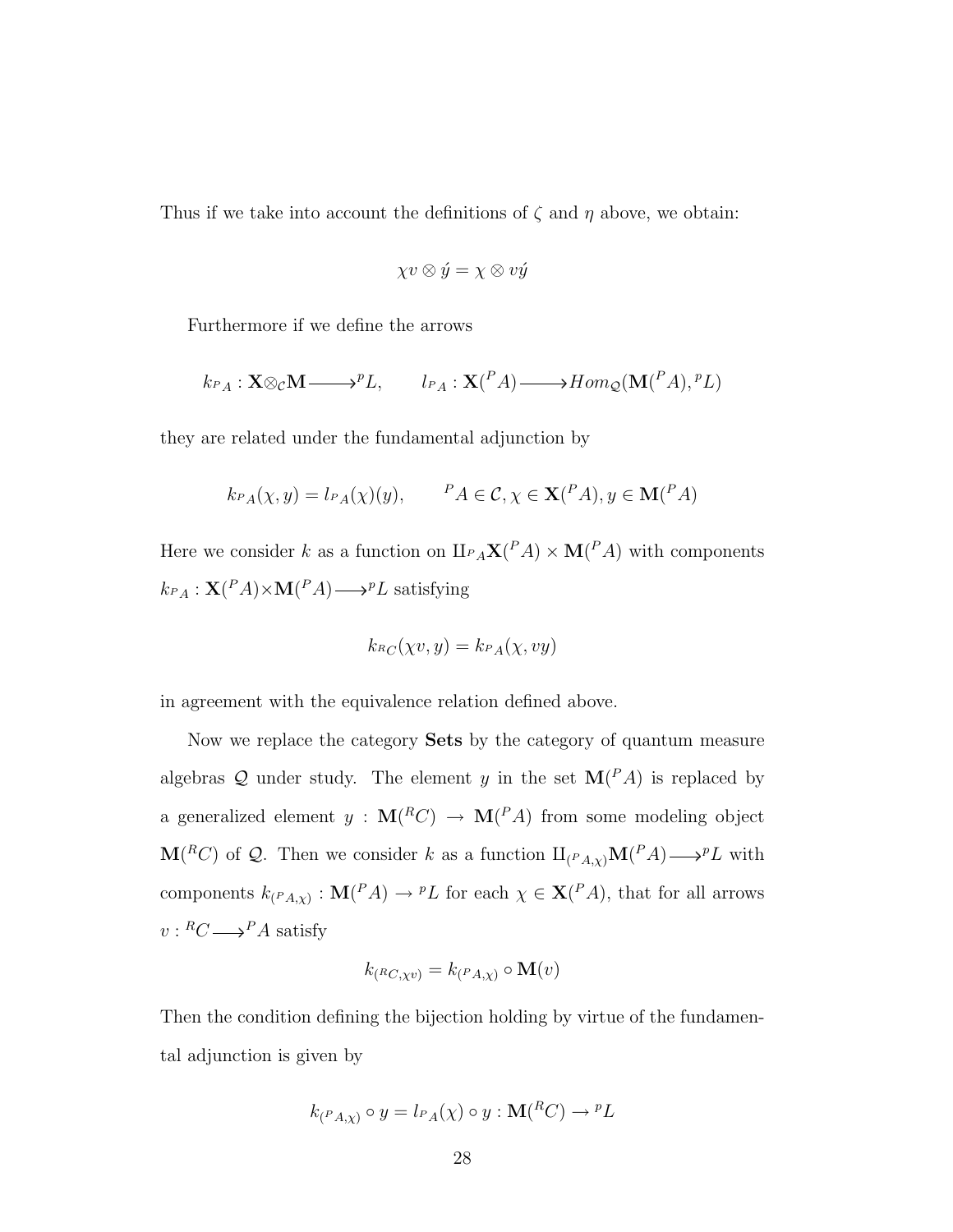This argument, being natural in the object  $\mathbf{M}(^{R}C)$ , is determined by setting  $\mathbf{M}(^RC) = \mathbf{A}(^P A)$  with y being the identity map. Hence the bijection takes the form  $k_{(PA,\chi)} = l_{PA}(\chi)$ , where  $k: \amalg_{(PA,\chi)} \mathbf{M}(PA) \longrightarrow^p L$ , and  $l_{PA}: \mathbf{X}(^P A) \longrightarrow Hom_{\mathcal{Q}}(\mathbf{M}(^P A), {^p}L).$ 

# 7 System Of Localizations For Quantum Measure Algebras

The notion of a system of localizations for a quantum measure algebra, which will be defined in the sequel, is conceptually based on the expectation that a quantum measure algebra  ${}^pL$  in  $Q$  is possible to be comprehended by means of certain structure preserving maps  $\mathbf{M}(P_A) \longrightarrow P_L$  with local or modeling objects Boolean measure algebras  $PA$  in C as their domains. It is obvious, that any single map from any modeling Boolean measure algebra to a quantum measure algebra, is not adequate to determine it entirely, and hence, it contains only a fraction of the total information content included in it. This problem may be tackled, only if, we employ many appropriate structure preserving maps from the modeling Boolean measure algebras to a quantum measure algebra simultaneously, so as to cover it completely. In turn the information available about each map of the specified kind may be used to determine the quantum measure algebra itself. In this case we conceive the family of such maps as the generator of a system of localizations for a quantum measure algebra. The notion of local is characterized using a notion of topology on  $\mathcal{C}$ , the axioms of which express closure conditions on the collec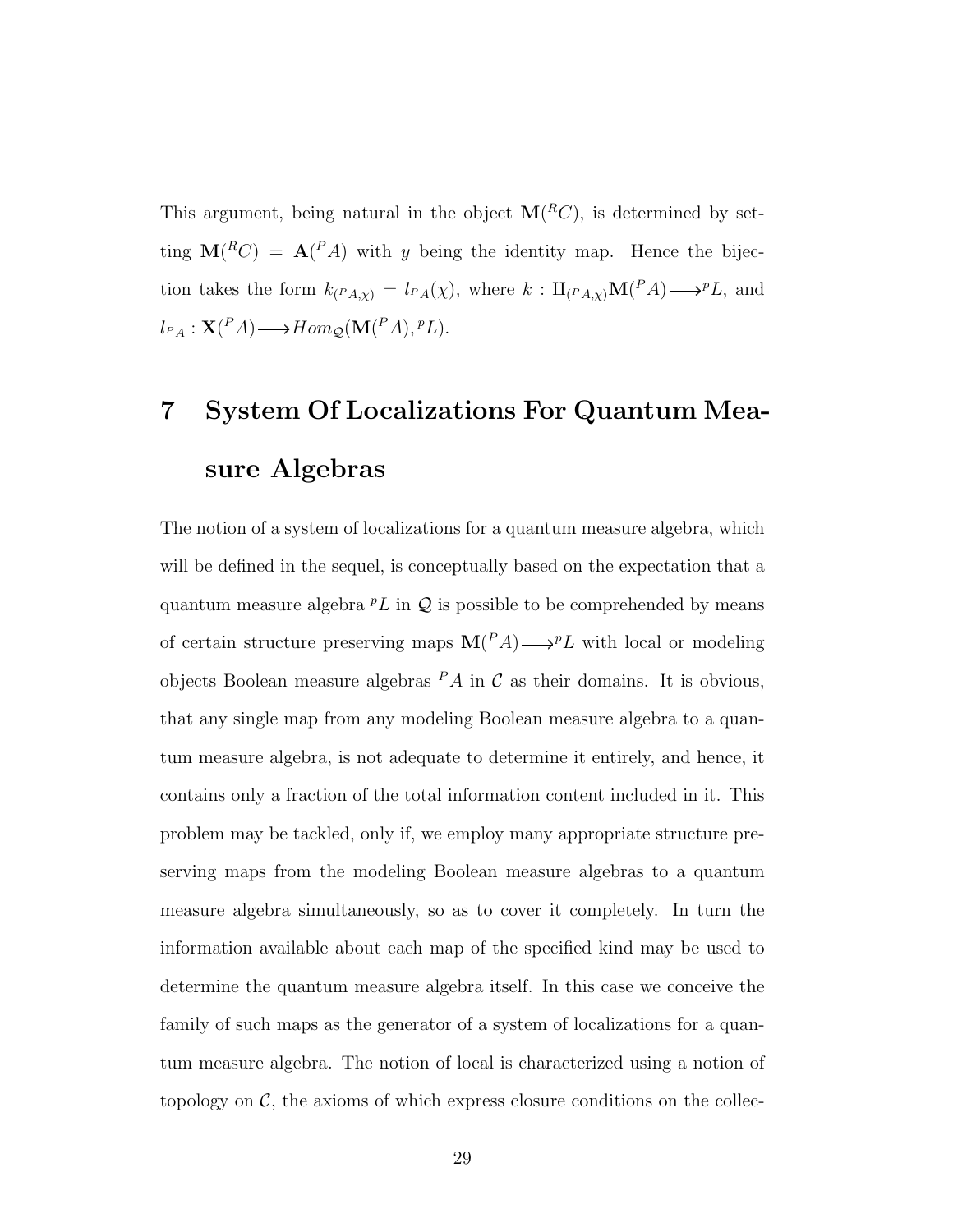tion of modeling algebras of Boolean coefficient probability measures.

### 7.1 The Notion of Grothendieck Topology on C

We start our discussion by explicating the notion of a topology on the category of Boolean measure algebras C. A topology on C is a system of arrows  $\Lambda$ , where for each object  $^P A$  there is a set  $\Lambda(^P A)$  that contains indexed families of C-morphisms,

$$
\mathbf{\Lambda}^{P}(A) = \{ \psi_i : {}^{R}C_i \to {}^{P}A, i \in I \}
$$

that is, Boolean homomorphisms to  $PA$ , such that certain appropriate conditions are satisfied.

The notion of a topology on the category of Boolean measure algebras  $\mathcal C$  is a categorical generalization of a system of set-theoretical covers on a topology **T**, where a cover for  $U \in$  **T** is a set  $\{U_i : U_i \in$  **T**, i  $\in$  **I**} such that  $\bigcup U_i = U$ . The generalization is achieved by noting that the topology ordered by inclusion is a poset category and that any cover corresponds to a collection of inclusion arrows  $U_i \to U$ . Given this fact, any family of arrows contained in  $\Lambda$ <sup>(P</sup>A) of a topology is a cover as well.

The specification of a categorial or Grothendieck topology on the category of Boolean measure algebras takes place through the introduction of appropriate covering devices, called covering sieves. For an object  $PA$  in C, a <sup>P</sup>A-sieve is a family  $\rho$  of C-morphisms with codomain <sup>P</sup>A, such that if  ${}^RC \rightarrow {}^PA$  belongs to  $\varrho$  and  ${}^QD \rightarrow {}^RC$  is any C-morphism, then the composite  ${}^Q D \to {}^R C \to {}^P A$  belongs to  $\varrho$ .

A Grothendieck topology on the category of Boolean measure algebras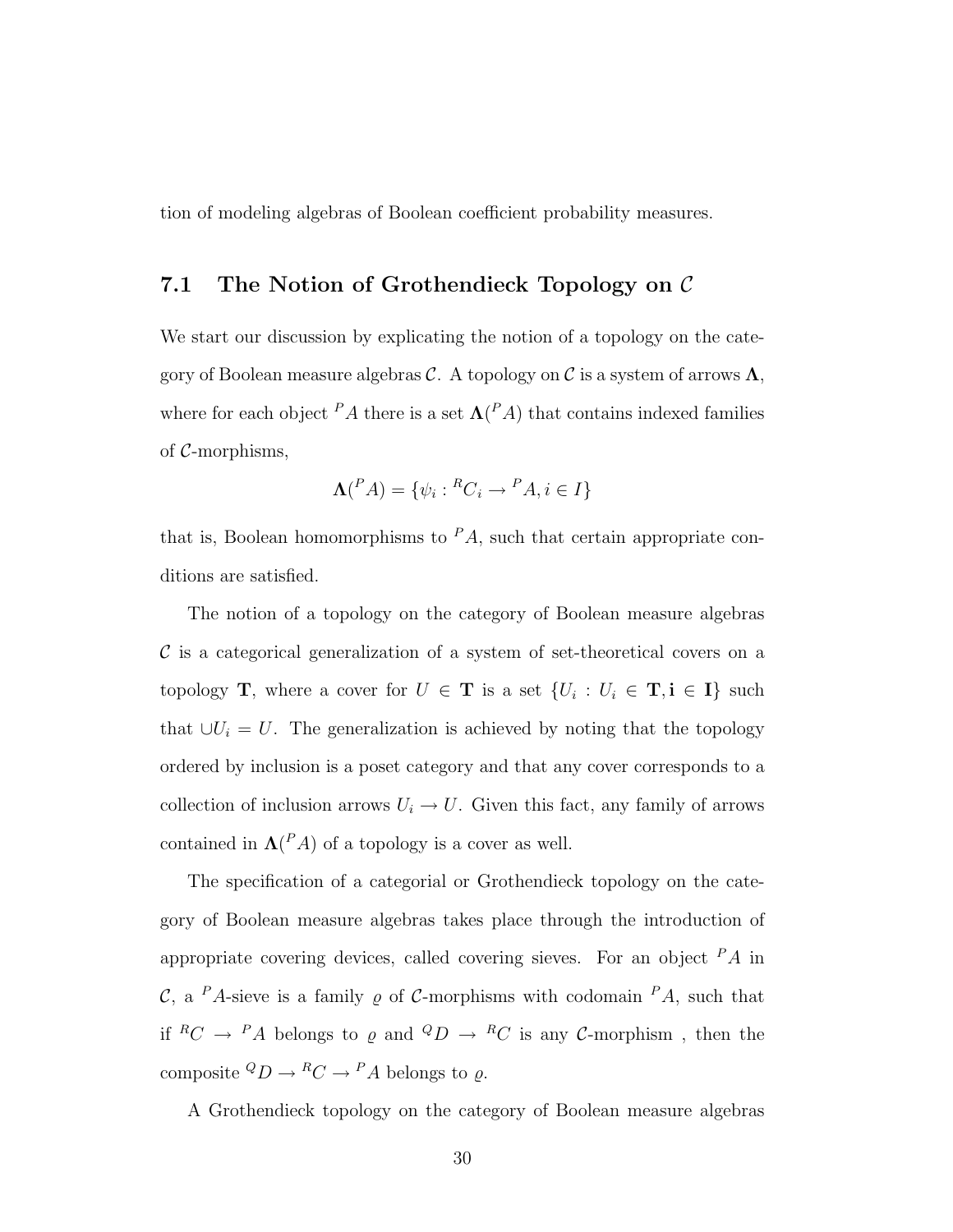C, is a system J of sets,  $J(^{P}A)$  for each  $^{P}A$  in C, where each  $J(^{P}A)$  consists of a set of  $\mathbb{P}$  A-sieves, (called the covering sieves), that satisfy the following conditions:

1. For any  $PA$  in C the maximal sieve  $\{g : cod(g) = PA\}$  belongs to  $J(^{P}A)$  (maximality condition).

2. If  $\varrho$  belongs to  $J(^{P}A)$  and  $f: {^{R}C} \rightarrow {^{P}A}$  is a C-morphism, then  $f^*(\varrho) = \{h : {}^R C \to {}^P A, f \cdot h \in \varrho\}$  belongs to  $J({}^R C)$  (stability condition).

3. If  $\varrho$  belongs to  $J(^{P}A)$  and S is a sieve on <sup>R</sup>C, where for each f:  ${}^R C \to {}^P A$  belonging to  $\varrho$ , we have  $f^*(S)$  in  $J({}^R C)$ , then S belongs to  $J({}^P A)$ (transitivity condition).

The small category  $\mathcal C$  together with a Grothendieck topology  $J$ , is called a Boolean measure algebras site.

## 7.2 The Grothendieck Topology of Epimorphic Families

We consider C as a model category, whose set of objects  $\{P_iA_i : i \in I\}$ , I: index set, generate  $\mathcal{Q}$ , in the sense that,

$$
\mathbf{M}(^{P_i}A_i) \xrightarrow{w_i} {}^{p}L \xrightarrow{v} {}^{t}K
$$

the identity  $v \circ w_i = u \circ w_i$ , for every arrow  $w_i : \mathbf{M}(P_i A_i) \to P L$ , and every  $P_i A_i$ , implies that  $v = u$ . Equivalently we can say that the set of all arrows  $w_i: \mathbf{M}(P_i A_i) \to P L$ , constitute an epimorphic family.

The consideration that  $\mathcal C$  is a generating model category of  $\mathcal Q$  points exactly to the depiction of the appropriate Grothendieck topology on  $\mathcal{C}$ .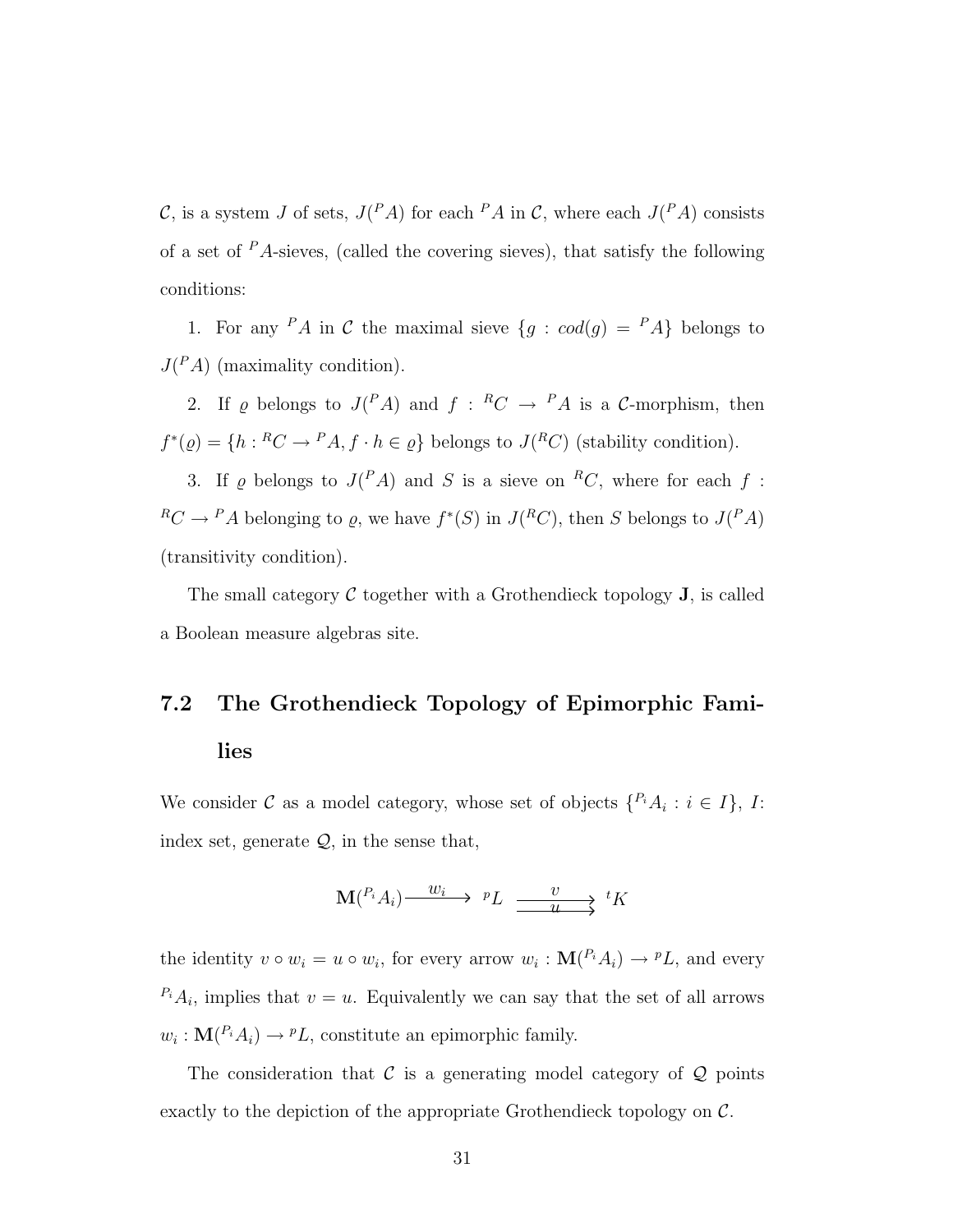We assert that a sieve S on a Boolean measure algebra  $PA$  in C is to be a covering sieve of <sup>P</sup>A, when the arrows  $s: {^R}C \to {^P}A$  belonging to the sieve  $S$  together form an epimorphic family in  $Q$ . This requirement may be equivalently expressed in terms of a map

$$
\Phi_S: \coprod\nolimits_{(s : ^RC \to ^P A) \in S} {^R C} \to {^P A}
$$

being an epi in Q.

We will show that the choice of covering sieves on Boolean measure algebras  $PA$  in C, as being epimorphic families in Q, does indeed define a Grothendieck topology on C.

First of all we notice that the maximal sieve on each Boolean measure algebra  $^P A$ , includes the identity  $^P A \rightarrow ^P A$ , thus it is a covering sieve. Next, the transitivity property of the depicted covering sieves is obvious. It remains to demonstrate that the covering sieves remain stable under pullback. For this purpose we consider the pullback of such a covering sieve  $S$  on  $^P A$  along any arrow  $h: {}^Q D \to {}^P A$  in C



The Boolean measure algebras  $PA$  in  $C$  generate the category of quantum measure algebras  $\mathcal{Q}$ , hence, there exists for each arrow  $s: {^R}C \to {^P}A$  in S, an epimorphic family of arrows  $\coprod [T E]^s \to {}^R C \times_{P_A} {}^Q D$ , or equivalently  $\{ [^T E]^s_j \to {^RC} \times {_{P_A}}^Q D \}_j$ , with each domain  $[^T E]^s$  a Boolean measure algebra.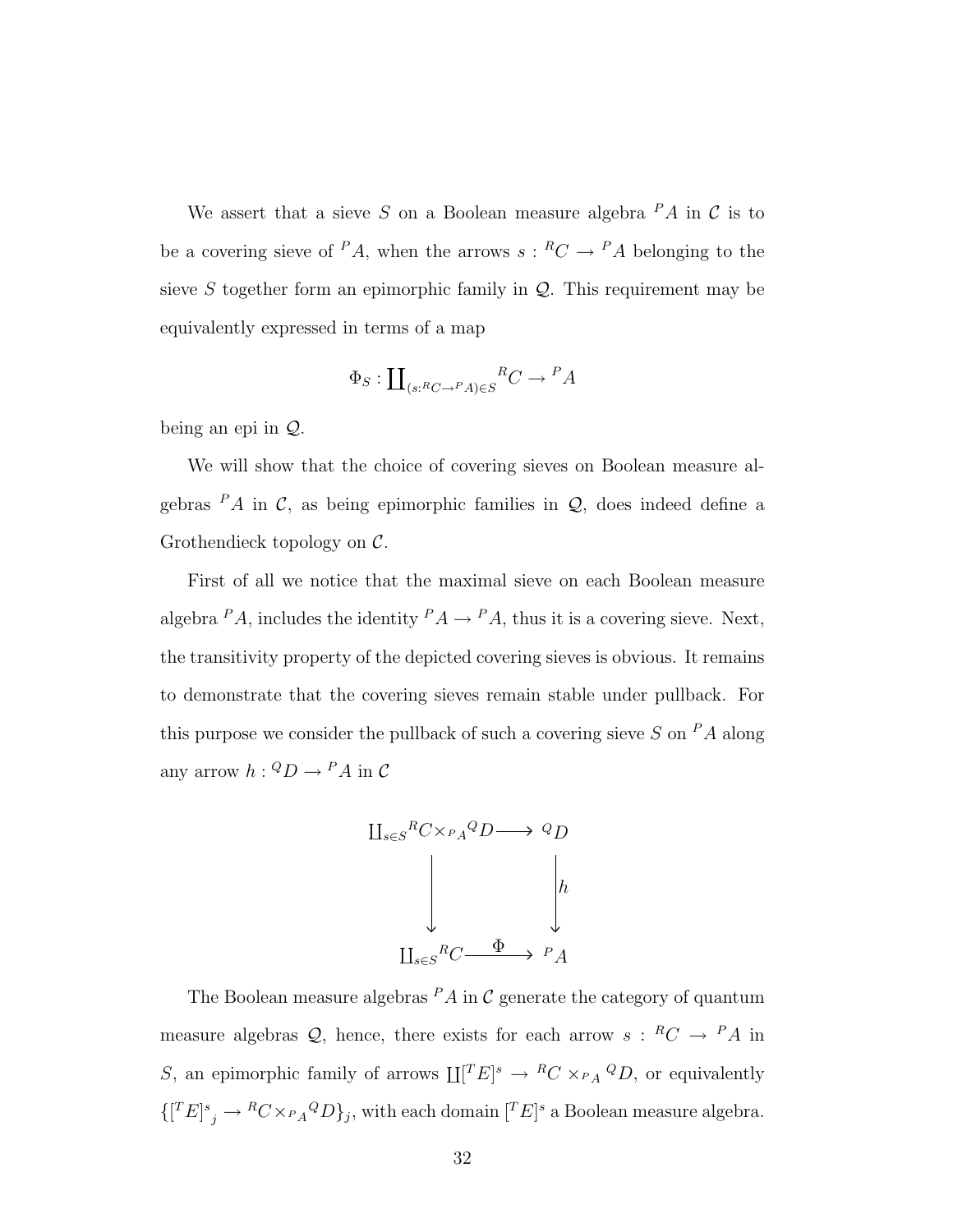Consequently the collection of all the composites:

$$
[{}^T E]^s{}_j \to {}^R C \times_{P_A} {}^Q D \to {}^Q D
$$

for all  $s: {^R}C \to {^P}A$  in S, and all indices j together form an epimorphic family in  $\mathcal{Q}$ , that is contained in the sieve  $h^*(S)$ , being the pullback of S along  $h: {}^Q D \to {}^P A$ . Therefore the sieve  $h^*(S)$  is a covering sieve.

### 7.3 Covering Sieves as Localization Systems

If we consider a quantum measure algebra  $^pL$ , and all quantum algebraic morphisms of the form  $\psi_{PA} : \mathbf{M}(PA) \longrightarrow^{p} L$ , with domains  $PA$ , in the generating model category of Boolean measure algebras  $C$ , then the family of all these maps  $\psi_{PA}$ , constitute an epimorphism:

$$
S: \coprod_{(P_A \in \mathcal{C}, \psi_{P_A}: \mathbf{M}(P_A) \to P_L)} \mathbf{M}(P_A) \to {}^pL
$$

We say that a sieve on a quantum measure algebra defines a covering sieve by objects of its generating model category  $\mathcal{C}$ , when the quantum algebraic morphisms belonging to the sieve define the preceding epimorphism.

From a physical perspective covering sieves by Boolean measure algebras, are equivalent with Boolean localization systems of quantum measure algebras. These localization systems filter the information of a quantum measure algebra through Boolean domains, associated with procedures of localization in measurement environments. We will discuss localizations systems in detail, in order to unravel the physical meaning of the requirements underlying the notion of Grothendieck topology, and subsequently, the notion of cover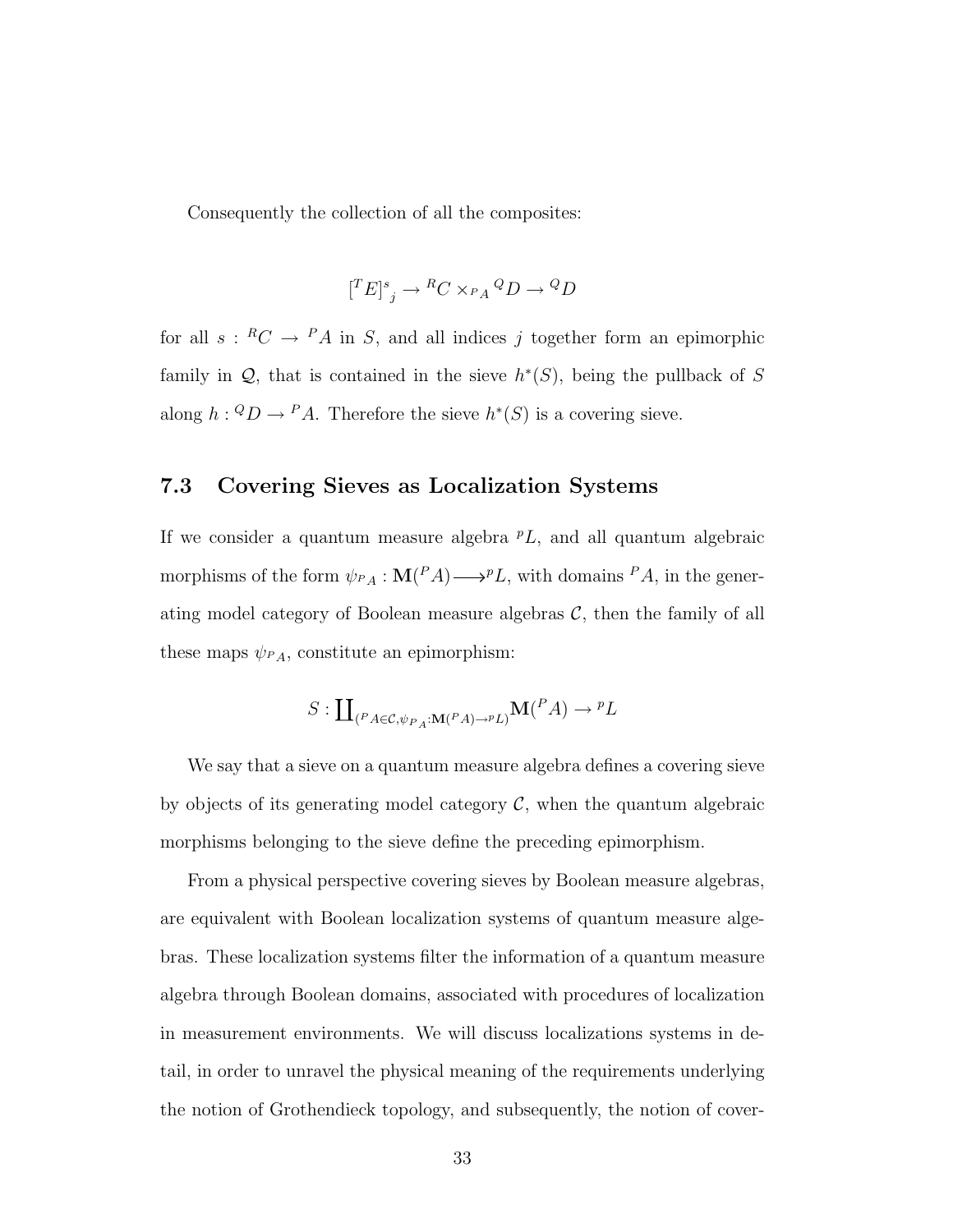ing sieves defined previously. It is instructive to begin with the notion of a system of prelocalizations for a quantum measure algebra.

A system of prelocalizations for a quantum measure algebra  ${}^pL$  in Q is a subfunctor of the Hom-functor  $\mathbf{R}^{(p)} L$  of the form  $\mathbf{S}: C^{op} \to \mathbf{Sets}$ , namely for all <sup>P</sup>A in C it satisfies  $S(^{P}A) \subseteq [R(^{p}L)](^{P}A)$ . Hence a system of prelocalizations for quantum measure algebra  ${}^pL$  in  $Q$  is an ideal  $\mathbf{S}(P_A)$  of quantum algebraic morphisms of the form

$$
\psi_{P_A}: \mathbf{M}(^P A) \longrightarrow^p L, \qquad ^P A \in \mathcal{C}
$$

such that  $\{\psi_{P_A}: \mathbf{M}(P_A) \longrightarrow^p L \text{ in } \mathbf{S}(P_A), \text{ and } \mathbf{A}(v): \mathbf{M}(^R C) \longrightarrow \mathbf{M}(^P A) \text{ in }$  $\mathcal Q$  for  $v: {^RC} \to {^PA}$  in  $\mathcal C$ , implies  $\psi_{P_A} \circ \mathbf M(v) : \mathbf M({^RC}) \longrightarrow \mathcal Q$  in  $\mathbf S({^PA})\}.$ 

The introduction of the notion of a system of prelocalizations is forced on the basis of operational physical arguments. According to Kochen-Specker theorem it not possible to understand completely a quantum mechanical system with the use of a single system of Boolean devices. On the other side, in every concrete experimental context, the set of events that have been actualized in this context forms a Boolean algebra. In the light of this we can say that any Boolean domain object  $(B, [\psi_B] : M(B) \longrightarrow L)$  in a system of prelocalizations for a quantum event algebra  $L$ , making the diagram below commutative, corresponds to a set of Boolean classical events that become actualized in the experimental context of B. These Boolean domains play the role of localizing devices in a quantum event structure, that are induced by measurement situations. The above observation is equivalent to the statement that a measurement-induced Boolean algebra serves as a reference frame, in a topos-theoretical environment, relative to which a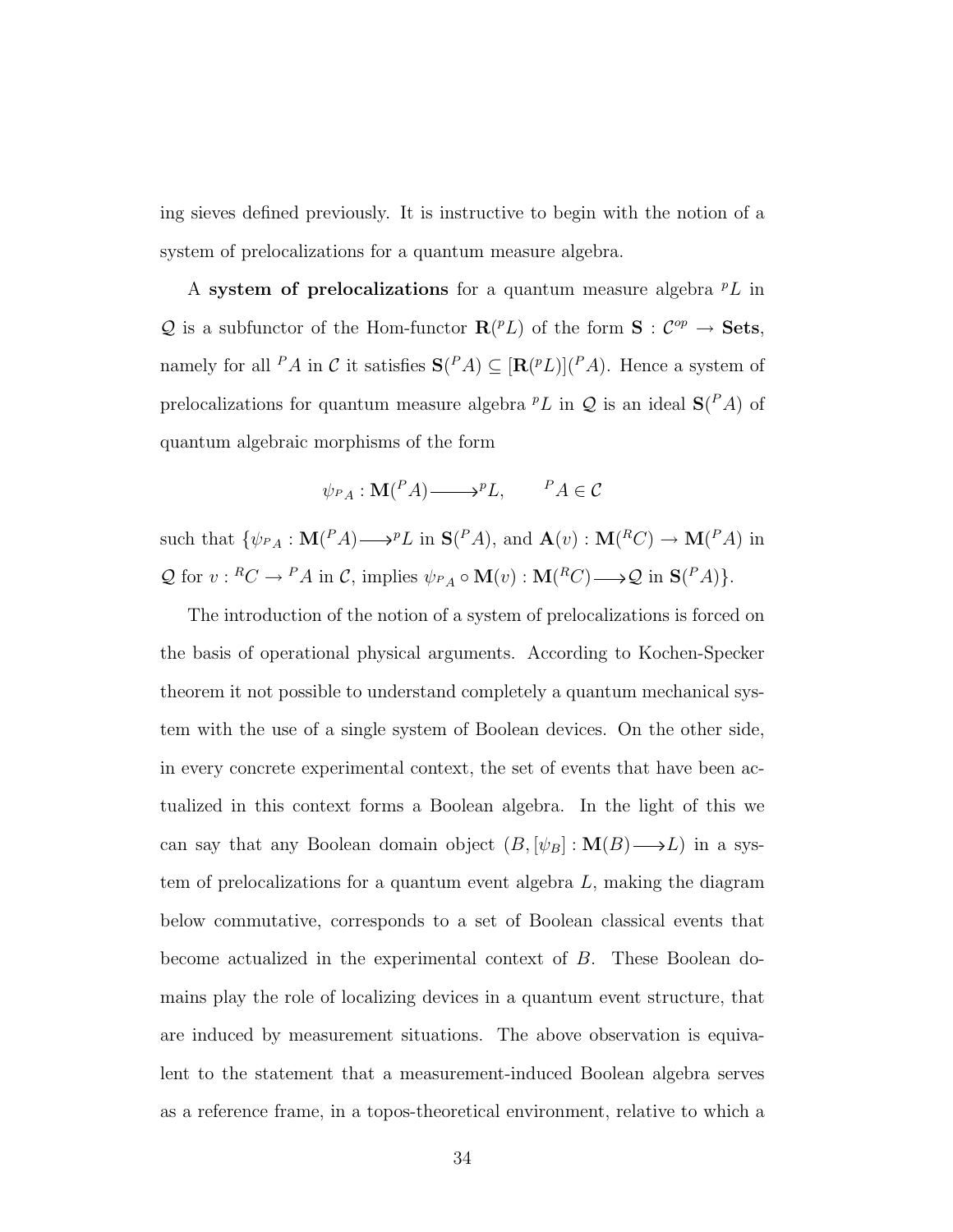measurement result is being coordinatized. Correspondingly, by commutativity of the diagram below, we obtain naturally the notion of coordinatizing Boolean measure algebras in a system of prelocalizations for a quantum measure algebra over a quantum event algebra L. The same notion suggests an effective way of comprehending quantum theory in a contextual perspective, pointing to a relativity principle of a topos-theoretical origin. Concretely it supports the assertion that the quantum world is the universe of varying Boolean reference frames, which interconnect to form a coherent picture in a non-trivial way.



Adopting the aforementioned perspective on quantum measure algebraic structures, the operation of the Hom-functor  $\mathbf{R}^{(PL)}$  is equivalent to depicting an ideal of morphisms which are to play the role of local coverings of a quantum measure algebra by modeling objects. The notion of a system of prelocalizations formalizes an intuitive idea, according to which, if we sent many coordinatizing Boolean measure algebras into the quantum measure algebra homomorphically, then we would expect that these modeling objects would prove to be enough for the complete determination of the quantum measure algebra. If we consider a geometrical viewpoint, we may legitimately characterize metaphorically the maps  $\psi_{P_A}: \mathbf{M}(P_A) \longrightarrow P_A$ , where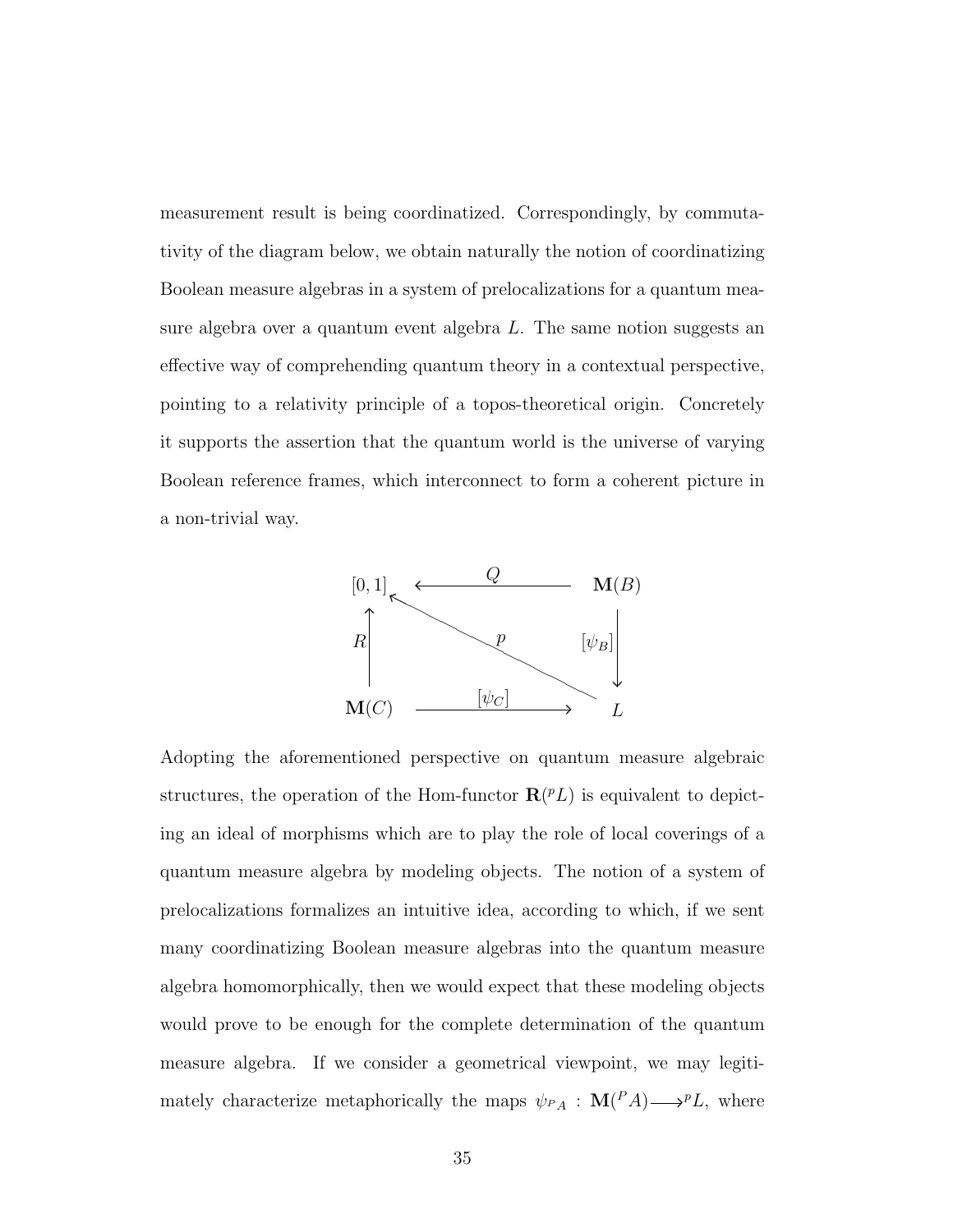$P_A$  in C, in a system of prelocalizations for quantum measure algebra  $P_L$ as Boolean measure algebra charts. Correspondingly the modeling Boolean domain objects  $(A, [\psi_A] : \mathbf{M}(A) \longrightarrow L)$  in a system of prelocalizations for a quantum event algebra, making the diagram above commutative, may be characterized as measurement charts. Subsequently, their domains A may be called Boolean coefficient domains induced by measurement, the elements of A measured local Boolean coefficients, and the elements of L quantum events, (or quantum propositions in a logical interpretation), coordinatized by Boolean coefficients. Finally, the Boolean morphisms  $v : D \longrightarrow A$  in  $\beta$ play the equivalent role of transition maps.

Under these intuitive identifications, we say that a family of Boolean measure algebra charts  $\psi_{PA} : \mathbf{M}(PA) \longrightarrow^p L$ ,  $PA$  in C, (or correspondingly a family of Boolean measurement charts  $[\psi_A] : \mathbf{M}(A) \longrightarrow L$  making the diagram above commutative), is the generator of the system of prelocalization S iff this system is the smallest among all that contains that family. It is evident that a quantum measure algebra, and correspondingly the quantum event algebra over which it is defined, can have many systems of measurement prelocalizations, that, remarkably, form an ordered structure. More specifically, systems of prelocalization constitute a partially ordered set under inclusion. Furthermore, the intersection of any number of systems of prelocalization is again a system of prelocalizations. We emphasize that the minimal system is the empty one, namely  $S(^{P}A) = \emptyset$ , for all  $^{P}A$  in C, whereas the maximal system is the Hom-functor  $\mathbf{R}(^p L)$  itself, or equivalently, all quantum algebraic morphisms  $\psi_{PA}: \mathbf{M}(PA) \longrightarrow^{p} L$ , for all  $PA$  in C.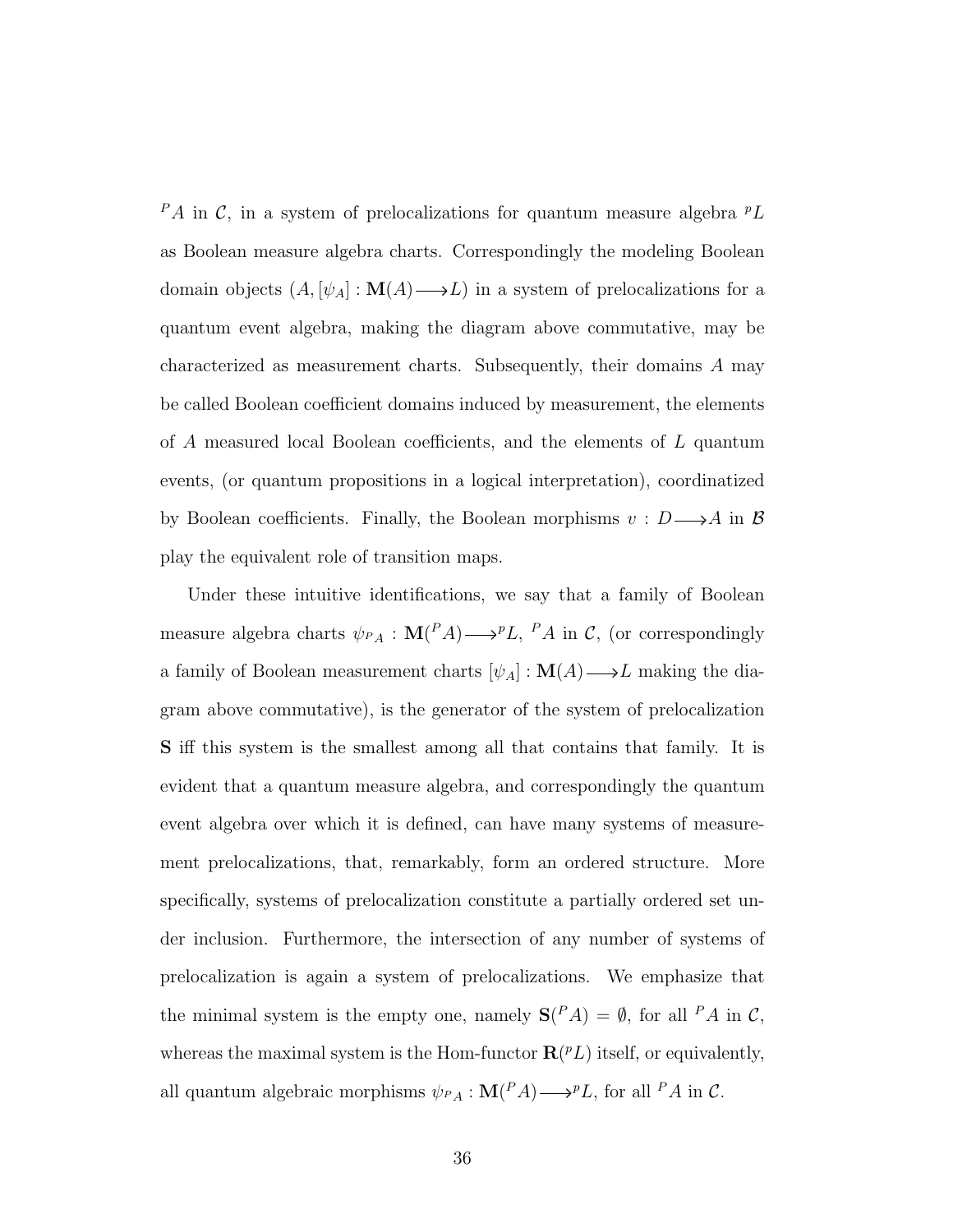The transition from a system of prelocalizations to a system of localizations for a quantum measure algebra, can be effected under the restriction that, certain compatibility conditions have to be satisfied on the overlap of the modeling Boolean coefficients domains covering the quantum measure algebra under investigation. In order to accomplish this we use a pullback diagram in  $Q$  as follows:



The pullback of the Boolean charts  $\psi_{P,A}: \mathbf{M}(P_A) \longrightarrow^p L$ ,  $P_A$  in C, and  $\psi_{R_C}: \mathbf{M}(^RC) \longrightarrow^p L$ ,  $^RC \in \mathcal{C}$  with common codomain the quantum measure algebra  ${}^pL$ , consists of the object  $\mathbf{M}(^P A) \times_{^pL} \mathbf{M}(^R C)$  and two arrows  $\psi_{^P A^R C}$ and  $\psi$   $_{R_1C_1P_1}$ , called projections, as shown in the above diagram. The square commutes and for any object  $T$  and arrows  $h$  and  $g$  that make the outer square commute, there is a unique  $u: T \longrightarrow M(^P A) \times_{^P L} M(^R C)$  that makes the whole diagram commutative. Hence we obtain the condition:

$$
\psi_{^RC}\circ g=\psi_{^PA}\circ h
$$

The pullback of the Boolean measure algebra charts  $\psi_{PA} : \mathbf{A}(PA) \longrightarrow^{p} L$ , <sup>P</sup>A in C, and  $\psi_{R_C} : M(R_C) \longrightarrow P_L$ , <sup>R</sup>C in C, is equivalently characterized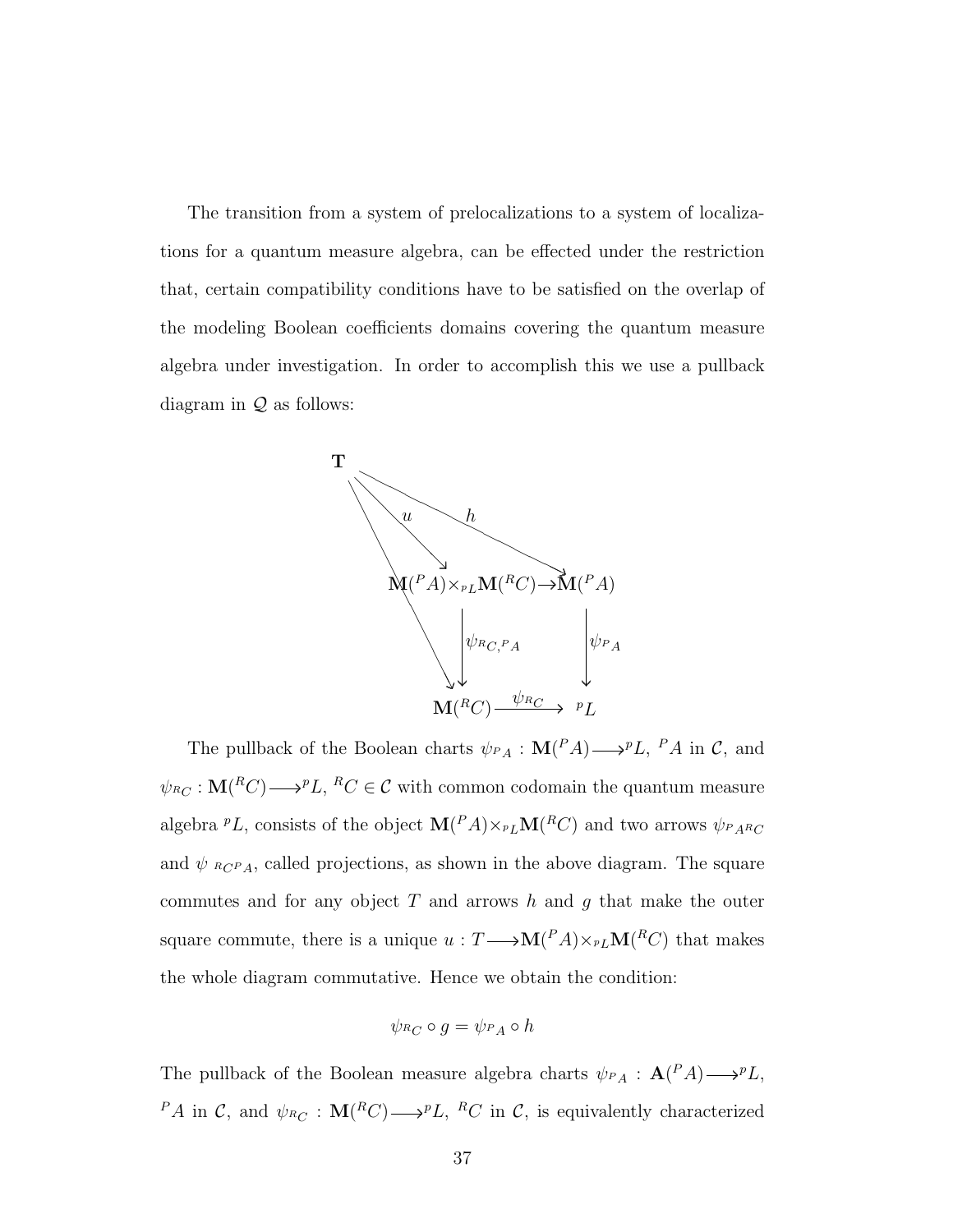as their fiber product, because  $\mathbf{M}(P_A)\times_{^pL}\mathbf{M}(^RC)$  is not the whole product  $\mathbf{A}(P_A) \times \mathbf{M}(^R C)$  but the product taken fiber by fiber. We notice that if  $\psi_{P_A}$ and  $\psi_{RC}$  are injective, then their pullback is isomorphic with the intersection  $\mathbf{M}(^P A) \cap \mathbf{M}(^{P'} A)$ . Then we can define the pasting map, which is an isomorphism, as follows:

$$
\Omega_{P,A,R_C}: \psi_{R_C P_A}(\mathbf{M}(^P A) \times_{^p L} \mathbf{M}(^R C)) \longrightarrow \psi_{P_A R_C}(\mathbf{M}(^P A) \times_{^p L} \mathbf{M}(^R C))
$$

by putting

$$
\Omega_{P_{A,^{R}C}} = \psi_{P_{A^{R}C}} \circ \psi_{R_{C}P_{A}}{}^{-1}
$$

Then we have the following cocycle conditions:

$$
\Omega_{P_{A,P_{A}}} = 1_{P_{A}} \qquad 1_{P_{A}} := id_{P_{A}}
$$
  

$$
\Omega_{P_{A,R_{C}}} \circ \Omega_{R_{C,TE}} = \Omega_{P_{A,TE}} \qquad if \quad \mathbf{M}(^P A) \cap \mathbf{M}(^R C) \cap \mathbf{M}(^T E) \neq 0
$$
  

$$
\Omega_{P_{A,R_{C}}} = \Omega^{-1}{}_{R_{C,P_{A}}} \qquad if \quad \mathbf{M}(^P A) \cap \mathbf{M}(^R C) \neq 0
$$

The pasting map assures that the mapping  $\psi_{R_C P_A}(\mathbf{M}(P_A)\times_{P_L} \mathbf{M}(R_C)),$  and also,  $\psi_{P_A R_C}(\mathbf{M}({}^P A)\times_{P_L}\!\mathbf{M}({}^R C))$  are going to cover the same part of the quantum measure algebra in a compatible way. It is obvious that the above compatibility conditions are translated immediately to corresponding compatibility conditions concerning Boolean measurement charts on the quantum event structure.

Given a system of prelocalizations for a quantum measure algebra  $^pL$  in  $\mathcal{Q},$ and correspondingly for the quantum event algebra over which it is defined, we call it a system of localizations iff the above compatibility conditions are satisfied and moreover the quantum algebraic structure is preserved.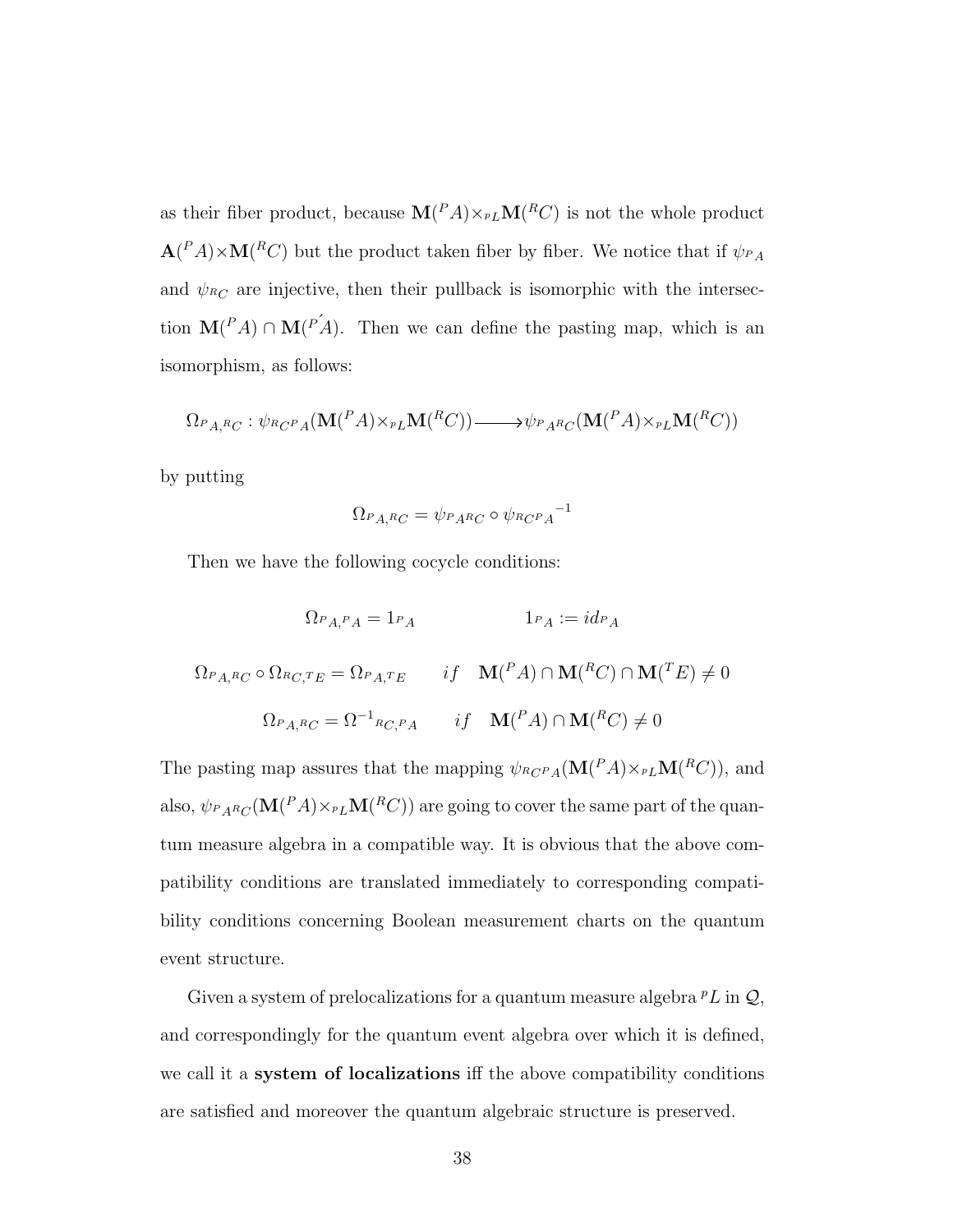We assert that the above compatibility conditions provide the necessary relations for understanding a system of localizations for a quantum measure algebra as a structure sheaf or sheaf of Boolean coefficients, consisting of local Boolean measure algebras. This is related to the observation that systems of localizations are actually subfunctors of the representable Hom-functor  $\mathbf{R}(^p L)$  of the form  $\mathbf{S}: \mathcal{C}^{op} \to \mathbf{Sets}$ , namely for all  $^P A$  in  $\mathcal{C}$ satisfy  $S(^{P}A) \subseteq [R(^{p}L)](^{P}A)$ . In this sense the pullback compatibility conditions express gluing relations on overlaps of Boolean measure algebra charts and convert a presheaf subfunctor of the Hom-functor into a sheaf for the Grothendieck topology specified. The concept of sheaf expresses exactly the pasting conditions that local Boolean coefficients algebras have to satisfy, namely, the way by which local data can be collated together into global ones. We stress the point that the transition from locally defined properties to global consequences happens via a compatible family of elements over a cover of the global object. A cover, or equivalently a localization system of the global, object, being a quantum measure algebra structure in the present scheme, can be viewed as providing a decomposition of that object into simpler modeling objects.

The comprehension of a localization system as a sheaf of Boolean coefficients permits the conception of a quantum measure algebra (or of its associated quantum event algebra) as a generalized Boolean manifold, obtained by pasting the  $\psi_{R_C P_A}(\mathbf{M}(^P A) \times_{^p L} \mathbf{M}(^R C))$  and  $\psi_{P_A P'_A}(\mathbf{M}(^P A) \times_{^p L} \mathbf{M}(^R C))$ covers together by the transition functions  $\Omega_{P_{A,R_C}}$ .

More specifically, the equivalence relations in the category of elements of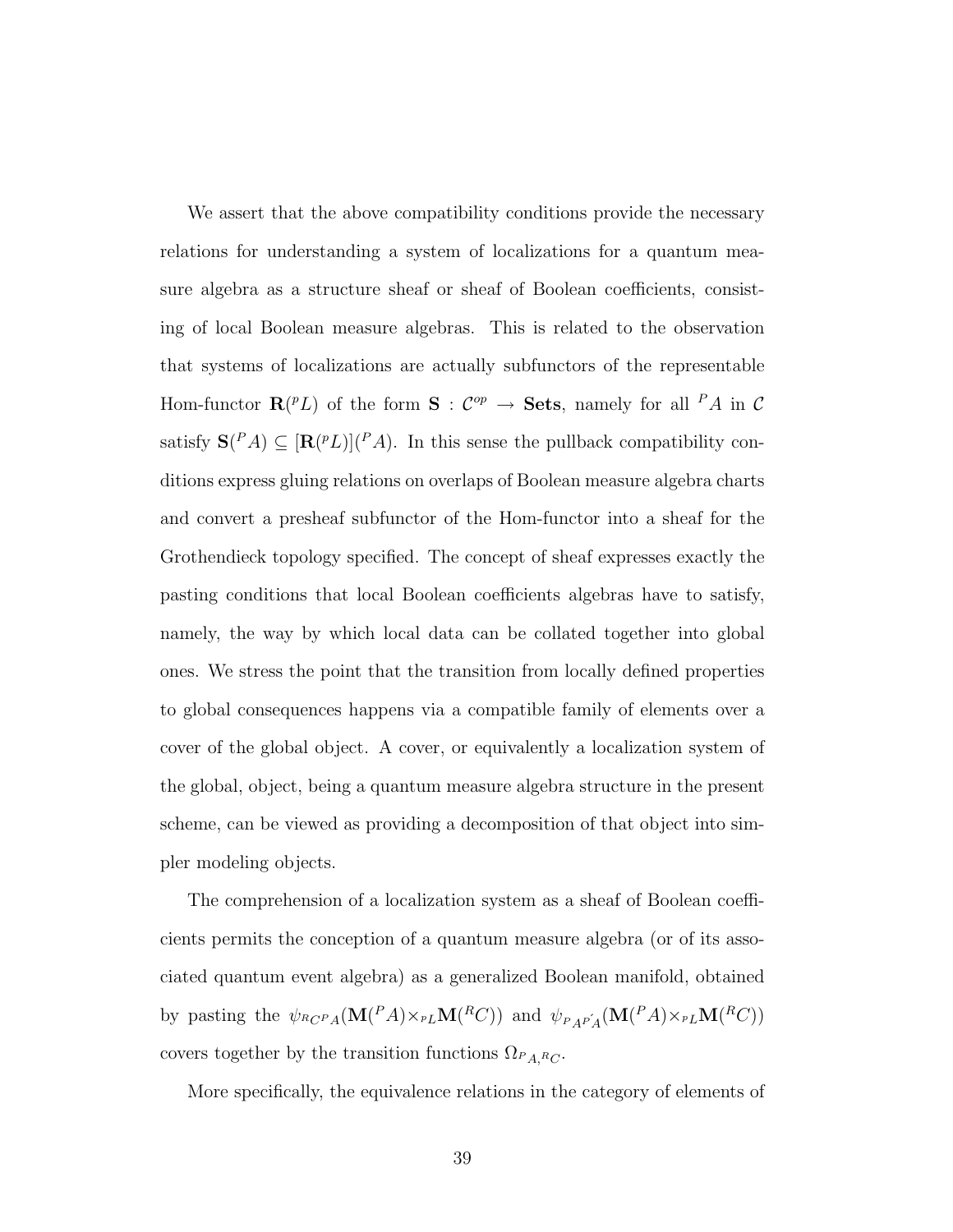such a structure sheaf, represented by a Boolean system of Boolean probabilities coefficients, have to be taken into account according to the analysis of the adjoint relation presented in Section 6. Equivalence relations of this form, give rise to congruences in the structure sheaf of Boolean coefficients, which are expressed categorically as a colimit in the category of elements of such a structure sheaf. In this perspective the generalized manifold, which represents categorically a quantum measure algebra, is understood as a colimit in a sheaf of Boolean coefficients, that contains compatible families of modeling Boolean measure algebras. It is instructive to emphasize that the organization of Boolean coordinatizing objects in localization systems takes the form of interconnection of these modeling objects through the categorical construction of colimit, the latter being the means to comprehend an object of complex structure (quantum measure algebra) from simpler coefficient objects (Boolean measure algebras).

The above ideas provide the basis for the formulation of a sheaf-theoretic representation theorem concerning quantum measure algebras as we shall present in the following Section.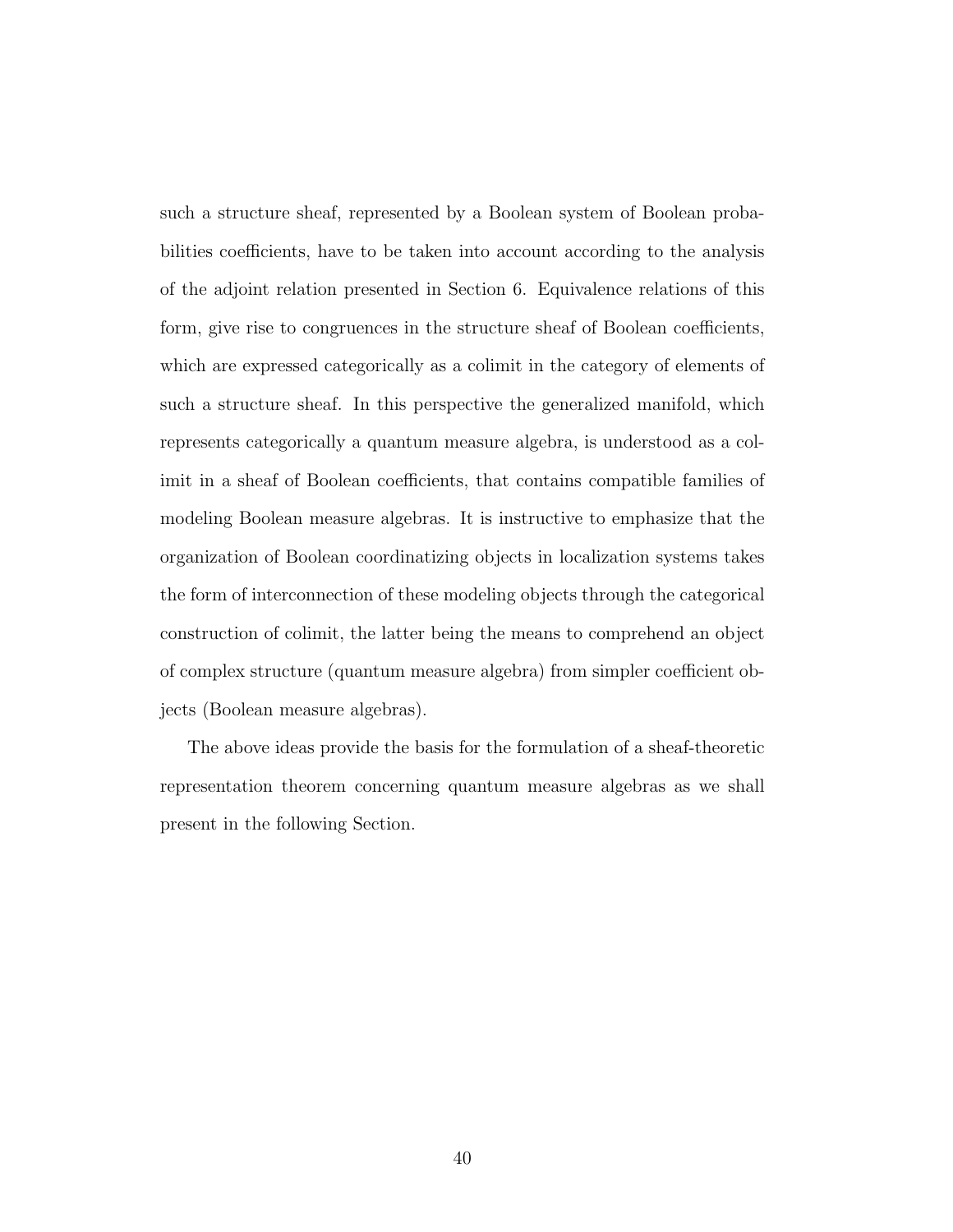# 8 Representation of Quantum Measure Algebras

#### 8.1 Unit and Counit of the Adjoint Relation

We focus again our attention in the fundamental adjoint relation established, and investigate the unit and the counit of it. For any presheaf  $X$  in the topos Sets<sup>Cop</sup>, the unit  $\delta_{\mathbf{X}} : \mathbf{X} \longrightarrow Hom_{\mathcal{Q}}(\mathbf{M}(.), \mathbf{X} \otimes_{\mathcal{C}} \mathbf{M})$  has components:

$$
\delta_{\mathbf{X}}({}^P A) : \mathbf{X}({}^P A) \longrightarrow Hom_{\mathcal{Q}}(\mathbf{M}({}^P A), \mathbf{X} \otimes_{\mathcal{C}} \mathbf{M})
$$

for each Boolean measure algebra  $^P A$  in  $\mathcal{C}$ .

If we make use of the representable presheaf  $y^P A$  we obtain

$$
\delta_{\mathbf{y}[^P A]}: \mathbf{y}[^P A] \to Hom_\mathcal{Q}(\mathbf{M}(\texttt{\_}), \mathbf{y}[^P A] \otimes_\mathcal{C} \mathbf{M})
$$

Hence for each object  $PA$  of C the unit, in the case considered, corresponds to a map

$$
\mathbf{M}(^P A) \to \mathbf{y}[^P A] \otimes_{\mathcal{C}} \mathbf{M}
$$

But since

$$
\mathbf{y}[^{P} A] \otimes_{\mathcal{C}} \mathbf{M} \cong \mathbf{M}(^{P} A)
$$

the unit for the representable presheaf of Boolean measure algebras is clearly an isomorphism. By the preceding discussion we conclude that the following diagram commutes: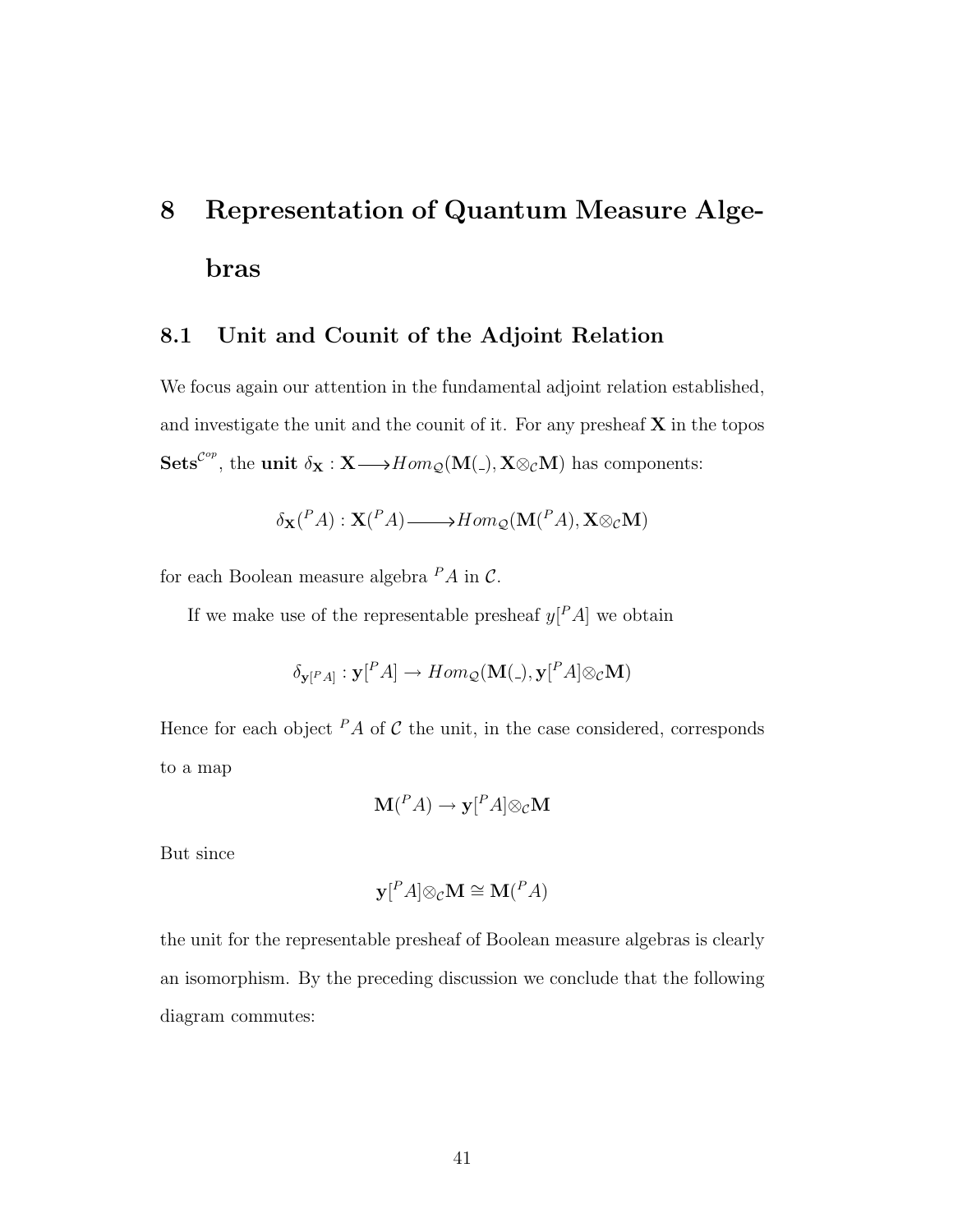

Thus the unit of the fundamental adjunction referring to the representable presheaf of the category of Boolean measure algebras provides a quantum algebraic morphism,  $\mathbf{M}(^P A) \longrightarrow \mathbf{y}[^P A] \otimes_c \mathbf{M}$ , which is an isomorphism.

On the other side, for each quantum measure algebra  $^pL$  in  $\mathcal Q$  the **counit** is defined as follows:

$$
\epsilon_{^pL}:Hom_{\mathcal{Q}}(\mathbf{M}(\mathcal{A}), ^pL)\otimes_{\mathcal{C}}\mathbf{M}\longrightarrow ^pL
$$

The counit corresponds to the vertical map in the diagram below:

$$
\begin{array}{ccc}\n\coprod_{v:P'_{A\to P_{A}}}\mathbf{M}(P'_{A})\xrightarrow{\qquad R_{C}} & \coprod_{(P_{A,p})}\mathbf{M}(P_{A}) & \longrightarrow & [\mathbf{R}(PL)](-)\otimes_{\mathcal{C}}\mathbf{M} \\
\downarrow & \downarrow & \downarrow \\
\downarrow & \downarrow & \downarrow \\
\downarrow & \downarrow & \downarrow \\
\downarrow & \downarrow & \downarrow \\
\downarrow & \downarrow & \downarrow \\
\downarrow & \downarrow & \downarrow \\
\downarrow & \downarrow & \downarrow \\
\downarrow & \downarrow & \downarrow \\
\downarrow & \downarrow & \downarrow \\
\downarrow & \downarrow & \downarrow \\
\downarrow & \downarrow & \downarrow \\
\downarrow & \downarrow & \downarrow \\
\downarrow & \downarrow & \downarrow \\
\downarrow & \downarrow & \downarrow \\
\downarrow & \downarrow & \downarrow \\
\downarrow & \downarrow & \downarrow \\
\downarrow & \downarrow & \downarrow \\
\downarrow & \downarrow & \downarrow \\
\downarrow & \downarrow & \downarrow \\
\downarrow & \downarrow & \downarrow \\
\downarrow & \downarrow & \downarrow \\
\downarrow & \downarrow & \downarrow \\
\downarrow & \downarrow & \downarrow \\
\downarrow & \downarrow & \downarrow \\
\downarrow & \downarrow & \downarrow \\
\downarrow & \downarrow & \downarrow \\
\downarrow & \downarrow & \downarrow \\
\downarrow & \downarrow & \downarrow \\
\downarrow & \downarrow & \downarrow \\
\downarrow & \downarrow & \downarrow \\
\downarrow & \downarrow & \downarrow \\
\downarrow & \downarrow & \downarrow \\
\downarrow & \downarrow & \downarrow \\
\downarrow & \downarrow & \downarrow \\
\downarrow & \downarrow & \downarrow \\
\downarrow & \downarrow & \downarrow \\
\downarrow & \downarrow & \downarrow \\
\downarrow & \downarrow & \downarrow \\
\downarrow & \downarrow & \downarrow \\
\downarrow & \downarrow & \downarrow \\
\downarrow & \downarrow & \downarrow \\
\downarrow & \downarrow & \downarrow \\
\downarrow & \downarrow & \downarrow \\
\downarrow & \downarrow & \downarrow \\
\downarrow & \downarrow & \downarrow \\
\downarrow & \downarrow & \downarrow \\
\downarrow & \downarrow & \downarrow \\
\downarrow & \downarrow & \downarrow \\
\downarrow & \downarrow & \downarrow \\
\downarrow & \downarrow & \downarrow \\
\downarrow & \downarrow & \downarrow \\
\downarrow & \downarrow & \downarrow \\
\downarrow & \downarrow & \downarrow \\
\downarrow & \downarrow & \downarrow \\
\downarrow & \downarrow & \downarrow \\
\downarrow & \
$$

### 8.2 Boolean Representation

The sheaf-theoretic representation of a quantum measure algebra in terms of Boolean measure localization systems, is formulated in terms of the following proposition, effectuated by means of the vertical counit map in the preceding diagram:

The representation of a quantum measure algebra  $^pL$  in  $\mathcal{Q}$ , in terms of a coordinatization system of Boolean measure algebras localizations S,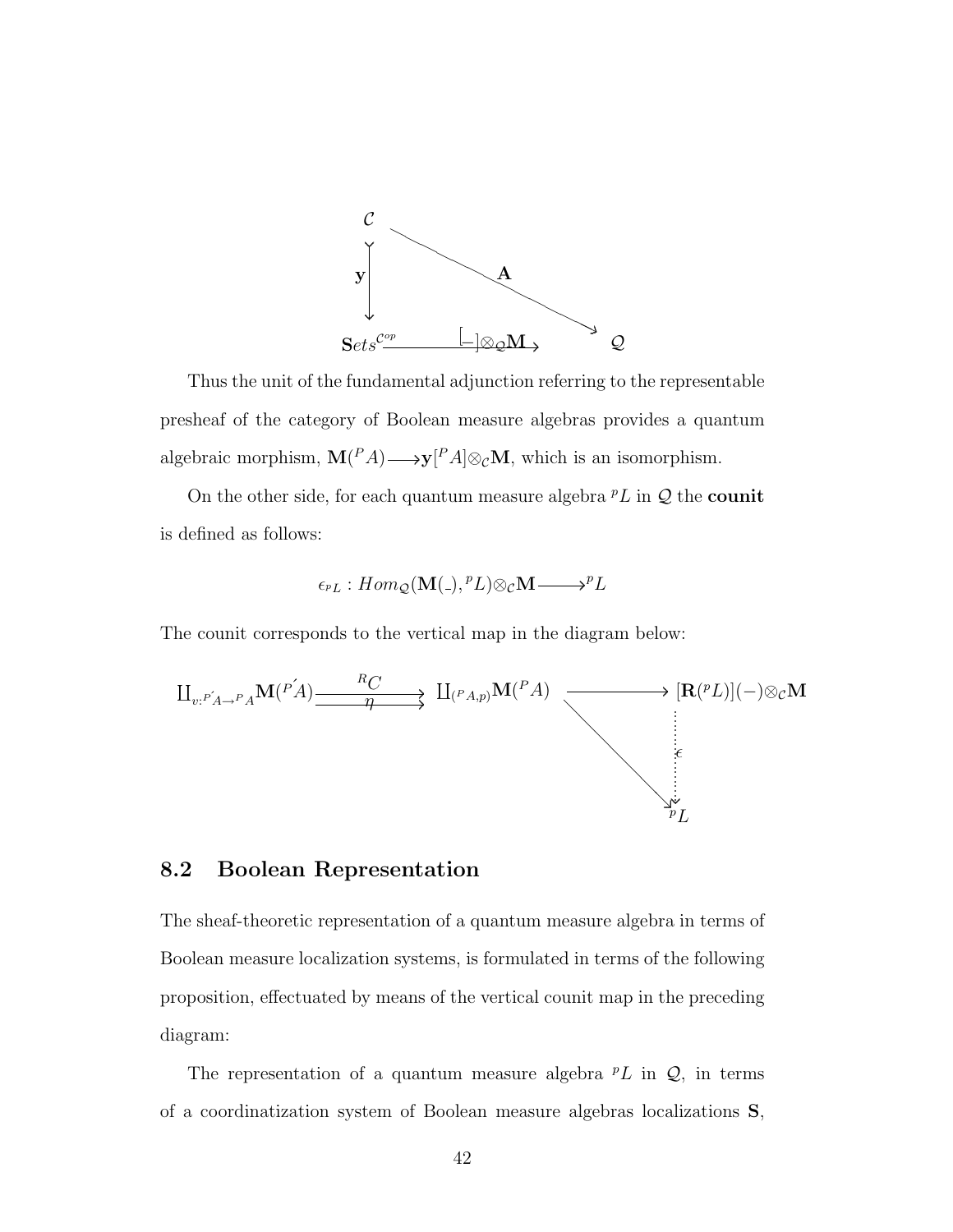consisting of Boolean probability coefficients, is full and faithful, if and only if the counit of the established adjoint relation, restricted to that system, is an isomorphism, that is, structure-preserving, 1-1 and onto.

It is easy to see that the counit of the adjunction, restricted to a system of Boolean measure algebras localizations is a quantum algebraic isomorphism, iff the right adjoint functor is full and faithful, or equivalently, iff the cocone from the functor  $\mathbf{M} \circ \int_{\mathbf{R}(PL)}$  to the quantum measure algebra  $PL$  is universal for each  ${}^p L$  in Q. In the latter case we characterize the Boolean measure coefficients functor  $\mathbf{M}: \mathcal{C} \longrightarrow \mathcal{Q}$ , a proper modeling functor. As a consequence if we consider as  $\beta$  the category of Boolean subalgebras of a quantum event algebra L of ordinary quantum Mechanics, that is an orthomodular  $\sigma$ -orthoposet of orthogonal projections of a Hilbert space, together with a proper modeling inclusion functor  $M : \mathcal{B} \longrightarrow \mathcal{L}$ , such that the diagram below commutes, the counit of the established adjunction restricted to a system of Boolean localizations is an isomorphism.

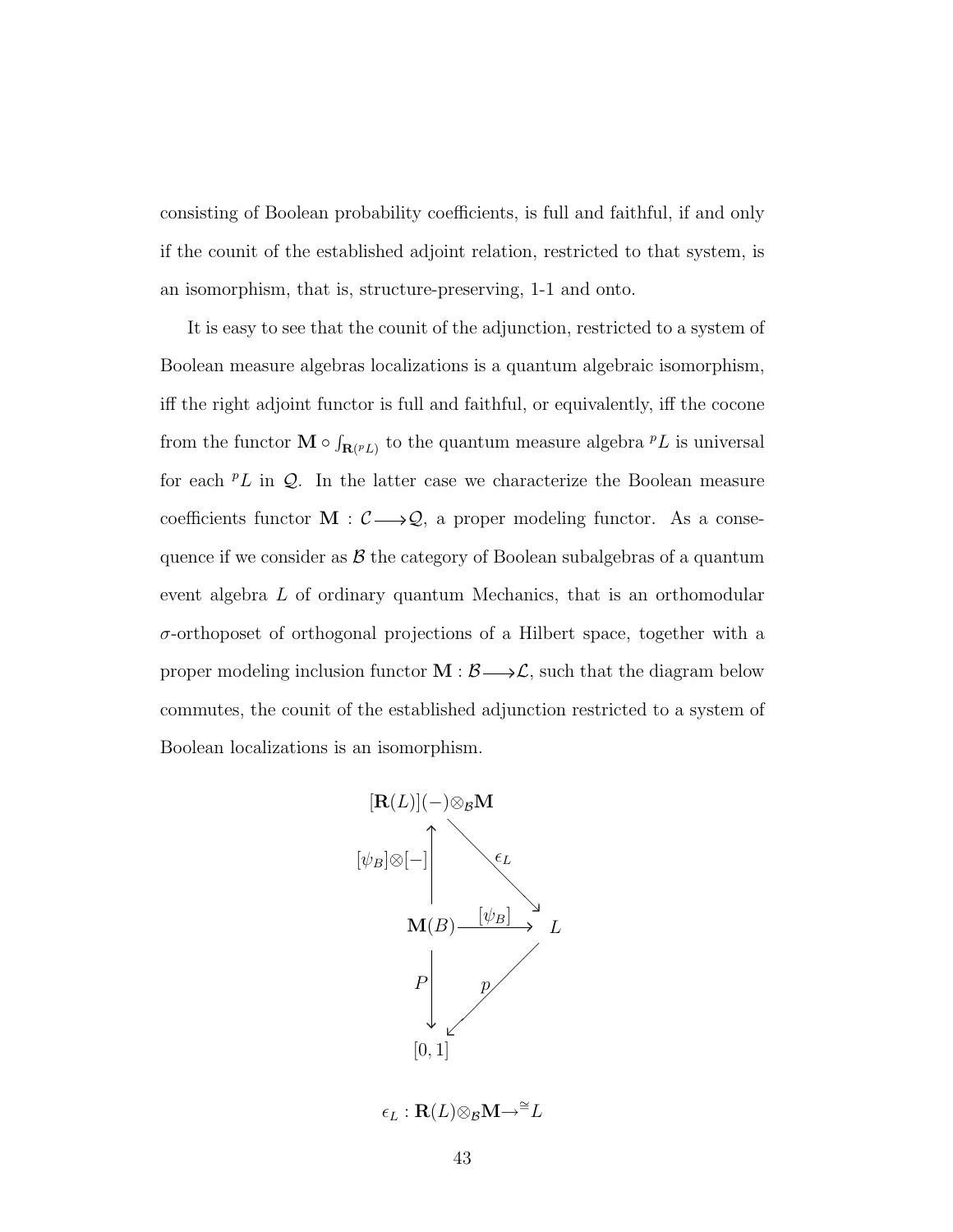such that;

$$
[\psi_B] = \epsilon_L \circ ([\psi_B] \otimes \phi)
$$

or in the notation of elements equivalently:

$$
\epsilon_L([\psi_B]\otimes a) = [\psi_B](a), \qquad a \in \mathbf{M}(B)
$$

where  $p([\psi_B](a)) = (P(a))$ , for all  $[\psi_B] : \mathbf{M}(B) \longrightarrow L$  according to the commutative diagram above.

## 9 Conclusions

The primary physical motivation of this paper has been the implementation and explicit construction of an appropriate localization process suited to quantum physical observation, and in particular, the study of its consequences refering to the interpretation of quantum probabilistic structures. The crucial ideas and techniques related with the objective of interpreting quantum measure algebras sheaf-theoretically in the topos-theoretic environment of Grothendieck sites, are based on extension and elaboration of previous works of the author, communicated, both conceptually and technically, in the literature [23-27]. The defining characteristic of the topos-theoretic perspective enunciated by the author in this endeavor has been the change of resolution focus form point-set to variable topological localization models of quantum algebraic structures, that effectively, induce a transition in the semantics of global quantum event observable and probability algebras from a set-theoretic to a sheaf-theoretic one. The significance and semantic differ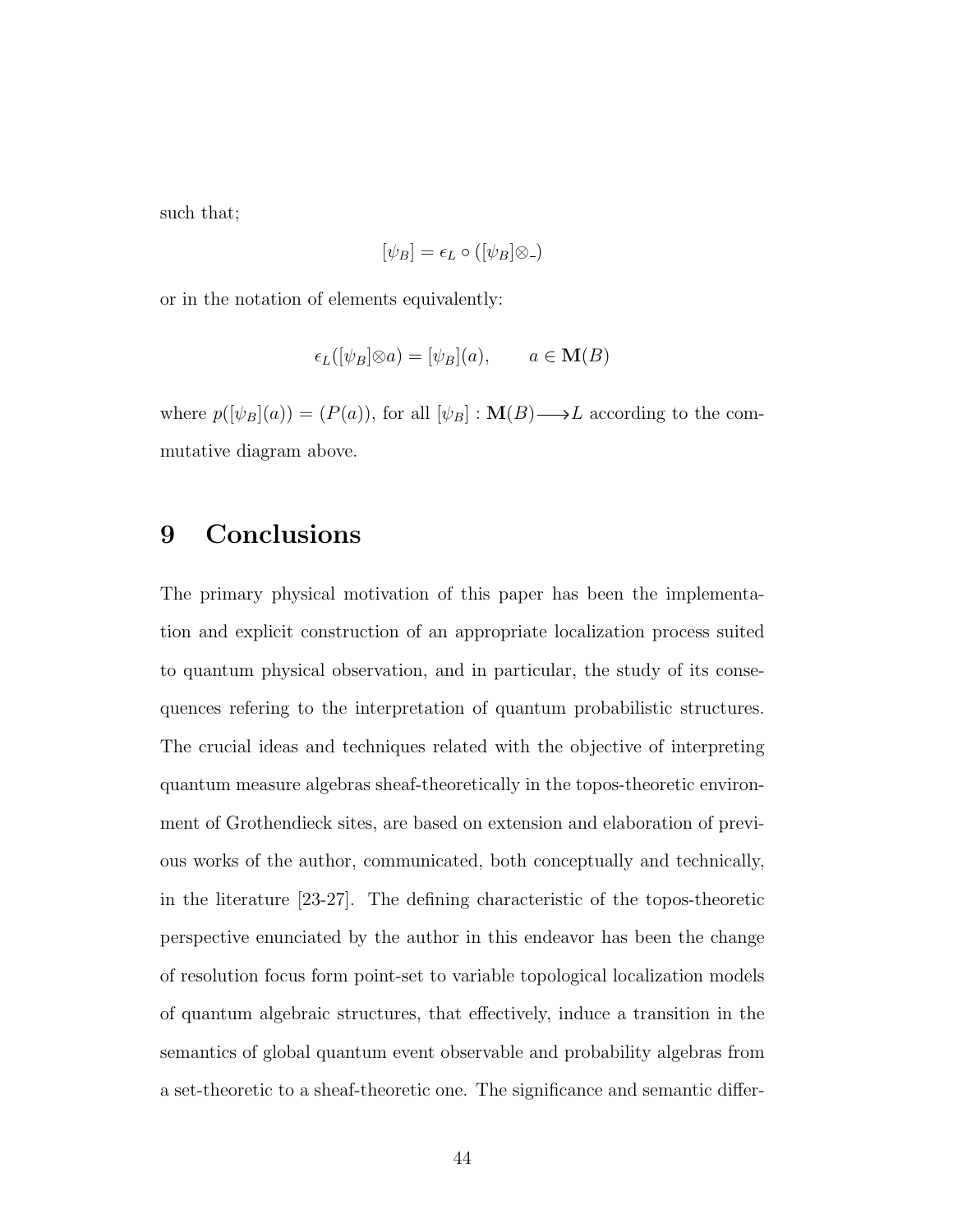entiation of this work in relation to the foundations of quantum theory can be cast in the form of the following statements:

1. Conceptually, the physical meaning of the notion of localization is being disassociated from its restricted spatial connotation reference context. We have argued that this is an essential and necessary reconceptualization of the meaning of locality in relational information terms forced by the quantum description of physical systems.

2. A suitable localization process of global quantum event and probabilistic structures that respects the premises of the quantum theory of measurement is being formulated in terms of Boolean localization systems, described categorically in terms of an appropriate Grothendieck topology, that incorporate the constitutive requirements of the notion of Boolean localization in functorial relational terms.

3. Global quantum event and probabilistic structures are being functionally and functorially dependent on generalized topological localization measures induced by the preparation of Boolean structured domains of measurement, not necessarily based on the existence of an underlying set-theoretic structure of points on the real line.

4. The sheaf-theoretic semantic transition of quantum measure algebras has been forced by means of gluing cocycle conditions over an explicitly constructed uniform and homologous fibered representation of quantum states with respect to local Boolean reference frames for the Grothendieck topology of epimorphic families. According to this representation, quantum states have been conceptualized as equivalence classes of local Boolean coordinates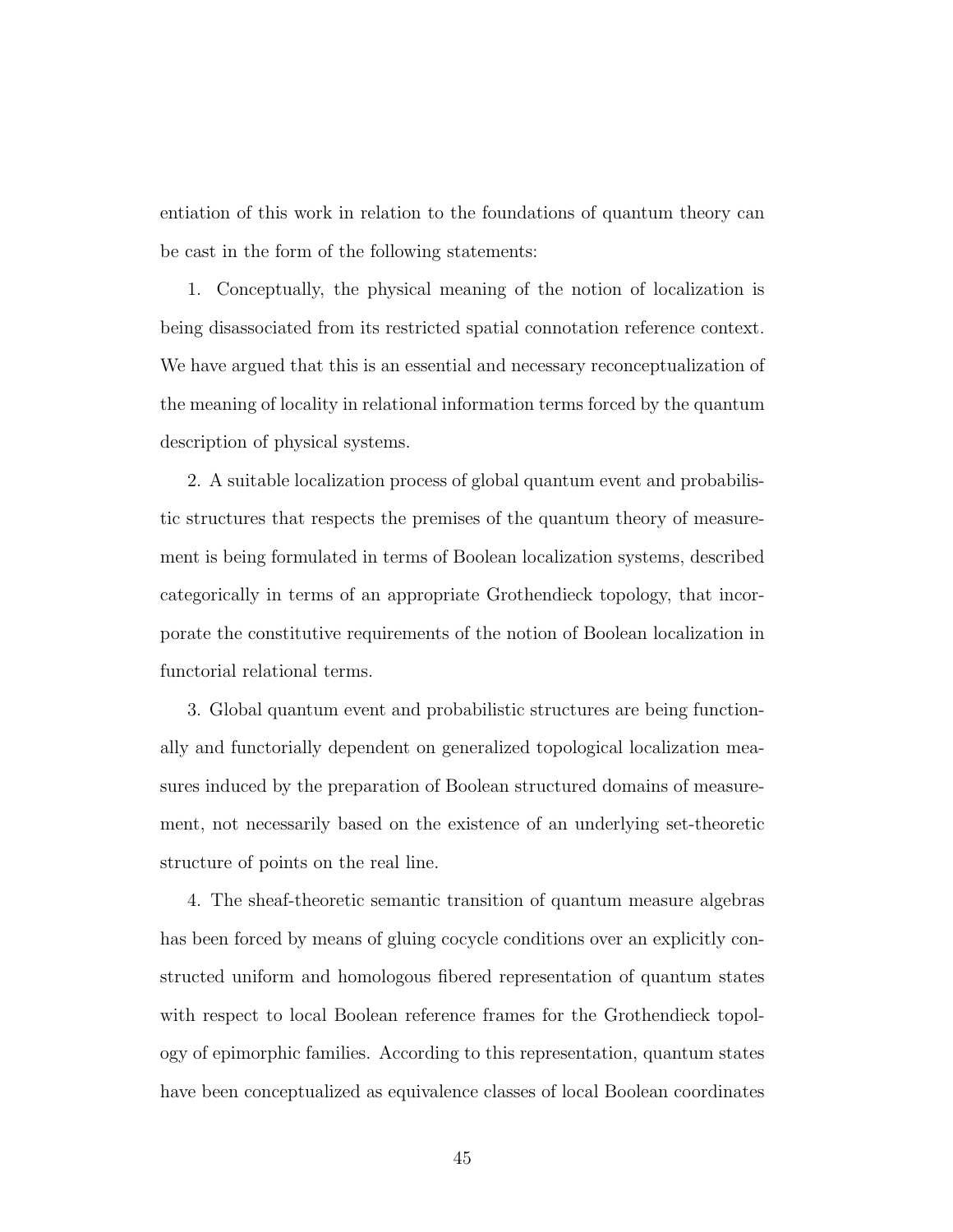with respect to those reference frames. Subsequently, it has been constructed an isomorphic representation of quantum measure algebras with colimits taken in the categories of elements of sheaves of Boolean reference frames.

5. The physical significance of the sheaf-theoretic representation of quantum measure algebras is encapsulated in the realization that the whole information content of a quantum measure algebra is preserved by the action of some covering system, if and only if that system forms a Boolean localization system. Hence, the significance of a quantum measure algebra is shifted from the orthoposet axiomatization at the level of events, to the sheaf-theoretic gluing conditions at the level of Boolean localization systems.

6. The preservation of quantum information property according to the above is being formally established by the counit of the related adjunction isomorphism. More specifically, the surjective property of the counit guarantees that the Boolean localization measures, representing objects in the category of elements of the sheaf  $\int (\mathbf{R}(^p L), \mathcal{C})$ , cover entirely a quantum measure algebra  ${}^pL$ , whereas its injective property guarantees that any two covers are compatible in a system of localizations. Moreover, since the counit is also a homomorphism, it preserves the algebraic structure.

7. The physical content of the sheaf-theoretic representation of quantum events algebras can be formulated in terms of a functoriality property. According to this, the information content of a quantum measure algebra is covariant under the groupoid of gluing isomorphisms between overlapping local Boolean reference frames, along their intersections, in a Boolean localization system.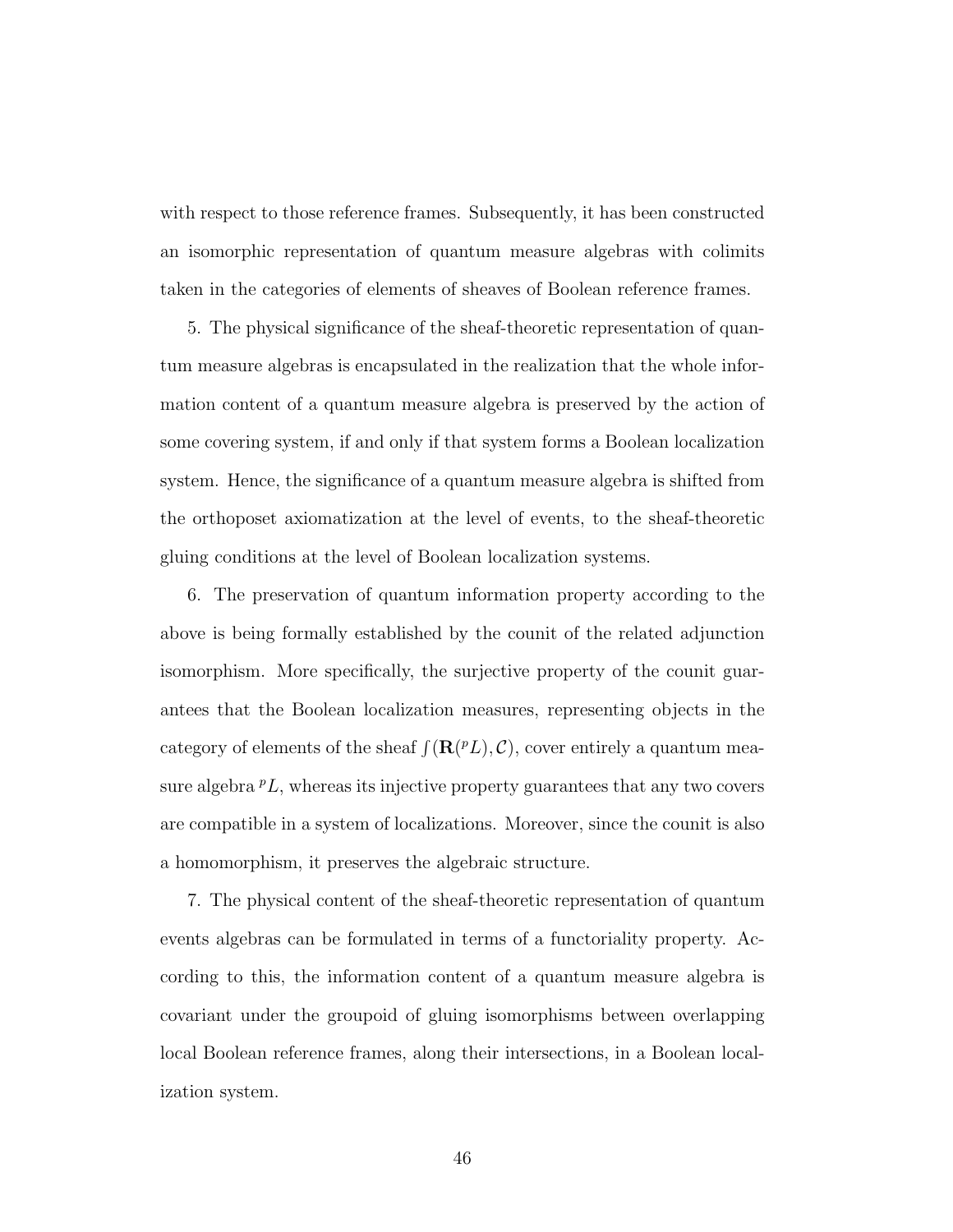8. In the physical state of affairs, each cover corresponds to a Boolean measure algebra of events realized locally (with respect to the Grothendieck topology of epimorphic families) in a measurement situation. The equivalence classes of local Boolean measure coefficients represent quantum states in  ${}^pL$ , via the sheaf-theoretic pullback compatibility conditions. In this sense, the notion of quantum probability is basically classical when interpreted locally a` la Grothendieck. Moreover, the probabilities of actualization of events in equivalent local measurement environments are equal.

9. Conclusively, the structure of a quantum measure algebra is being generated by the information that its structure preserving morphims, encoded as Boolean covers in localization systems carry, as well as their compatibility relations. Most significantly, the same compatibility conditions provide the necessary relations for understanding a system of localizations for a quantum probabilistic structure, as a structure sheaf of Boolean measure coefficients associated with local contexts of measurement.

Finally, it would be instructive to comment briefly on the possible implications of the proposed topos-theoretic interpretation schema of quantum structures, based on a reconceptualization of the notion of physical localization, in relation to the ongoing research on quantum relativity and quantum gravity. A preliminary account of the attempt to establish a connective link with the conception of a categorical theory of covariant quantum gravitational dynamics based on the utilization of topological localization systems in the physical "continuum" is in the phase of intense development, while some basic ideas and results related with this program have been already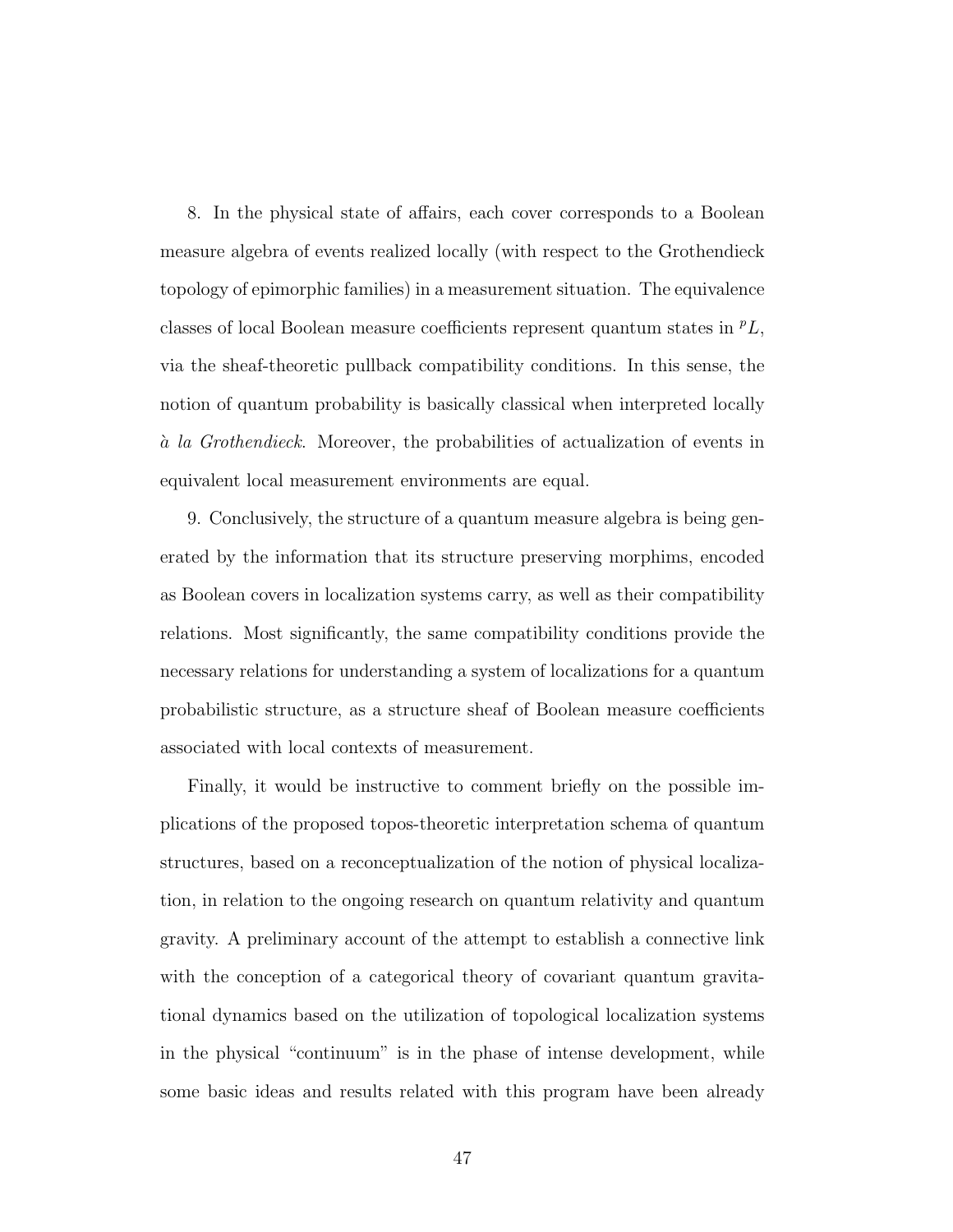communicated [28]. In the context of that work we initiate a sheaf-theoretic dynamical analysis of quantum observable structures by synthesizing the flexible categorical machinery of Grothendieck topoi, together with, the powerful sheaf-theoretic methodology of Mallios's Abstract Differential Geometry [18].

The crucial physical issue incorporated in the idea of generalized topological localization processes, conceived in the sense of Grothendieck topologies on a base category of structured reference contexts, is related to a novel topos-theoretic conception of the physical "continuum". According to this conception the quantum regime of observable dynamical phenomena should be understood in functorial terms of categorically localized information, and not in the restricted classical localization terms conceived by means of metrical properties on a pre-existing smooth set-theoretic spacetime manifold. Subsequently, that semantic transition can be implemented conceptually and technically by the replacement of the classical variable metrical ruler of localization on a smooth background spacetime manifold, with a variable sheafcohomological ruler of categorical localization in a Grothendieck topos, that captures the relational information of observables in the quantum regime, filtered through local reference frames in that topos. Then, the dynamical properies of quantum structures can be addressed to the global topostheoretic dynamics generated by interlocking diagrams of local frames in that topos, giving rise to generalized De Rham complexes of sheaves encapsulating cohomologically the corresponding dynamical behavior.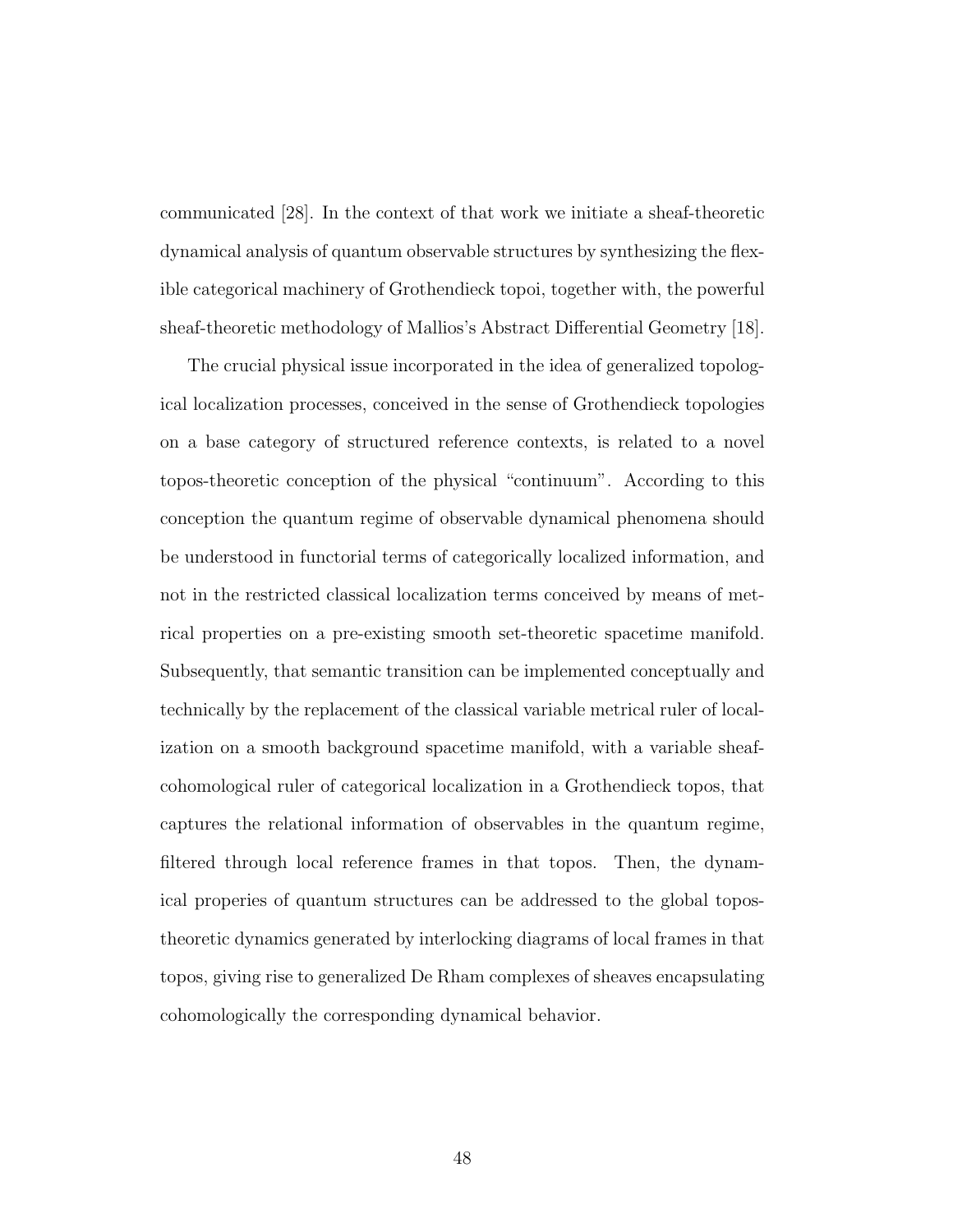## References

- [1] V. S. Varadarajan, Geometry of Quantum Mechanics, Vol. 1, Van Nostrand, Princeton, New Jersey, 1968.
- [2] G. Birkhoff and J. von Neumann, The logic of Quantum Mechanics, Annals of Mathematics 37, 823 (1936).
- [3] S. Kochen and E. Specker, The problem of hidden variables in Quantum Mechanics, J. Math. and Mech. 17, 59 (1967).
- [4] F. W. Lawvere and S. H. Schanuel, Conceptual Mathematics, Cambridge University Press, Cambridge, 1997.
- [5] S. MacLane, Categories for the Working Mathematician, Springer-Verlag, New York, 1971.
- [6] S. MacLane and I. Moerdijk, Sheaves in Geometry and Logic, Springer-Verlag, New York, 1992.
- [7] J. L. Bell, Toposes and Local Set Theories, Oxford University Press, Oxford, 1988.
- [8] M. Artin, A. Grothendieck, and J. L. Verdier, Theorie de topos et cohomologie etale des schemas, (Springer LNM 269 and 270, Springer-Verlag, Berlin, 1972).
- [9] J. Butterfield and C. J. Isham, A Topos Perspective on the Kochen-Specker Theorem: I. Quantum States as Generalized Valuations, International Journal of Theoretical Physics 37, 2669 (1998).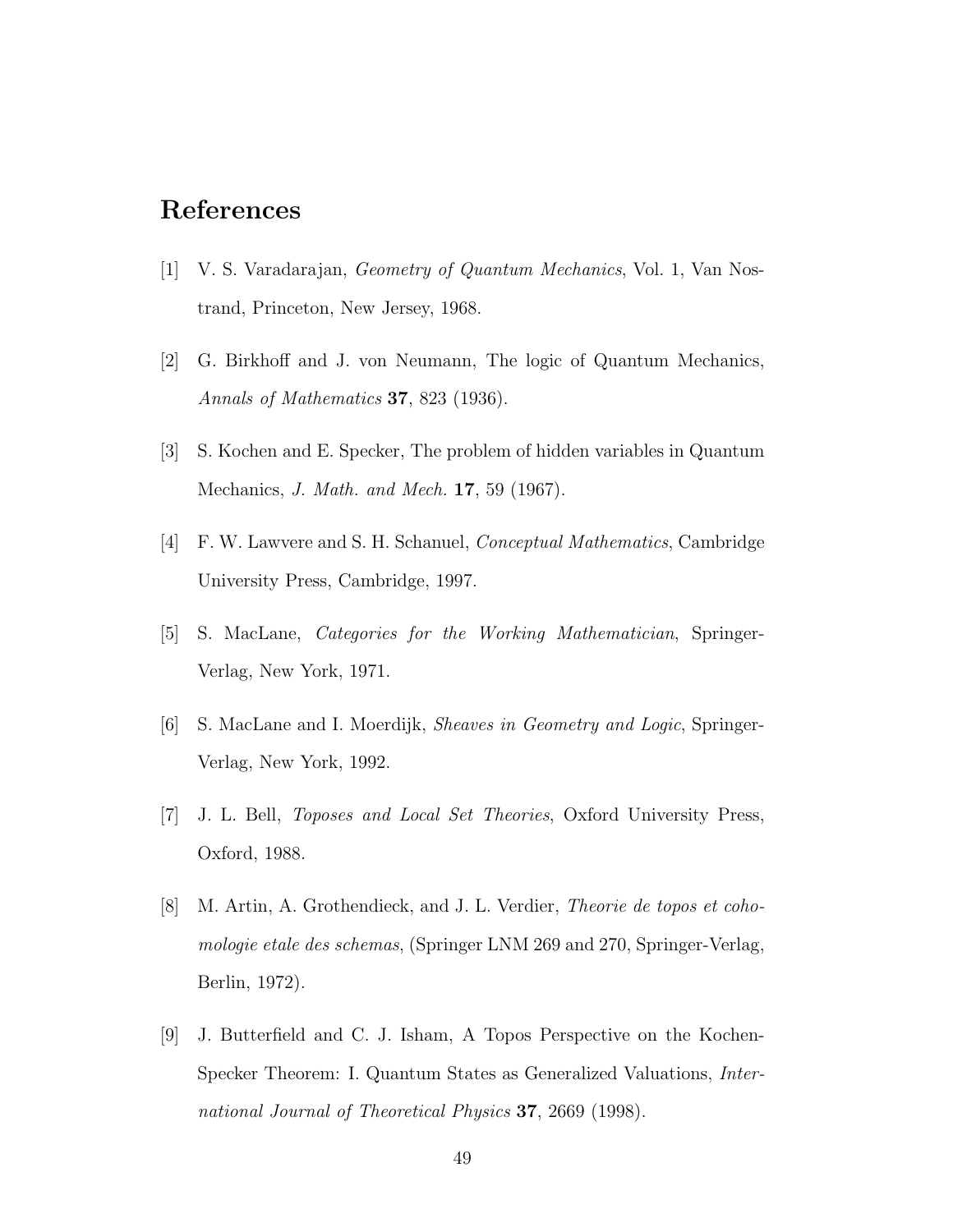- [10] J. Butterfield and C. J. Isham, A Topos Perspective on the Kochen-Specker Theorem: II. Conceptual Aspects and Classical Analogues, International Journal of Theoretical Physics 38, 827 (1999).
- [11] J. P. Rawling and S. A. Selesnick, Orthologic and Quantum Logic. Models and Computational Elements, Journal of the Association for Computing Machinery 47, 721 (2000).
- [12] J. Butterfield and C. J. Isham, Some Possible Roles for Topos Theory in Quantum Theory and Quantum Gravity, Foundations of Physics 30, 1707 (2000).
- [13] G. Takeuti, Two Applications of Logic to Mathematics, Mathematical Society of Japan 13, Kano Memorial Lectures 3 (1978).
- [14] M. Davis, A Relativity Principle in Quantum Mechanics, International Journal of Theoretical Physics 16, 867 (1977).
- [15] F. W. Lawvere, Continuously Variable Sets: Algebraic Geometry=Geometric Logic, Proceedings of the Logic Colloquium in Bristol, North-Holland, Amsterdam (1975)
- [16] A. Mallios, Modern Differential Geometry in Gauge Theories: vol. 1. Maxwell Fields, Birkhäuser, Boston, 2005.
- [17] A. Mallios, Modern Differential Geometry in Gauge Theories: vol. 2. Yang-Mills Fields, (forthcoming by Birkhäuser, Boston, 2006).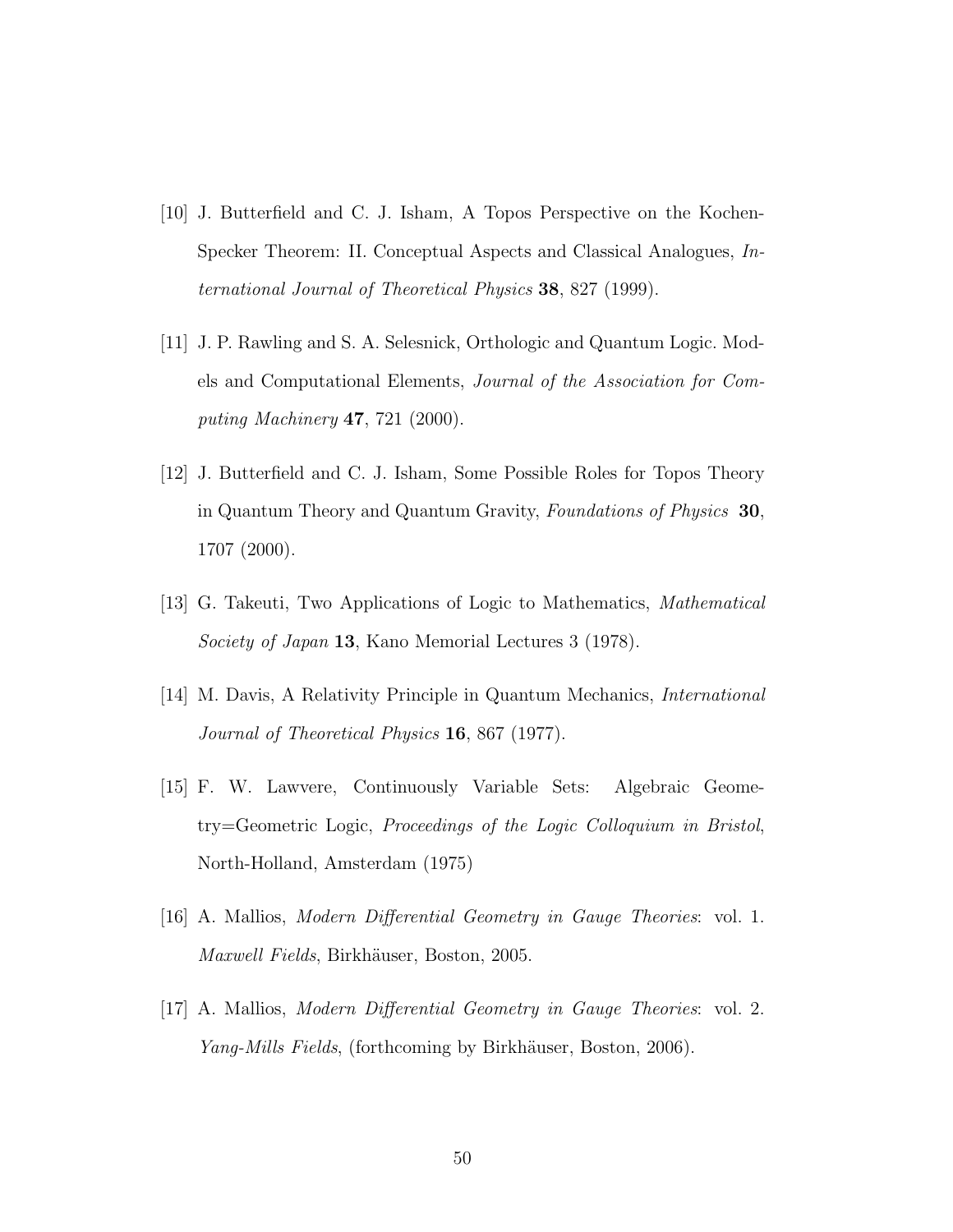- [18] A. Mallios, Geometry of Vector Sheaves: An Axiomatic Approach to Differential Geometry, Vols 1-2, Kluwer Academic Publishers, Dordrecht (1998).
- [19] H. F. de Groote, Quantum Sheaves, math-ph/0110035.
- [20] H. F. de Groote, Observables I: Stone Spectra, math-ph/0509020.
- [21] H. F. de Groote, Observables II: Quantum Observables, mathph/0509075.
- [22] H. F. de Groote, Observables III: Classical Observables, mathph/0601011.
- [23] E. Zafiris, Generalized Topological Covering Systems on Quantum Events Structures, Journal of Physics A: Mathematical and General 39, (2006).
- [24] E. Zafiris, Boolean Coverings of Quantum Observable Structure: A Setting for an Abstract Differential Geometric Mechanism , Journal of Geometry and Physics 50, 99 (2004).
- [25] E. Zafiris, Probing Quantum Structure Through Boolean Localization Systems for Measurement of Observables, International Journal of Theoretical Physics 39, (12) (2001).
- [26] E. Zafiris, Quantum Event Structures from the perspective of Grothendieck Topoi, Foundations of Physics 34(7), (2004).